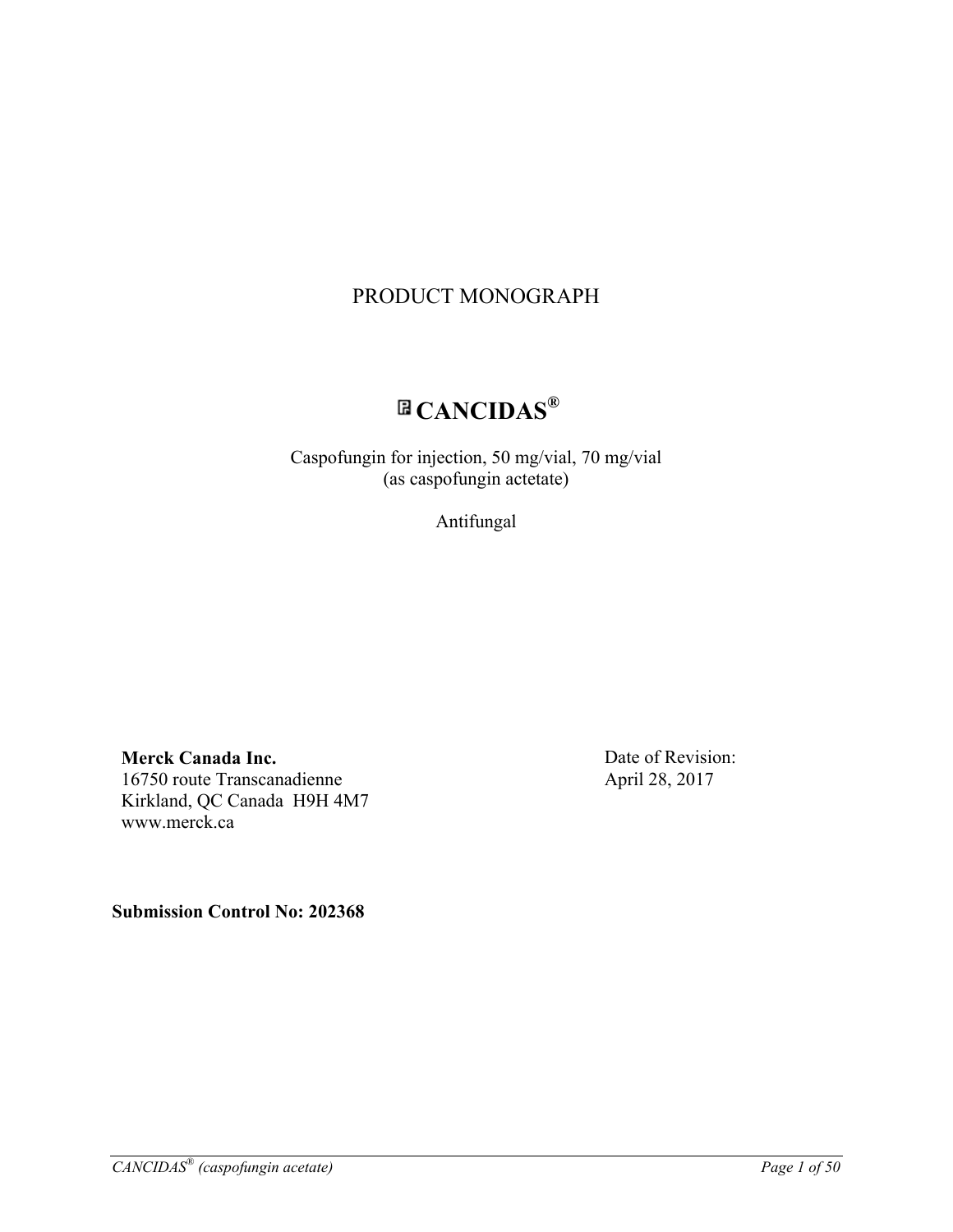# **Table of Contents**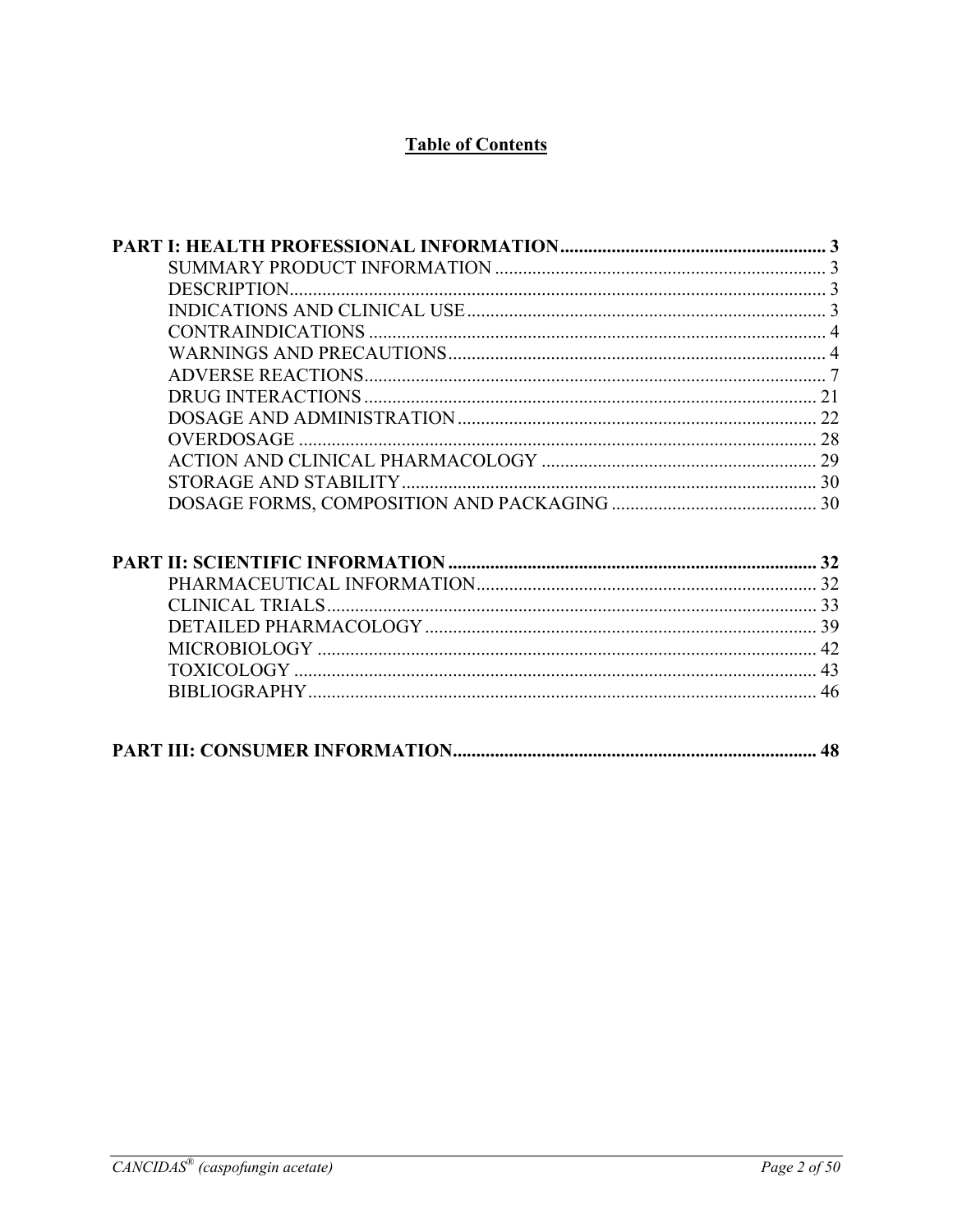# **CANCIDAS®**

### Caspofungin for injection (as caspofungin acetate)

# **PART I: HEALTH PROFESSIONAL INFORMATION**

# **SUMMARY PRODUCT INFORMATION**

| Route of             | Dosage Form /                                     | <b>Clinically Relevant Nonmedicinal</b>                                               |
|----------------------|---------------------------------------------------|---------------------------------------------------------------------------------------|
| Administration       | <b>Strength</b>                                   | <b>Ingredients</b>                                                                    |
| Intravenous infusion | Powder for solution /<br>50 mg vial<br>70 mg vial | For a complete listing see DOSAGE FORMS,<br><b>COMPOSITION AND PACKAGING section.</b> |

### **DESCRIPTION**

CANCIDAS® (caspofungin acetate) is a sterile, lyophilized product for intravenous (IV) infusion that contains a semisynthetic lipopeptide (echinocandin) compound synthesized from a fermentation product of *Glarea lozoyensis.* CANCIDAS® is a member of a class of antifungal drugs (echinocandins) that inhibits the synthesis of β (1, 3)-D-glucan, an integral component of the fungal cell wall.

# **INDICATIONS AND CLINICAL USE**

CANCIDAS® is indicated for use in adults and children 12 months and older for:

- Empirical therapy for presumed fungal infections in febrile, neutropenic patients (see CLINICAL TRIALS).
- Treatment of Invasive Candidiasis including candidemia, intra-abdominal abscesses, peritonitis and pleural space infections. CANCIDAS® has not been studied in *Candida* endocarditis, osteomyelitis or meningitis (see CLINICAL TRIALS).
- Treatment of Esophageal Candidiasis (see CLINICAL TRIALS).
- Treatment of Invasive Aspergillosis in patients who are refractory to or intolerant of other therapies. The indication is based on results from an open-label, non-comparative study that enrolled 69 adult patients with documented invasive aspergillosis refractory to or intolerant of other therapies. CANCIDAS® has not been studied as initial therapy for invasive aspergillosis (see CLINICAL TRIALS).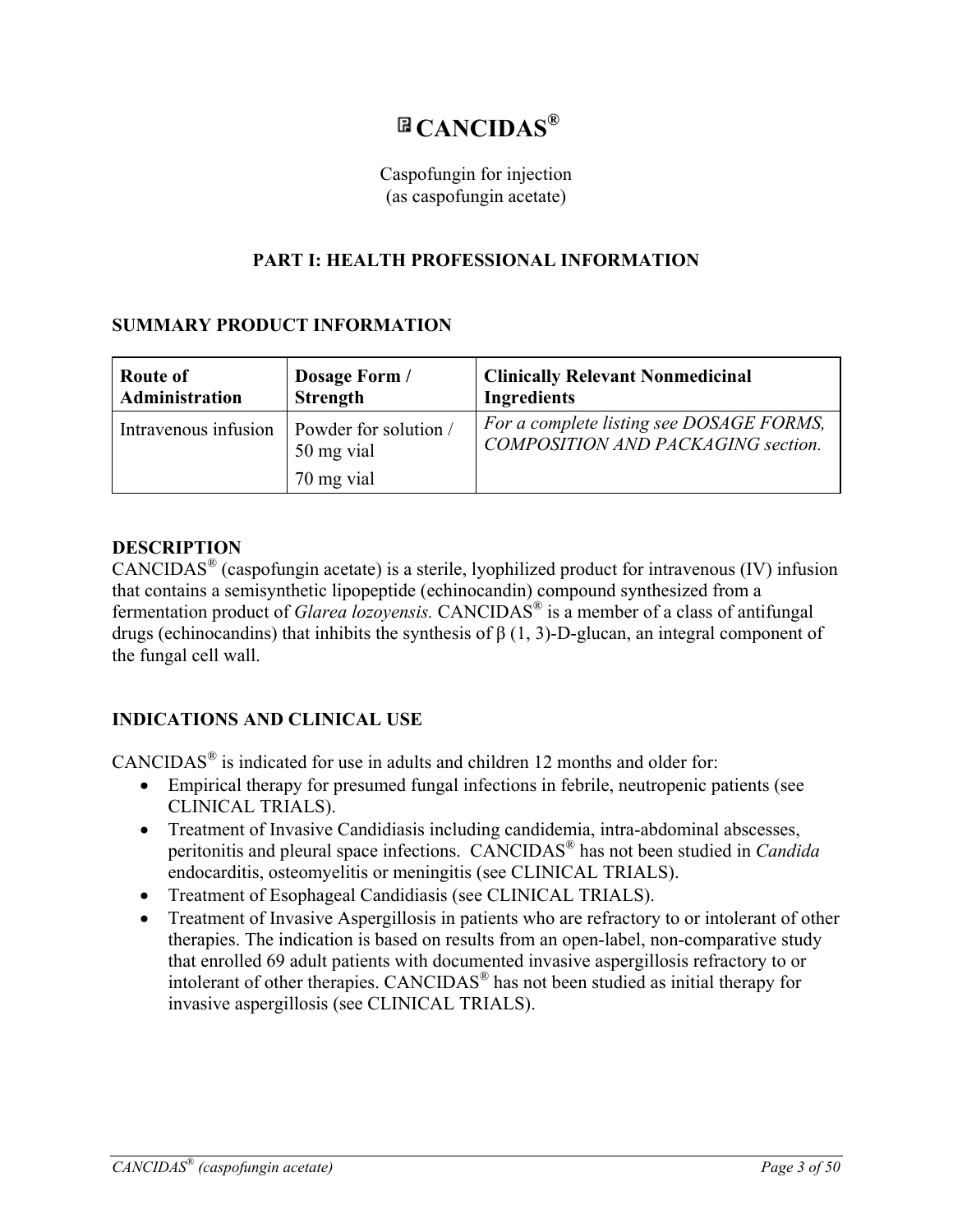### Geriatrics  $(≥ 65$  years of age):

In a limited number of patients  $\geq 65$  years of age, no overall differences in safety or efficacy have been observed between elderly and younger patients.

### Pediatrics  $( \leq 17$  years of age):

The safety and effectiveness of CANCIDAS<sup>®</sup> in pediatric patients aged 12 months to 17 years of age are supported by evidence from adequate and well-controlled studies in adults, pharmacokinetic data in pediatric patients and additional data from prospective studies in pediatric patients 12 months to 17 years of age (see CLINICAL TRIALS and DETAILED PHARMACOLOGY, Pharmacokinetics, Special Populations and Conditions).

CANCIDAS® has not been studied in pediatric patients with *Candida* endocarditis, osteomyelitis, and meningitis. CANCIDAS® has also not been studied as initial therapy for invasive aspergillosis in pediatric patients.

The safety and efficacy of CANCIDAS<sup>®</sup> has not been adequately studied in neonates and infants under 3 months of age and children aged 3 to 11 months.

# **CONTRAINDICATIONS**

 $CANCIDAS<sup>®</sup>$  is contraindicated in patients with hypersensitivity to any component of this product. For a complete listing, see the Dosage Forms, Composition and Packaging section of the product monograph.

# **WARNINGS AND PRECAUTIONS**

### **Hypersensitivity**

Anaphylaxis has been reported during administration of CANCIDAS®. If this occurs, CANCIDAS® should be discontinued and appropriate treatment administered.

Possible histamine-mediated adverse reactions, including rash, facial swelling, angioedema, pruritus, sensation of warmth, or bronchospasm have been reported and may require discontinuation and/or administration of appropriate treatment (see ADVERSE REACTIONS).

Cases of Stevens-Johnson syndrome (SJS) and toxic epidermal necrolysis (TEN) have been reported after post marketing use of caspofungin. Caution should apply in patients with history of allergic skin reactions (see **ADVERSE REACTIONS/ Post-Market Adverse Drug Reactions**).

# **Concomitant Use with Cyclosporine**

Concomitant use of  $CANCIDAS^{\circledast}$  with cyclosporine should be limited to patients for whom the potential benefit outweighs the potential risk. Elevated liver function tests have been observed in 5 of 12 healthy adult subjects who received concomitant CANCIDAS® and cyclosporine (see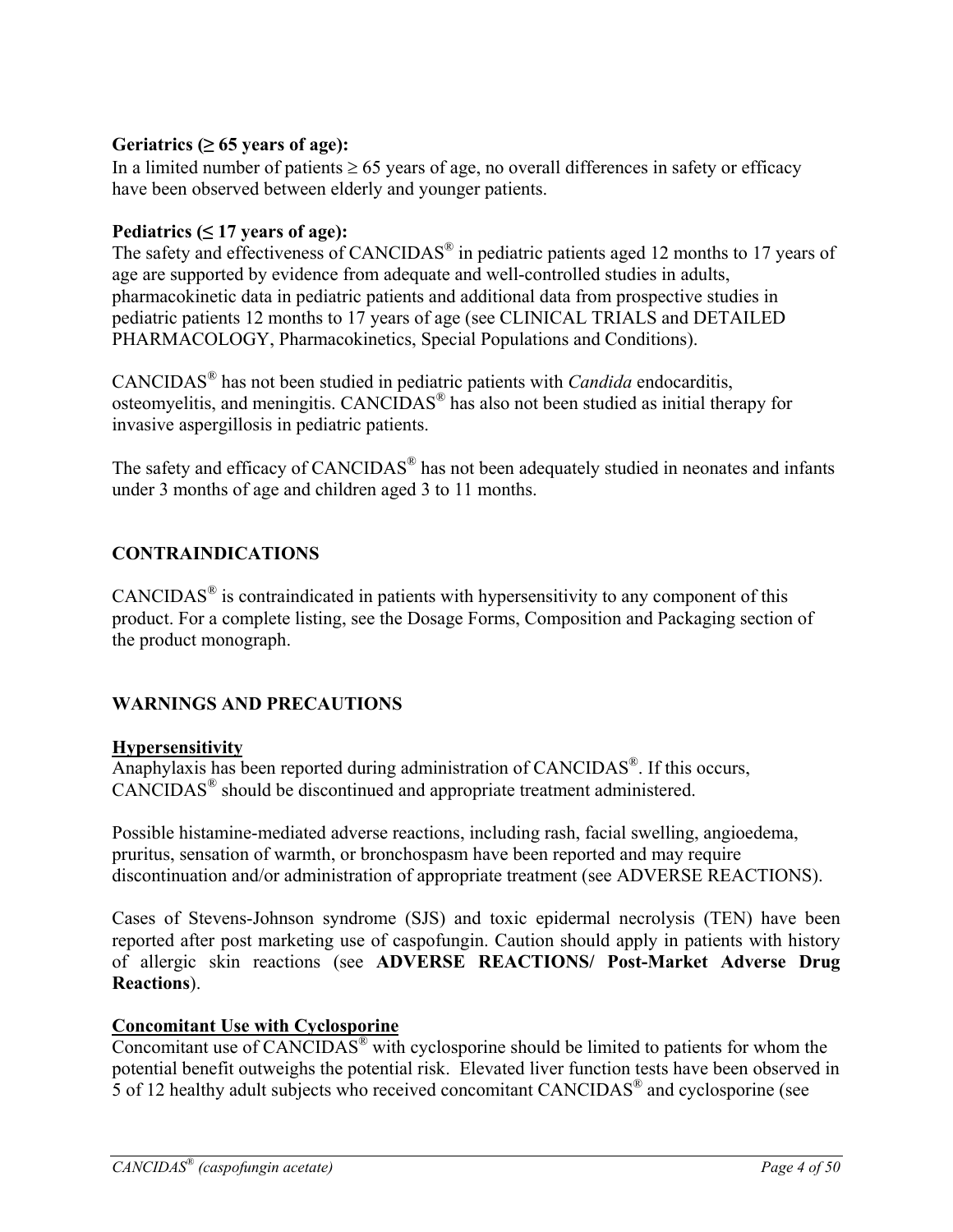ADVERSE REACTIONS). In a retrospective study, 40 immunocompromised patients, including 37 transplant recipients, were treated during marketed use with CANCIDAS<sup>®</sup> and cyclosporine for 1 to 290 days (median 17.5 days). Fourteen patients (35%) developed transaminase elevations  $> 5 \times$  upper limit of normal or  $> 3 \times$  baseline during concomitant therapy or the 14-day follow-up period; five were considered possibly related to concomitant therapy. One patient had elevated bilirubin considered possibly related to concomitant therapy. No patient developed clinical evidence of hepatotoxicity or serious hepatic events. Discontinuations due to laboratory abnormalities in hepatic enzymes from any cause occurred in four patients. Of these, 2 were considered possibly related to therapy with CANCIDAS<sup>®</sup> and/or cyclosporine as well as to other possible causes.

In the prospective invasive aspergillosis and compassionate use studies, there were 4 adult patients treated with CANCIDAS<sup>®</sup> (50 mg/day) and cyclosporine for 2 to 56 days. None of these patients experienced increases in hepatic enzymes.

Given the limitations of these data, CANCIDAS® and cyclosporine should only be used concomitantly in those patients for whom the potential benefit outweighs the potential risk. Patients who develop abnormal liver function tests during concomitant therapy should be monitored and the risk/benefit of continuing therapy should be evaluated.

# **Hepatic Effects**

Laboratory abnormalities in liver function tests have been seen in healthy volunteers and adult and pediatric patients treated with CANCIDAS®. In some adult and pediatric patients with serious underlying conditions who were receiving multiple concomitant medications with CANCIDAS®, cases of clinically significant hepatic dysfunction, hepatitis and hepatic failure have been reported; a causal relationship to CANCIDAS<sup>®</sup> has not been established. Patients who develop abnormal liver function tests during CANCIDAS® therapy should be monitored for evidence of worsening hepatic function and the risk/benefit of continuing CANCIDAS® therapy should be re-evaluated.

# **Special Populations**

**Pregnant Women:** There are no adequate and well controlled studies in pregnant women.  $CANCIDAS^{\circledast}$  should be used in pregnancy only if the potential benefit justifies the potential risk to the fetus.

Caspofungin was shown to be embryotoxic in rats and rabbits. Findings included incomplete ossification of the skull and torso and an increased incidence of cervical rib in rats. An increased incidence of incomplete ossifications of the talus/calcaneus was seen in rabbits. Caspofungin also produced increases in resorptions in rats and rabbits and perimplantation losses in rats. These findings were observed at doses which produced exposures similar to those seen in patients treated with a 70 mg dose. Caspofungin crossed the placental barrier in rats and rabbits and was detected in the plasma of fetuses of pregnant animals dosed with CANCIDAS<sup>®</sup>.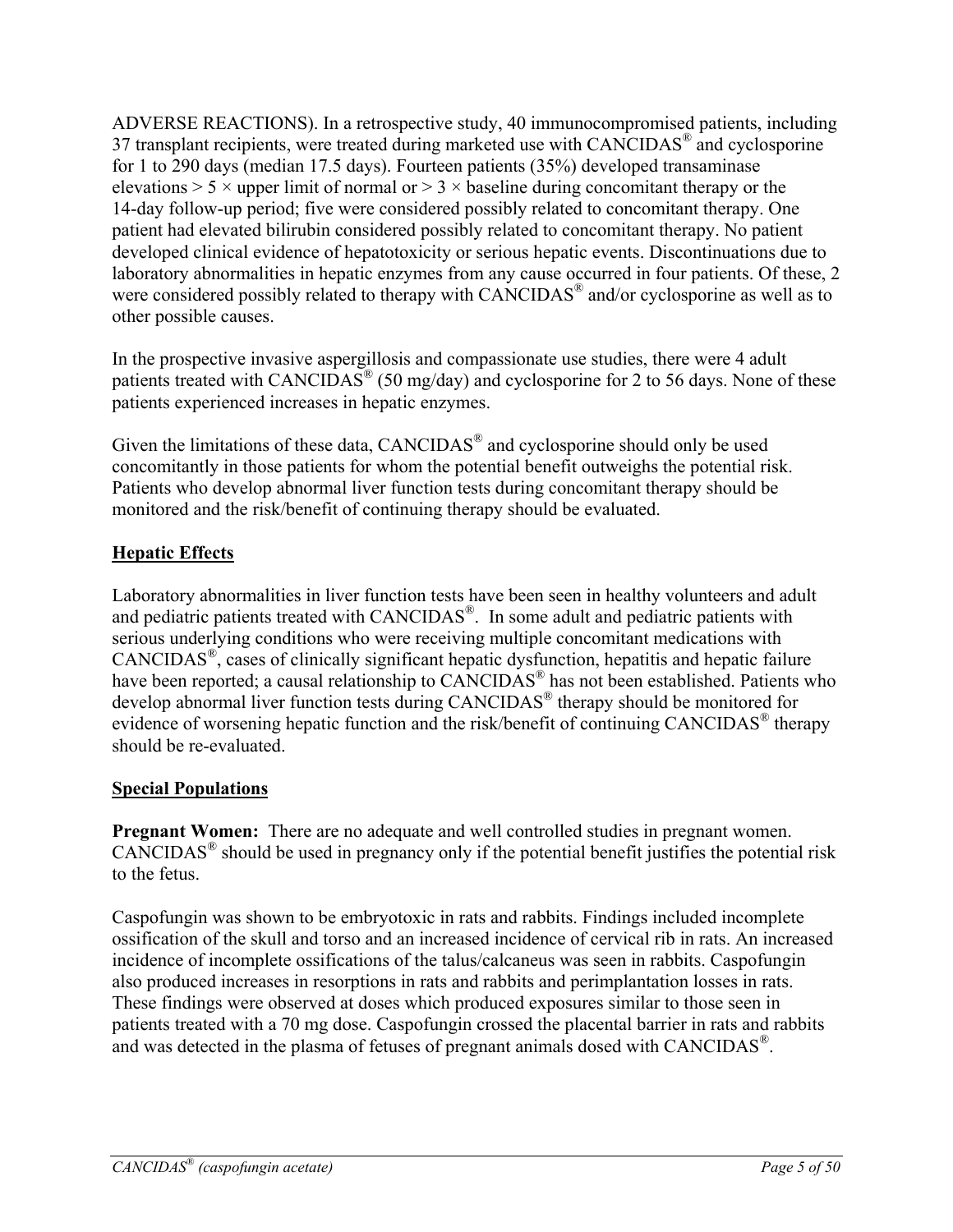**Nursing Women:** It is not known whether caspofungin is excreted in human milk. Caspofungin has been found in the milk of lactating laboratory animals. Women receiving CANCIDAS<sup>®</sup> should not breast-feed.

**Pediatrics (≤ 17 years of age):** The safety and effectiveness of CANCIDAS® in pediatric patients aged 12 months to 17 years of age are supported by evidence from adequate and wellcontrolled studies in adults, pharmacokinetic data in pediatric patients and additional data from prospective studies in pediatric patients 12 months to 17 years of age (see CLINICAL TRIALS and DETAILED PHARMACOLOGY, Pharmacokinetics, Special Populations and Conditions).

The safety and efficacy of CANCIDAS® has not been adequately studied in neonates and infants under 3 months of age and children aged 3 to 11 months.

Postmarketing hepatobiliary adverse reactions have been reported in pediatric patients with serious underlying medical conditions (see WARNINGS AND PRECAUTIONS, Hepatic Effects).

**Geriatrics (** $\geq 65$  **years of age):** Clinical studies of CANCIDAS<sup>®</sup> did not include sufficient numbers of patients aged 65 and over to determine whether they respond differently from younger patients. In a limited number of patients  $\geq 65$  years of age, no overall differences in safety or efficacy have been observed between elderly and younger patients. Plasma concentrations of caspofungin in healthy older men and women  $(\geq 65$  years of age) were increased slightly (approximately 28% in area under the curve [AUC]) compared to young healthy men. In patients who were treated empirically or who had invasive candidiasis, a similar modest effect of age was seen in older patients relative to younger patients. No dose adjustment is recommended for the elderly; however, greater sensitivity of some older individuals cannot be ruled out.

# **Patients with Special Diseases or Conditions**

# **Hepatic Insufficiency**

Adult patients with mild hepatic insufficiency (Child-Pugh score 5 to 6) do not need a dosage adjustment. For adult patients with moderate hepatic insufficiency (Child-Pugh score 7 to 9), CANCIDAS® 35 mg daily is recommended based upon pharmacokinetic data. However, where recommended, a 70 mg loading dose should still be administered on Day 1. There is no clinical experience in adult patients with severe hepatic insufficiency (Child-Pugh score > 9) and in pediatric patients with any degree of hepatic insufficiency (see DOSAGE AND ADMINISTRATION and DETAILED PHARMACOLOGY, Pharmacokinetics, Special Populations and Conditions).

# **Renal Insufficiency**

Mild to advanced renal insufficiency does not alter significantly caspofungin plasma concentrations and does not require a change in dosing. Caspofungin is not dialyzable, thus supplementary dosing is not required following hemodialysis (see DETAILED PHARMACOLOGY, Renal Insufficiency).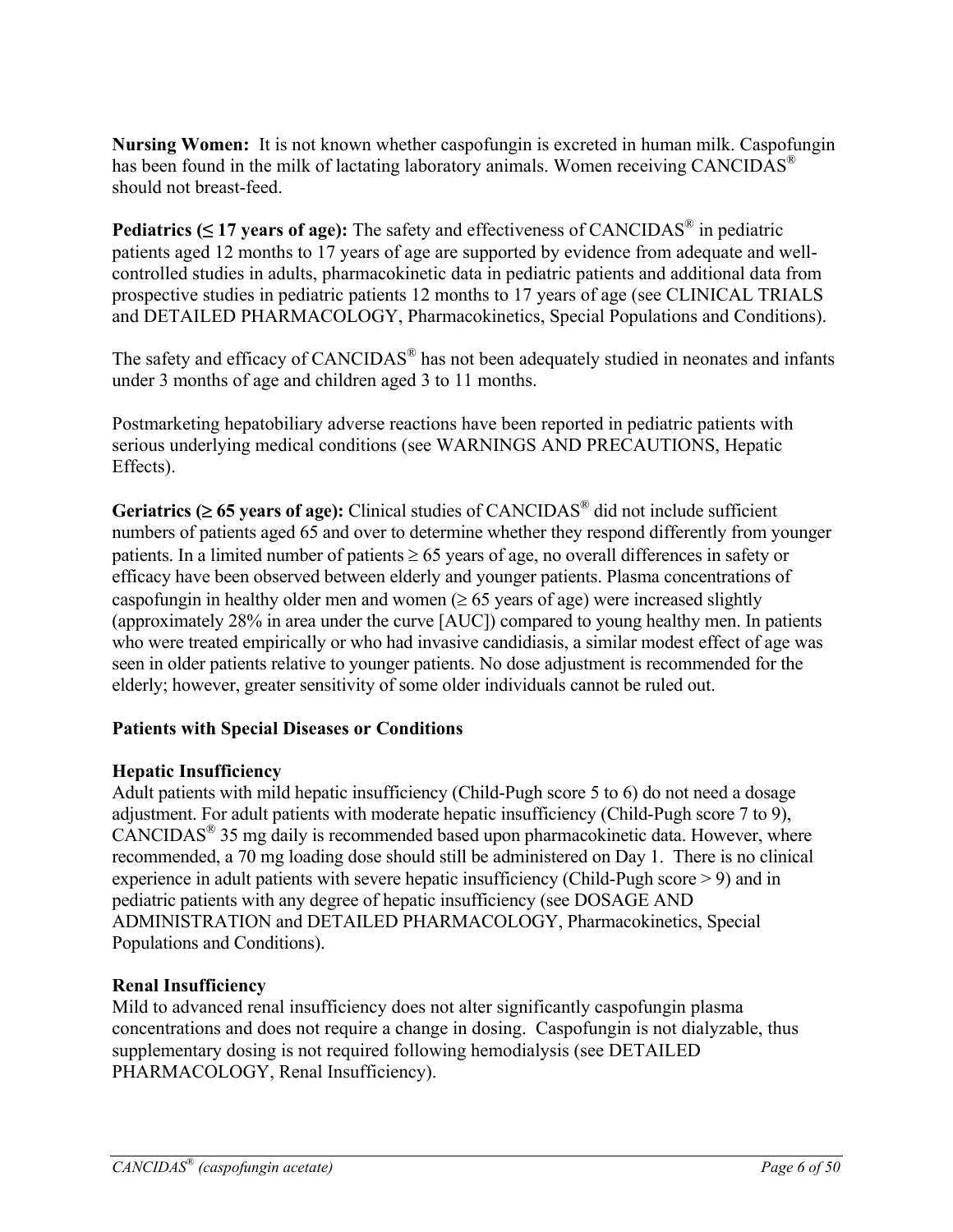### **ADVERSE REACTIONS**

Hypersensitivity reactions have been reported (see WARNINGS AND PRECAUTIONS).

### **Adverse Drug Reaction Overview**

### **Adverse Drug Reaction Overview from Clinical Trials in Adult Patients**

In clinical studies, 1865 adult individuals received single or multiple doses of CANCIDAS<sup>®</sup>: 564 febrile, neutropenic patients (empirical therapy study), 382 patients with invasive candidiasis, 297 patients with esophageal and/or oropharyngeal candidiasis, 228 patients with invasive aspergillosis, and 394 individuals in phase I studies. In the empirical therapy study patients had received chemotherapy for malignancy or had undergone hematopoietic stem-cell transplantation. In the studies involving patients with documented *Candida* infections, the majority of the patients had serious underlying medical conditions (e.g., hematologic or other malignancy, recent major surgery, HIV [with CD4 counts less than 50/mm<sup>3</sup>]) requiring multiple concomitant medications. Patients in the noncomparative *Aspergillus* study often had serious predisposing medical conditions (e.g., bone marrow or peripheral stem cell transplants, hematologic malignancy, solid tumors or organ transplants) requiring multiple concomitant medications.

Reported drug-related clinical and laboratory abnormalities among all adults treated with CANCIDAS® (total 1780) were typically mild and rarely led to discontinuation.

| Common   | General             | Fever, headache, chills, abdominal pain, pain                |
|----------|---------------------|--------------------------------------------------------------|
| (>1/100) | GI                  | Nausea, diarrhea, vomiting                                   |
|          | Liver               | Elevated liver enzyme levels (AST, ALT, alkaline             |
|          |                     | phosphatase, direct and total bilirubin)                     |
|          | Kidney              | Increased serum creatinine                                   |
|          | <b>Blood</b>        | Anemia (decreased hemoglobin and hematocrit)                 |
|          | Cardiac             | Tachycardia                                                  |
|          | Metabolism          | Hypokalaemia (blood potassium decreased)                     |
|          | Peripheral Vascular | Phlebitis/thrombophlebitis, infusion-site pruritus, infused- |
|          |                     | vein complication, flushing.                                 |
|          | Bone                | Arthralgia                                                   |
|          | Respiratory         | Dyspnea                                                      |
|          | Skin                | Rash, pruritus, sweating, erythema                           |

# **Adverse Drug Reaction Overview from Clinical Trials in Pediatric Patients**

In clinical studies, 171 pediatric patients received single or multiple doses of CANCIDAS<sup>®</sup>: 104 febrile, neutropenic patients; 56 patients with invasive candidiasis; 1 patient with esophageal candidiasis; and 10 patients with invasive aspergillosis. The overall clinical safety profile of CANCIDAS® in pediatric patients is comparable to that in adult patients.

Reported drug-related clinical and laboratory abnormalities among all pediatric patients treated with CANCIDAS<sup>®</sup> (total 171) were typically mild and rarely led to discontinuation.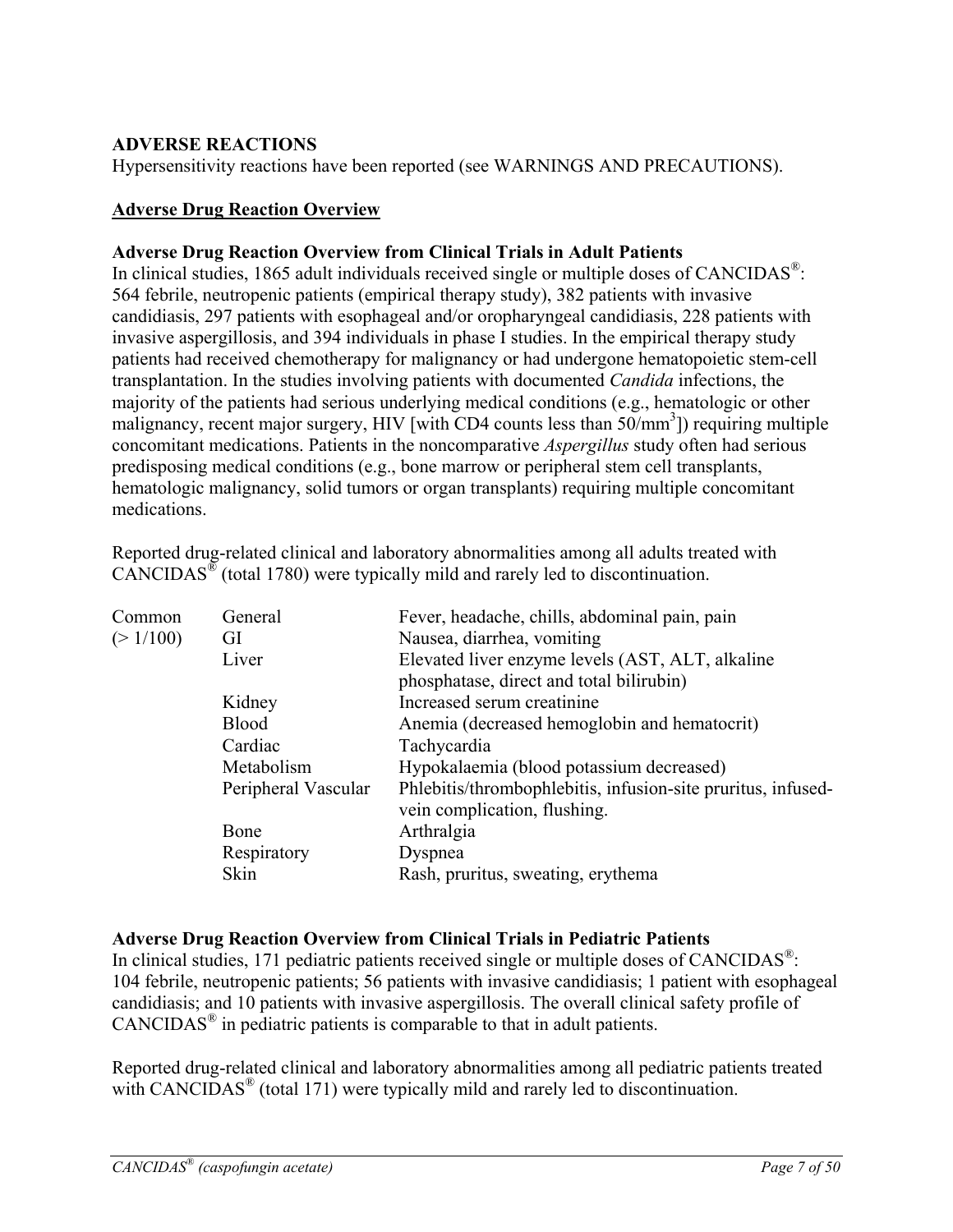| Common   | General             | Fever, headache, chills                   |
|----------|---------------------|-------------------------------------------|
| (>1/100) | Liver               | Elevated liver enzyme levels (AST, ALT)   |
|          | Cardiac             | <b>Tachycardia</b>                        |
|          | Peripheral Vascular | Catheter site pain, flushing, hypotension |
|          | Skin                | Rash, pruritus                            |

### **Clinical Trial Adverse Drug Reactions**

*Because clinical trials are conducted under very specific conditions the adverse reaction rates observed in the clinical trials may not reflect the rates observed in practice and should not be compared to the rates in the clinical trials of another drug. Adverse drug reaction information from clinical trials is useful for identifying drug-related adverse events and for approximating rates*.

#### **Clinical Trial Experience in Adult Patients**

#### **Empirical Therapy**

In the randomized, double-blinded empirical therapy study, patients received either CANCIDAS<sup>®</sup> 50 mg/day (following a 70 mg loading dose) or AmBisome<sup>§</sup> (amphotericin B liposome for injection) (3.0 mg/kg/day). Drug-related clinical adverse experiences occurring in  $\geq$  2% of the patients in either treatment group are presented in Table 1.

#### **TABLE 1**

| Drug-Related* Clinical Adverse Experiences Among Patients with Persistent Fever and Neutropenia |
|-------------------------------------------------------------------------------------------------|
| Incidence $\geq$ 2% for at Least One Treatment Group by Body System                             |

|                                     | CANCIDAS <sup>®</sup> | AmBisome <sup>§</sup> |
|-------------------------------------|-----------------------|-----------------------|
|                                     | 50 mg**               | $3$ mg/kg***          |
|                                     | $N = 564$             | $N = 547$             |
|                                     | % (n)                 | % (n)                 |
| <b>Clinical Adverse Experiences</b> | 47.0(265)             | 59.6 (326)            |
| <b>Body as a Whole</b>              |                       |                       |
| Fever                               | 17.0(96)              | 19.4 (106)            |
| Chills                              | 13.8 (78)             | 24.7 (135)            |
| Perspiration/Diaphoresis            | 2.8(16)               | 2.2(12)               |
| Flushing                            | 1.8(10)               | 4.2(23)               |
| <b>Abdominal Pain</b>               | 1.4(8)                | 2.4(13)               |
| <b>Cardiovascular System</b>        |                       |                       |
| Tachycardia                         | 1.4(8)                | 2.4(13)               |
| Hypertension                        | 1.1(6)                | 2.0(11)               |
| <b>Digestive System</b>             |                       |                       |
| Nausea                              | 3.5(20)               | 11.3(62)              |
| Vomiting                            | 3.5(20)               | 8.6(47)               |
| Diarrhea                            | 2.7(15)               | 2.4(13)               |
| <b>Metabolism and Nutrition</b>     |                       |                       |
| Hypokalemia                         | 3.7(21)               | 4.2(23)               |
| Musculoskeletal System              |                       |                       |
| <b>Back Pain</b>                    | 0.7(4)                | 2.7(15)               |
| Nervous System & Psychiatric        |                       |                       |
| Headache                            | 4.3(24)               | 5.7(31)               |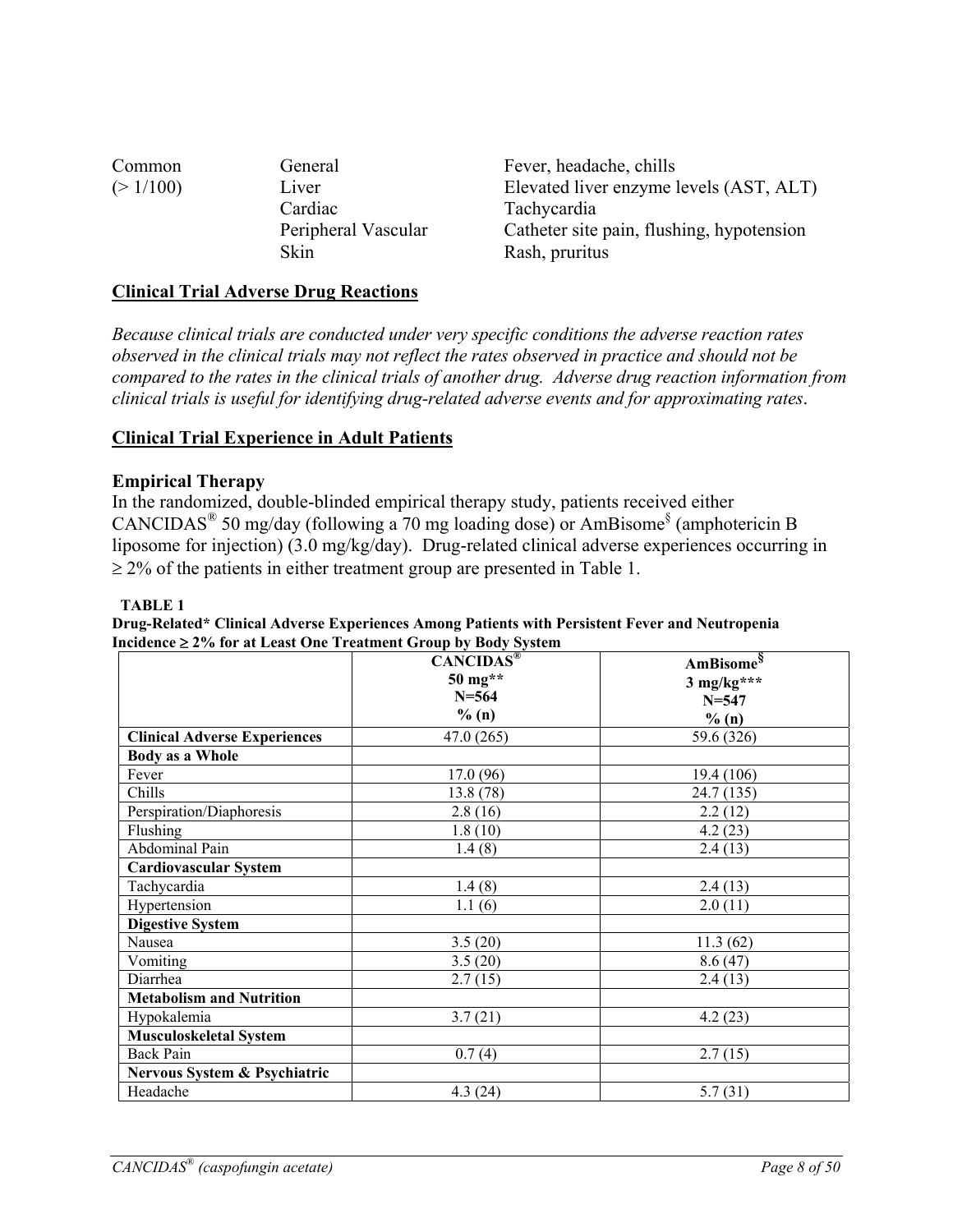|                           | CANCIDAS <sup>®</sup><br>$50 \text{ mg}$ **<br>$N = 564$<br>% (n) | <b>AmBisome</b> <sup>8</sup><br>$3$ mg/kg***<br>$N = 547$<br>% (n) |  |
|---------------------------|-------------------------------------------------------------------|--------------------------------------------------------------------|--|
| <b>Respiratory System</b> |                                                                   |                                                                    |  |
| Dyspnea                   | 2.0(11)                                                           | 4.2(23)                                                            |  |
| Tachypnea                 | 0.4(2)                                                            | 2.0(11)                                                            |  |
| Skin & Skin Appendage     |                                                                   |                                                                    |  |
| Rash                      | 6.2(35)                                                           | 5.3 (29)                                                           |  |

Determined by the investigator to be possibly, probably, or definitely drug-related.

\*\* 70 mg on Day 1, then 50 mg daily for the remainder of treatment; daily dose was increased to 70 mg for 73 patients.

 $3.0 \text{ mg/kg/day}$ ; daily dose was increased to  $5.0 \text{ mg/kg}$  for 74 patients.

The proportion of patients with drug-related clinical adverse experiences was higher in the AmBisome<sup>§</sup> group (59.6%) than in the CANCIDAS<sup>®</sup> group (47.0%). Only rash, perspiration, and diarrhea were numerically higher in the CANCIDAS<sup>®</sup> group with the remaining adverse experiences being numerically higher in the AmBisome<sup>§</sup> group. Numerically higher frequencies of clinical adverse experiences were observed in the CANCIDAS® group compared with the AmBisome§ group for serious rash (4 vs 0), discontinuations due to drug-related adverse experiences in the skin/skin appendages (10 vs 3), discontinuations due to drug-related hepatobiliary adverse events (4 vs 0).

Also reported was an isolated, serious adverse experience of hyperbilirubinemia considered possibly related to CANCIDAS®.

#### **Infusion-related Reactions**

The proportion of patients who experienced an infusion-related adverse event was significantly lower ( $p < 0.001$ ) in the group treated with CANCIDAS<sup>®</sup> (35.1%) than in the group treated with AmBisome $§$  (51.6%).

The frequency of severe infusion-related fever was higher in the CANCIDAS® group compared with the AmBisome<sup>§</sup> group (12 vs 6). However, the frequency of moderate or severe infusionrelated fever was lower in the CANCIDAS<sup>®</sup> group than in the AmBisome<sup>§</sup> group (61 vs 76).

#### **Invasive Candidiasis**

In an initial randomized, double-blinded invasive candidiasis study, patients received either CANCIDAS® 50 mg/day (following a 70 mg loading dose) or amphotericin B 0.6 to 1.0 mg/kg/day. Drug-related clinical adverse experiences occurring in  $\geq 2\%$  of the patients in either treatment group are presented in Table 2.

#### **TABLE 2**

**Drug-Related\* Clinical Adverse Experiences Among Patients with Invasive Candidiasis Incidence ≥ 2% for at Least One Treatment Group by Body System**

|                        | $CANCIDAS^{\circledast}$<br>$50 \,\mathrm{mg^{**}}$<br>$(n=114) \% (n)$ | <b>Amphotericin B</b><br>$0.6 - 1.0$ mg/kg<br>$(n=125) \% (n)$ |
|------------------------|-------------------------------------------------------------------------|----------------------------------------------------------------|
| <b>Body as a Whole</b> |                                                                         |                                                                |
| Fever                  | 7.0(8)                                                                  | 23.2(29)                                                       |
| Chills                 | 5.3(6)                                                                  | 26.4(33)                                                       |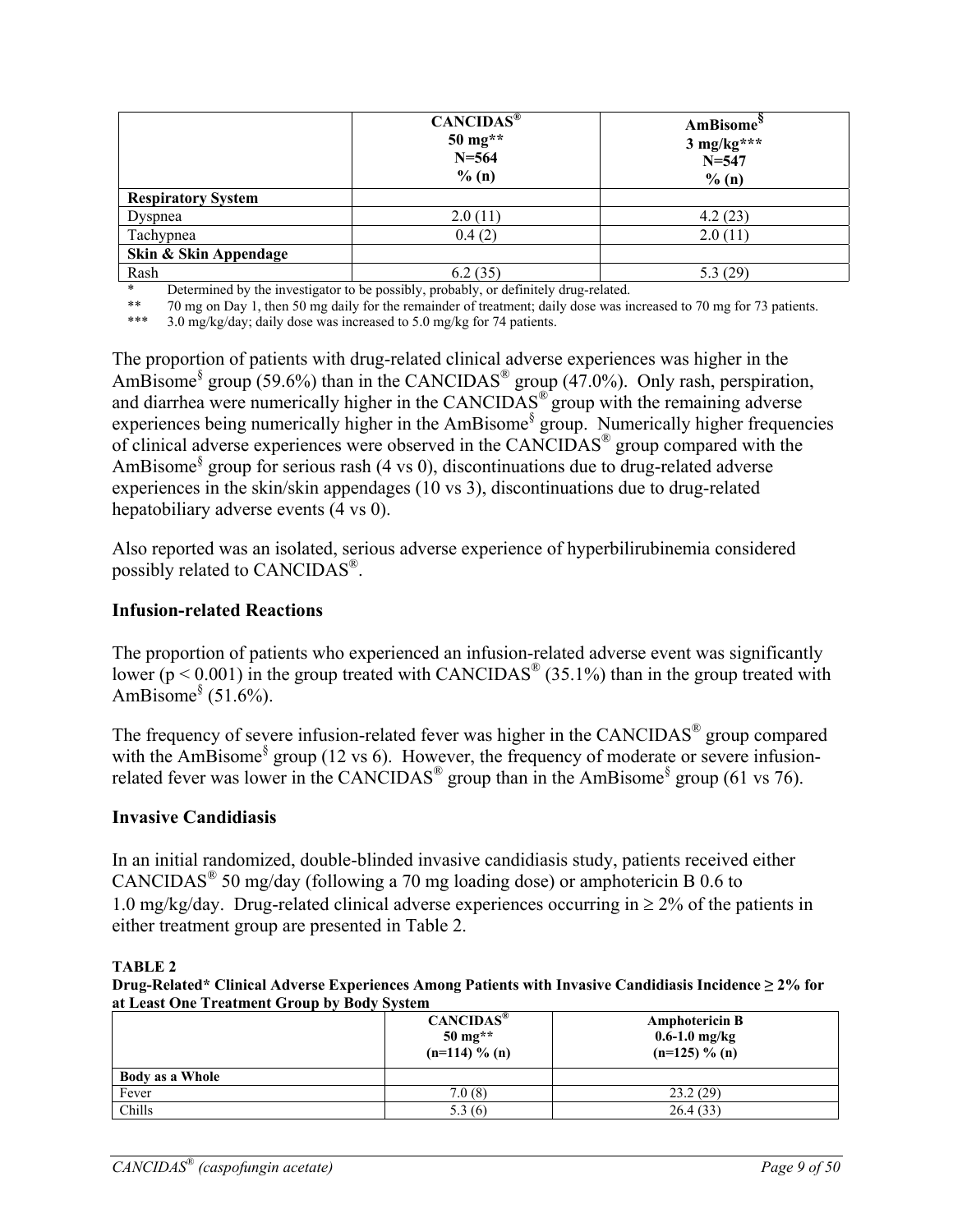|                                   | $CANCIDAS^®$<br>50 mg**<br>$(n=114)$ % (n) | <b>Amphotericin B</b><br>$0.6 - 1.0$ mg/kg<br>$(n=125) \% (n)$ |
|-----------------------------------|--------------------------------------------|----------------------------------------------------------------|
| <b>Cardiovascular System</b>      |                                            |                                                                |
| Hypertension                      | 1.8(2)                                     | 6.4(8)                                                         |
| Tachycardia                       | 1.8(2)                                     | 10.4(13)                                                       |
| Hypotension                       | 0.9(1)                                     | 2.4(3)                                                         |
| <b>Peripheral Vascular System</b> |                                            |                                                                |
| Phlebitis/thrombophlebitis        | 3.5(4)                                     | 4.8(6)                                                         |
| <b>Digestive System</b>           |                                            |                                                                |
| Vomiting                          | 3.5(4)                                     | 8.0(10)                                                        |
| Diarrhea                          | 2.6(3)                                     | 0.8(1)                                                         |
| Nausea                            | 1.8(2)                                     | 5.6(7)                                                         |
| Jaundice                          | 0.9(1)                                     | 3.2(4)                                                         |
| Metabolic/Nutritional/Immune      |                                            |                                                                |
| Hypokalemia                       | 0.9(1)                                     | 5.6(7)                                                         |
| Nervous System & Psychiatric      |                                            |                                                                |
| Tremor                            | 1.8(2)                                     | 2.4(3)                                                         |
| <b>Respiratory System</b>         |                                            |                                                                |
| Tachypnea                         | $\mathbf{0}$                               | 10.4(13)                                                       |
| Skin & Skin Appendage             |                                            |                                                                |
| Rash                              | $\overline{0.9}$ (1)                       | 3.2(4)                                                         |
| Sweating                          | $\overline{0.9(1)}$                        | 3.2(4)                                                         |
| Erythema                          | $\mathbf{0}$                               | 2.4(3)                                                         |
| <b>Urogenital System</b>          |                                            |                                                                |
| Renal insufficiency               | 0.9(1)                                     | 5.6(7)                                                         |
| Renal insufficiency, acute        | $\boldsymbol{0}$                           | 5.6(7)                                                         |

Determined by the investigator to be possibly, probably, or definitely drug related.

\*\* Patients received CANCIDAS<sup>®</sup> 70 mg on Day 1, then 50 mg daily for the remainder of their treatment.

The incidence of drug-related clinical adverse experiences was significantly lower among patients treated with CANCIDAS® (28.9%) than among patients treated with amphotericin B (58.4%). Also, the proportion of patients who experienced an infusion-related adverse event was significantly lower in the CANCIDAS<sup>®</sup> group (20.2%) than in the amphotericin B group  $(48.8\%)$ .

In a second randomized, double-blinded invasive candidiasis study, patients received either CANCIDAS<sup>®</sup> 50 mg/day (following a 70-mg loading dose) or CANCIDAS<sup>®</sup> 150 mg/day. Drugrelated clinical adverse experiences occurring in  $\geq 2.0\%$  of the patients in either treatment group are presented in Table 3. In addition, the proportion of patients who experienced any adverse reaction was similar in the 2 treatment groups; however, this study was not large enough to detect differences in rare or unexpected adverse events. In this study, three (3.0%) patients in the 150 mg group and none in the 70/50-mg group had at least one serious drug-related adverse experience (toxic hepatitis, leukopenia, and hyperbilirubinemia).

#### **TABLE 3**

**Drug-Related\* Clinical Adverse Experiences Among Patients with Invasive Candidiasis**  Incidence  $\geq 2.0\%$  for at Least One Treatment Group by System Organ Class or Preferred **Term**

| ---------                            |                              |                              |
|--------------------------------------|------------------------------|------------------------------|
| <b>Adverse Experience</b>            | <b>CANCIDAS</b> <sup>®</sup> | <b>CANCIDAS</b> <sup>®</sup> |
| (MedDRA v11.0 System Organ Class and | $50 \text{ m}$ g†            | $150 \text{ mg}$             |
| Preferred Term                       | $N=104$ (percent)            | $N=100$ (percent)            |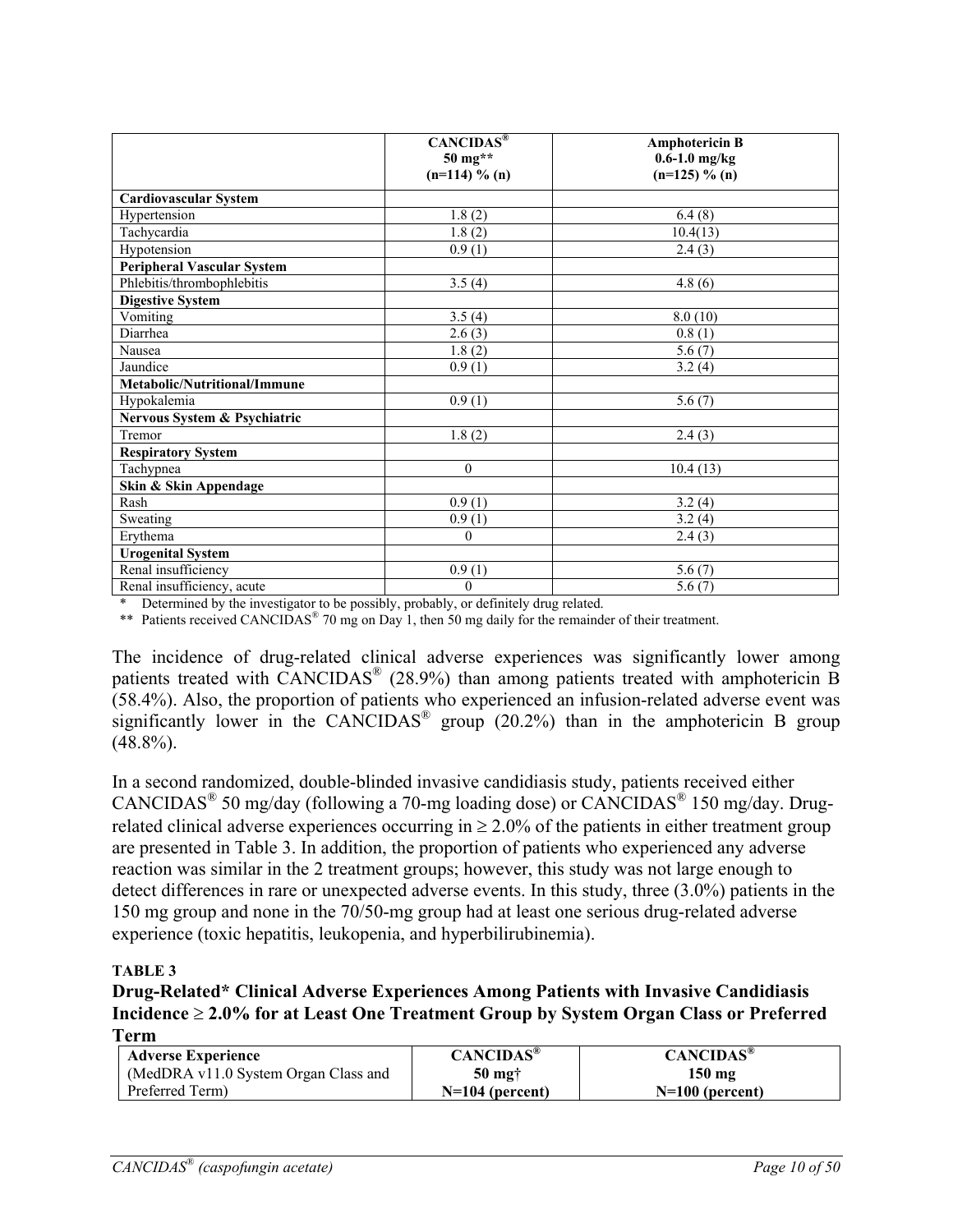| <b>Adverse Experience</b><br>(MedDRA v11.0 System Organ Class and<br>Preferred Term) | CANCIDAS <sup>®</sup><br>$50$ mg $\dagger$<br>$N=104$ (percent) | $CAN\overline{CIDAS^{\circledast}}$<br>$150$ mg<br>$N=100$ (percent) |
|--------------------------------------------------------------------------------------|-----------------------------------------------------------------|----------------------------------------------------------------------|
| <b>All Systems, Any Adverse Experience</b>                                           | 13.5                                                            | 14.0                                                                 |
| <b>General Disorders and Administration Site</b><br><b>Conditions</b>                | 6.7                                                             | 7.0                                                                  |
| Injection site erythema                                                              | 0.0                                                             | 2.0                                                                  |
| Injection site phlebitis                                                             | 3.8                                                             | 2.0                                                                  |
| Injection site swelling                                                              | 1.0                                                             | 2.0                                                                  |
| <b>Metabolism and Nutrition Disorders</b>                                            | 1.9                                                             | 2.0                                                                  |
| Hypokalemia                                                                          | 1.0                                                             | 2.0                                                                  |
| <b>Nervous System Disorders</b>                                                      | 0.0                                                             | 2.0                                                                  |
| Headache                                                                             | 0.0                                                             | 2.0                                                                  |

\* Determined by the investigator to be possibly, probably, or definitely drug-related. Within any system organ class, individuals may experience more than 1 adverse experience.

† Patients received CANCIDAS**®** 70 mg on Day 1, then 50 mg daily for the remainder of their treatment

#### **Esophageal and/or Oropharyngeal Candidiasis**

Drug-related clinical adverse experiences occurring in  $\geq 2\%$  of patients with esophageal and/or oropharyngeal candidiasis are presented in Table 4.

#### **TABLE 4**

#### **Drug-related\* Clinical Adverse Experiences Among Patients with Esophageal and/or Oropharyngeal Candidiasis**

**Incidence ≥ 2% for at least one treatment dose (per comparison) by Body System**

| $\sim$ 101 at it as the comment above (per comparison) by Doug bysicm | CANCIDAS <sup>®</sup> | Fluconazole           | <b>CANCIDAS®</b> | CANCIDAS <sup>®</sup> | <b>Amphotericin B</b>     |
|-----------------------------------------------------------------------|-----------------------|-----------------------|------------------|-----------------------|---------------------------|
|                                                                       | $50 \text{ mg}^{**}$  | $200 \text{ mg}^{**}$ | $50$ mg***       | $70 \text{ mg}$ ***   | $0.5 \text{ mg/kg}^{***}$ |
|                                                                       | $(N=83)$              | $(N=94)$              | $(N=80)$         | $(N=65)$              | $(N=89)$                  |
|                                                                       | % (n)                 | $\%$ (n)              | % (n)            | % (n)                 | % (n)                     |
| <b>Body as a Whole</b>                                                |                       |                       |                  |                       |                           |
| Fever                                                                 | 3.6(3)                | 1.1(1)                | 21.3(17)         | 26.2(17)              | 69.7(62)                  |
| Pain, abdominal                                                       | 3.6(3)                | 2.1(2)                | 2.5(2)           | ÷                     | 9.0(8)                    |
| Chills                                                                |                       |                       | 2.5(2)           | 1.5(1)                | 75.3(67)                  |
| Pain                                                                  |                       | ÷                     | 1.3(1)           | 4.6(3)                | 5.6(5)                    |
| Edema, facial                                                         | 4                     | ÷                     | ÷                | 3.1(2)                |                           |
| Flu-like illness                                                      |                       | ÷                     | ÷                | 3.1(2)                |                           |
| Warm sensation                                                        | A.                    | ÷                     | ÷                | 1.5(1)                | 4.5(4)                    |
| Asthenia/fatigue                                                      | ÷                     | ÷                     | ÷                | ÷                     | 6.7(6)                    |
| Malaise                                                               | 4                     | ÷                     | ÷                |                       | 5.6(5)                    |
| Edema/swelling                                                        | 4                     | ÷                     | ÷                | 4                     | 5.6(5)                    |
| <b>Cardiovascular System</b>                                          |                       |                       |                  |                       |                           |
| Tachycardia                                                           | ÷                     | ÷                     | 1.3(1)           | ÷                     | 4.5(4)                    |
| Vasculitis                                                            | ÷                     | ÷                     | ÷                | ÷                     | 3.4(3)                    |
| <b>Peripheral Vascular</b>                                            |                       |                       |                  |                       |                           |
| Phlebitis/thrombophlebitis                                            | 15.7(13)              | 8.5(8)                | 11.3(9)          | 13.8(9)               | 22.5(20)                  |
| Infused vein complication                                             | 12.0(10)              | 8.5(8)                | 2.5(2)           | 1.5(1)                | ÷                         |
| <b>Digestive System</b>                                               |                       |                       |                  |                       |                           |
| Nausea                                                                | 6.0(5)                | 6.4(6)                | 2.5(2)           | 3.1(2)                | 21.3(19)                  |
| Diarrhea                                                              | 3.6(3)                | 2.1(2)                | 1.3(1)           | 3.1(2)                | 11.2(10)                  |
| Vomiting                                                              | 1.2(1)                | 3.2(3)                | 1.3(1)           | 3.1(2)                | 13.5(12)                  |
| Anorexia                                                              |                       | 4                     | 1.3(1)           |                       | 3.4(3)                    |
| Gastritis                                                             | ÷                     | 2.1(2)                | ÷                | ÷                     | ÷                         |
| <b>Musculoskeletal System</b>                                         |                       |                       |                  |                       |                           |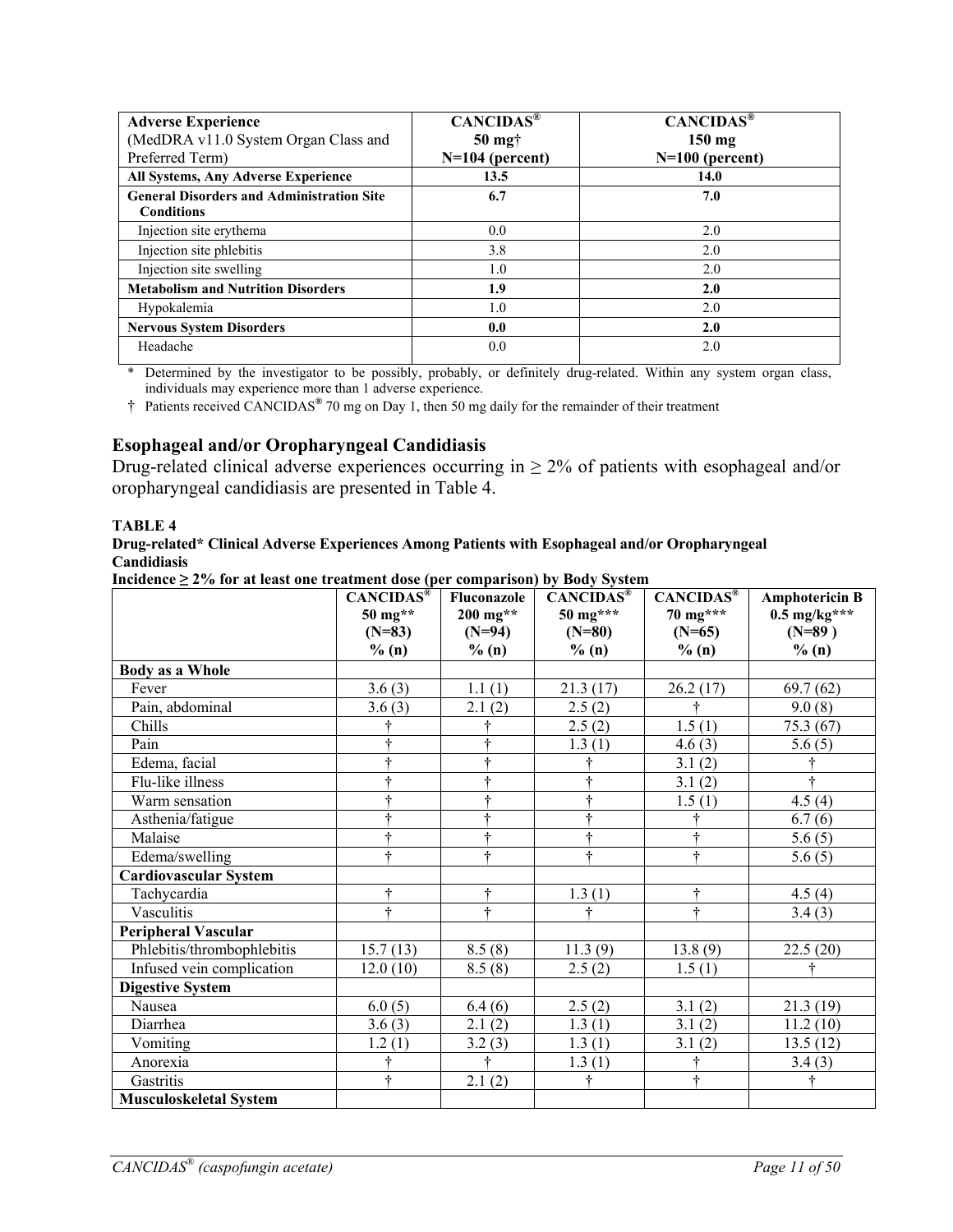|                              | CANCIDAS <sup>®</sup><br>$50 \text{ mg}^{**}$<br>$(N=83)$ | Fluconazole<br>$200$ mg**<br>$(N=94)$ | <b>CANCIDAS®</b><br>$50 \text{ mg}$ ***<br>$(N=80)$ | CANCIDAS <sup>®</sup><br>$70 \text{ mg}$ ***<br>$(N=65)$ | <b>Amphotericin B</b><br>$0.5$ mg/kg***<br>$(N=89)$ |
|------------------------------|-----------------------------------------------------------|---------------------------------------|-----------------------------------------------------|----------------------------------------------------------|-----------------------------------------------------|
|                              | % (n)                                                     | % (n)                                 | % (n)                                               | % (n)                                                    | % (n)                                               |
| Myalgia                      | 1.2(1)                                                    |                                       |                                                     | 3.1(2)                                                   | 2.2(2)                                              |
| Pain, back                   | ÷                                                         |                                       | ÷                                                   |                                                          | 2.2(2)                                              |
| Pain, musculoskeletal        | ÷                                                         | ÷                                     | $\overline{1}$ .3 (1)                               | ÷                                                        | 4.5(4)                                              |
| Hemic & Lymphatic System     |                                                           |                                       |                                                     |                                                          |                                                     |
| Anemia                       | ÷                                                         | ÷                                     | 3.8(3)                                              | ÷                                                        | 9.0(8)                                              |
| Metabolic/Nutritional/Immune |                                                           |                                       |                                                     |                                                          |                                                     |
| Anaphylaxis                  | ÷                                                         | ÷                                     | ÷                                                   | ÷                                                        | 2.2(2)                                              |
| Nervous System & Psychiatric |                                                           |                                       |                                                     |                                                          |                                                     |
| Headache                     | 6.0(5)                                                    | 1.1(1)                                | 11.3(9)                                             | 7.7(5)                                                   | 19.1(17)                                            |
| Insomnia                     | 1.2(1)                                                    |                                       |                                                     | ÷                                                        | 2.2(2)                                              |
| Paresthesia                  |                                                           | ÷                                     | 1.3(1)                                              | 3.1(2)                                                   | 1.1(1)                                              |
| <b>Dizziness</b>             |                                                           | 2.1(2)                                |                                                     | 1.5(1)                                                   | 1.1(1)                                              |
| Tremor                       |                                                           |                                       | ÷                                                   | ÷                                                        | 7.9(7)                                              |
| <b>Respiratory System</b>    |                                                           |                                       |                                                     |                                                          |                                                     |
| Tachypnea                    | ÷                                                         | ÷                                     | 1.3(1)                                              | ÷                                                        | 4.5(4)                                              |
| Skin & Skin Appendage        |                                                           |                                       |                                                     |                                                          |                                                     |
| Pruritus                     | 1.2(1)                                                    |                                       | 2.5(2)                                              | 1.5(1)                                                   | ÷                                                   |
| Erythema                     | 1.2(1)                                                    |                                       | 1.3(1)                                              | 1.5(1)                                                   | 7.9(7)                                              |
| Rash                         |                                                           |                                       | 1.3(1)                                              | 4.6(3)                                                   | 3.4(3)                                              |
| Sweating                     |                                                           |                                       | 1.3(1)                                              | ÷                                                        | 3.4(3)                                              |
| Induration                   |                                                           |                                       |                                                     | 3.1(2)                                                   | 6.7(6)                                              |

\* Relationship to drug was determined by the investigator to be possibly, probably, or definitely drug related. Patients who received CANCIDAS**®** 35 mg daily in these studies are not included in this table.

\*\* Derived from a Phase III comparator-controlled clinical study.<br>\*\*\* Derived from Phase II comparator controlled clinical studies

Derived from Phase II comparator-controlled clinical studies.

† Incidence 0.0%

### **Invasive Aspergillosis**

In the open-label, noncomparative aspergillosis study, in which patients received CANCIDAS<sup>®</sup> (70 mg loading dose on Day 1 followed by 50 mg daily), the following drug-related clinical adverse experiences were observed with an incidence of  $\geq 2\%$ : fever (2.9%), infused-vein complications (2.9%), nausea (2.9%), vomiting (2.9%) and flushing (2.9%).

Also reported in this patient population were pulmonary edema, adult respiratory distress syndrome (ARDS), and radiographic infiltrates.

### **Clinical Trial Experience in Pediatric Patients**

The overall safety of caspofungin was assessed in 171 pediatric patients who received single or multiple doses of CANCIDAS<sup>®</sup>: 104 febrile, neutropenic patients; 56 patients with invasive candidiasis; 1 patient with esophageal candidiasis; and 10 patients with invasive aspergillosis. Table 5 shows the incidence of drug-related clinical adverse experiences reported in  $\geq 2.0\%$  of pediatric patients in clinical studies. The most common drug-related clinical adverse experiences in pediatric patients treated with  $CANCIDAS^{\circledast}$  were fever  $(11.7\%)$ , rash  $(4.7\%)$ , and headache  $(2.9\%)$ .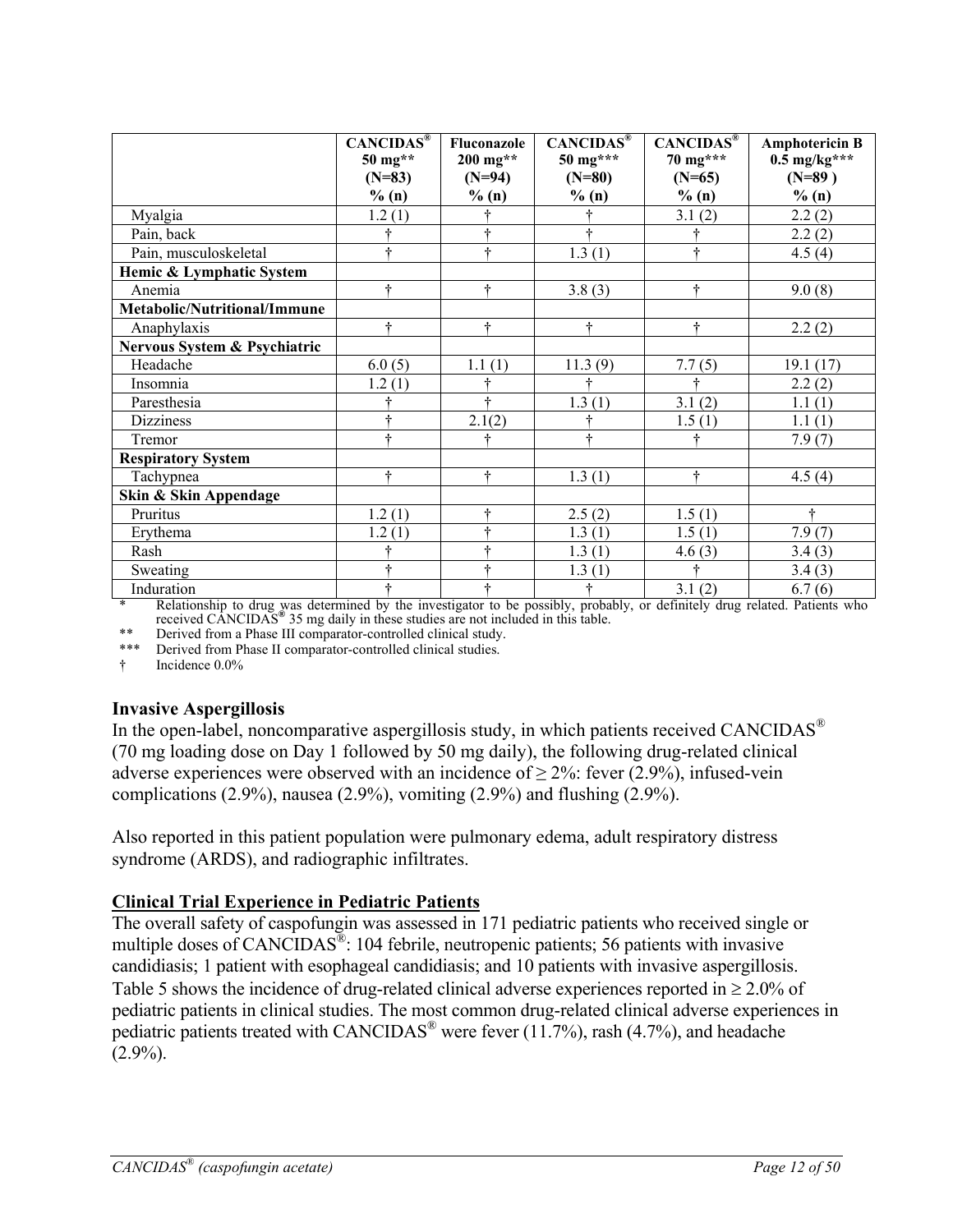| TABLE 5                                                             |
|---------------------------------------------------------------------|
| Drug-Related* Clinical Adverse Experiences Among Pediatric Patients |
| Incidence $\geq$ 2% for at least one treatment dose by Body System  |

|                                                               | $CANCIDAS^®$     | <b>CANCIDAS®</b>                | AmBisome <sup>§</sup> |
|---------------------------------------------------------------|------------------|---------------------------------|-----------------------|
|                                                               | Any Dose†        | 50 mg/m <sup>2</sup> $\ddagger$ | $3$ mg/kg $\ddagger$  |
|                                                               | $N = 171$        | $N = 56$                        | $N=26$                |
|                                                               | (percent)        | (percent)                       | (percent)             |
| <b>Cardiac Disorders</b>                                      |                  |                                 |                       |
| Tachycardia                                                   | 1.2              | 1.8                             | 11.5                  |
| <b>Gastrointestinal Disorders</b>                             |                  |                                 |                       |
| Nausea                                                        | 0.0              | 0.0                             | 3.8                   |
| Vomiting                                                      | 0.6              | 1.8                             | $\overline{7.7}$      |
| <b>General Disorders &amp; Administration Site Conditions</b> |                  |                                 |                       |
| <b>Adverse Drug Reaction</b>                                  | 0.0              | 0.0                             | 3.8                   |
| Catheter Site Pain                                            | $\overline{1.2}$ | 3.6                             | 0.0                   |
| Chills                                                        | 1.8              | 1.8                             | 7.7                   |
| Fever                                                         | 11.7             | 28.6                            | 23.1                  |
| <b>Hepatobiliary Disorders</b>                                |                  |                                 |                       |
| Hepatitis, toxic                                              | 0.0              | 0.0                             | 3.8                   |
| Hyperbilirubinemia                                            | 0.0              | 0.0                             | 3.8                   |
| Jaundice                                                      | 0.0              | 0.0                             | $\overline{3.8}$      |
| <b>Metabolism &amp; Nutrition Disorders</b>                   |                  |                                 |                       |
| Hypokalemia                                                   | 0.6              | 0.0                             | 3.8                   |
| <b>Nervous System Disorders</b>                               |                  |                                 |                       |
| Headache                                                      | $\overline{2.9}$ | 8.9                             | 0.0                   |
| Respiratory, Thoracic, & Mediastinal Disorders                |                  |                                 |                       |
| Dyspnea                                                       | 0.0              | 0.0                             | 3.8                   |
| Laryngospasm                                                  | 0.0              | 0.0                             | 3.8                   |
| <b>Skin &amp; Subcutaneous Tissue Disorders</b>               |                  |                                 |                       |
| Angioneurotic edema                                           | 0.0              | 0.0                             | 3.8                   |
| Circumoral edema                                              | 0.0              | 0.0                             | $\overline{3.8}$      |
| Pruritus                                                      | 1.8              | 3.6                             | 0.0                   |
| Rash                                                          | 4.7              | 8.9                             | 0.0                   |
| <b>Vascular Disorders</b>                                     |                  |                                 |                       |
| Flushing                                                      | 1.8              | 3.6                             | 0.0                   |
| Hypotension                                                   | 1.8              | 3.6                             | 3.8                   |

\* Relationship to drug was determined by the investigator to be possibly, probably or definitely drug-related.

† Derived from all pediatric clinical studies.

‡ Derived from Phase II comparator-controlled clinical study of empirical therapy.

One patient (0.6%) receiving CANCIDAS<sup>®</sup>, and three patients (11.5%) receiving AmBisome<sup>§</sup> developed a serious drug-related clinical adverse experience. Two patients (1.2%) were discontinued from CANCIDAS® and three patients (11.5%) were discontinued from AmBisome§ due to a drug-related clinical adverse experience. The proportion of patients who experienced an infusion-related adverse event was 21.6% in the group treated with CANCIDAS<sup>®</sup> and 34.6% in the group treated with AmBisome<sup>§</sup>.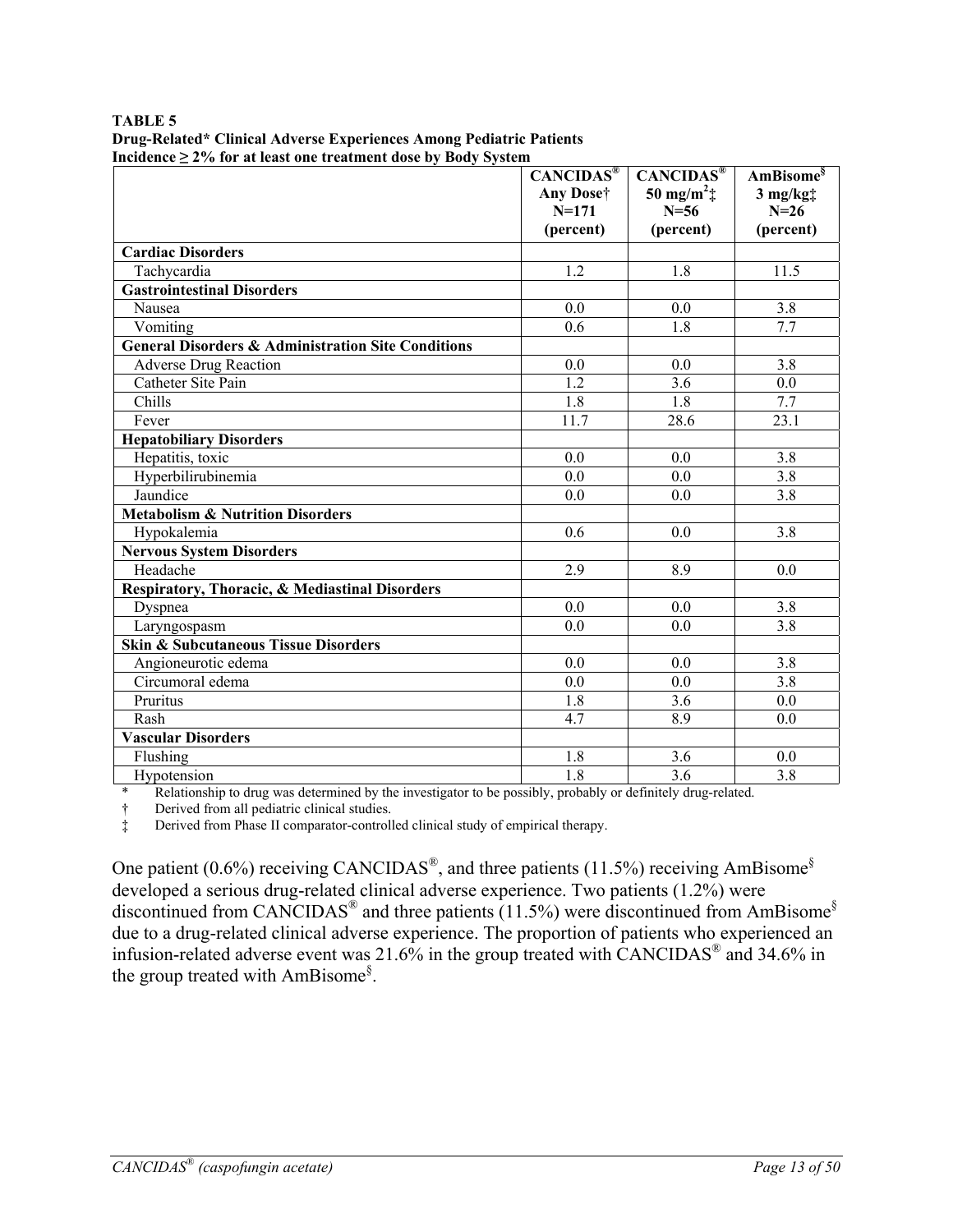### **Laboratory Abnormalities**

#### **Laboratory Abnormalities in Adult Patients**

#### **Empirical Therapy**

Drug-related laboratory adverse experiences occurring in  $\geq 2\%$  of the patients in either treatment group are presented in Table 6.

#### **TABLE 6**

**Drug-Related\* Laboratory Adverse Experiences Among Patients with Persistent Fever and Neutropenia Incidence ≥ 2% for at Least One Treatment Group by Laboratory Test Category**

|                                              | CANCIDAS <sup>®</sup><br>$50 \text{ mg}$ **<br>$N = 564$<br>$% (n)$ † | AmBisome <sup>8</sup><br>$3.0 \text{ mg/kg}$ ***<br>$N = 547$<br>$% (n)$ † |
|----------------------------------------------|-----------------------------------------------------------------------|----------------------------------------------------------------------------|
| <b>Drug Related Laboratory Abnormalities</b> | 22.5(127)                                                             | 32.0 (175)                                                                 |
| <b>Blood Chemistry</b>                       |                                                                       |                                                                            |
| Alanine aminotransferase increased           | 8.7(49)                                                               | 8.9(48)                                                                    |
| Alkaline phosphatase increased               | 7.0(39)                                                               | 12.0(65)                                                                   |
| Aspartate aminotransferase increased         | 7.0(39)                                                               | 7.6(41)                                                                    |
| Direct serum bilirubin increased             | 2.6(10)                                                               | 5.2(20)                                                                    |
| Total serum bilirubin increased              | 3.0(17)                                                               | 5.2(28)                                                                    |
| Hypokalemia                                  | 7.3(41)                                                               | 11.8(64)                                                                   |
| Hypomagnesemia                               | 2.3(12)                                                               | 2.6(13)                                                                    |
| Serum creatinine increased                   | 1.2(7)                                                                | 5.5(30)                                                                    |

Determined by the investigator to be possibly, probably, or definitely drug-related.

\*\* 70 mg on Day 1, then 50 mg daily for the remainder of treatment; daily dose was increased to 70 mg for 73 patients.

\*\*\* 3.0 mg/kg/day; daily dose was increased to 5.0 mg/kg for 74 patients.

Not all tests were conducted for some patients.

The proportion of patients with drug-related laboratory adverse experiences was higher in the AmBisome<sup>§</sup> group (32.0%) than in the CANCIDAS<sup>®</sup> group (22.5%). Each drug-related laboratory adverse experience with a frequency of  $\geq 2\%$  in at least one treatment group was numerically higher in the AmBisome<sup>§</sup> group than in the CANCIDAS<sup>®</sup> group.

Numerically higher frequencies of clinically significant laboratory abnormalities were observed in the CANCIDAS® group compared with the AmBisome§ group for increased AST  $> 2.5 \times$  ULN (9.7% vs 5.1%), increased AST  $> 2.5 \times$  baseline (30.0% vs 27.9%); and increased ALT  $> 2.5 \times$  baseline (30.4% vs 27.6%). Numerically lower frequencies of clinically significant laboratory abnormalities were observed in the CANCIDAS<sup>®</sup> group than the AmBisome<sup>§</sup> group for increased alkaline phosphatase  $> 2.5 \times$  ULN (6.5% vs 10.6%), increased alkaline phosphatase  $> 2.5 \times$  baseline (10.6% vs 20.4%), and increased total bilirubin  $> 2.5 \times$  ULN (7.1% vs 9.7%). The frequencies of other clinically significant laboratory abnormalities were similar in the two groups.

### **Nephrotoxicity**

To evaluate the effect of CANCIDAS<sup>®</sup> and AmBisome<sup>§</sup> on renal function, nephrotoxicity was defined as doubling of serum creatinine relative to baseline or an increase of  $\geq 1$  mg/dL in serum creatinine if baseline serum creatinine was above the upper limit of the normal range. Among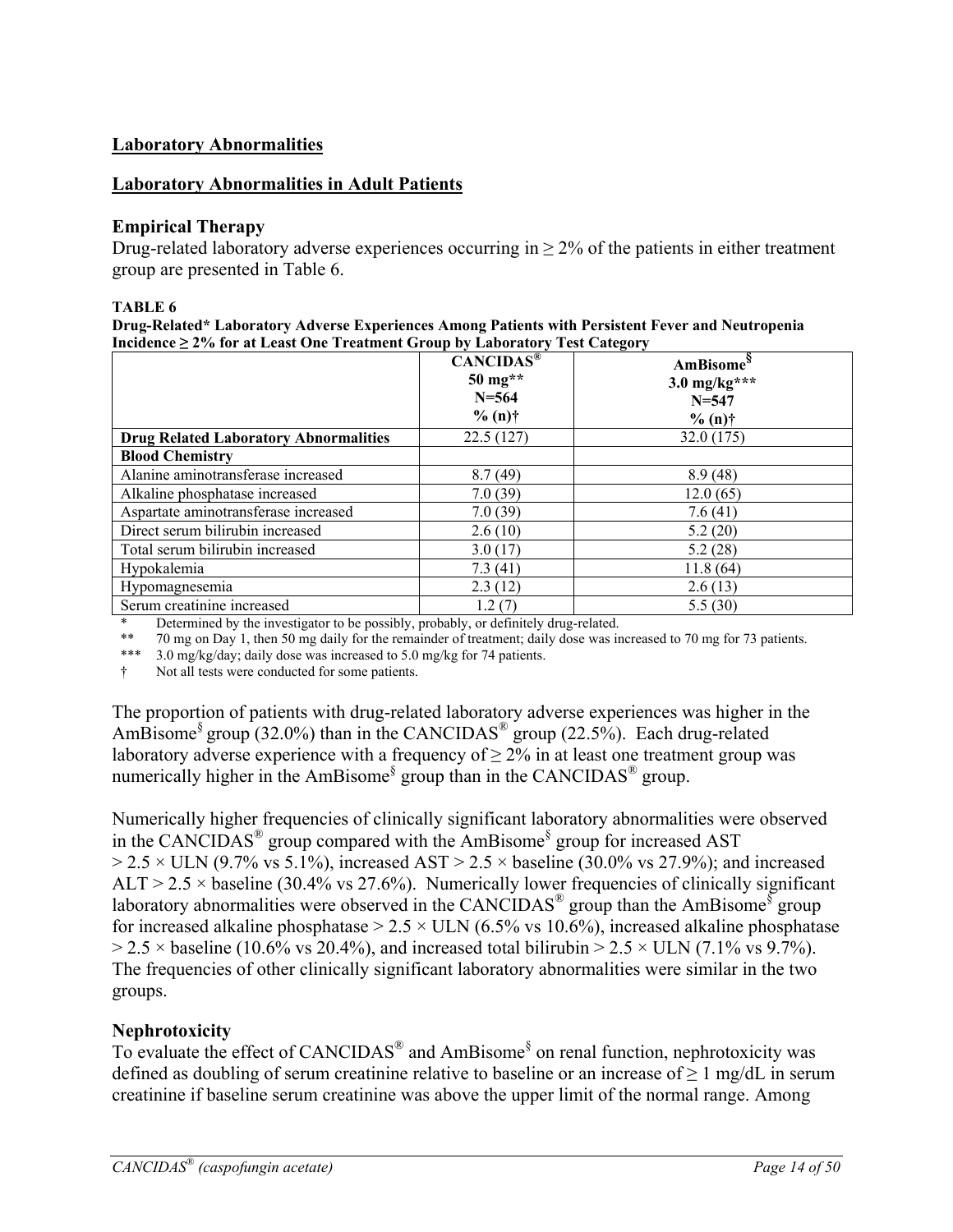patients whose baseline creatinine clearance was > 30 mL/min, the incidence of nephrotoxicity was significantly lower in the group treated with  $CANCIDAS^{\circledR}(2.6%)$  than in the group treated with AmBisome $\frac{8}{3}$  (11.5%).

### **Invasive Candidiasis**

The incidence of drug-related laboratory adverse experiences in patients with invasive candidiasis was significantly lower among patients receiving CANCIDAS® (24.3%) than among patients receiving amphotericin B (54.0%).

Drug-related laboratory adverse experiences occurring in  $\geq 2\%$  of the patients in an initial invasive candidiasis study are presented in Table 7.

**Drug-Related\* Laboratory Adverse Experiences Among Patients with Invasive Candidiasis Incidence ≥ 2% for at Least One Treatment Group by Laboratory Test Category** 

|                                      | CANCIDAS <sup>®</sup> | <b>Amphotericin B</b> |
|--------------------------------------|-----------------------|-----------------------|
|                                      | 50 mg**               | $0.6 - 1.0$ mg/kg     |
|                                      | $(n=114)$             | $(n=125)$             |
|                                      | $% (n)$ †             | $% (n)$ †             |
| <b>Blood Chemistry</b>               |                       |                       |
| ALT increased                        | 3.7(4)                | 8.1(10)               |
| AST increased                        | 1.9(2)                | 9.0(11)               |
| Blood urea increased                 | 1.9(2)                | 15.8(19)              |
| Direct serum bilirubin increased     | 3.8(3)                | 8.4(8)                |
| Serum alkaline phosphatase increased | 8.3(9)                | 15.6(19)              |
| Serum bicarbonate decreased          | $\theta$              | 3.6(4)                |
| Serum creatinine increased           | 3.7(4)                | 22.6(28)              |
| Serum phosphate increased            | $\theta$              | 2.7(3)                |
| Serum potassium decreased            | 9.9(11)               | 23.4(29)              |
| Serum potassium increased            | 0.9(1)                | 2.4(3)                |
| Total serum bilirubin increased      | 2.8(3)                | 8.9(11)               |
| Hematology                           |                       |                       |
| Hematocrit decreased                 | 0.9(1)                | 7.3(9)                |
| Hemoglobin decreased                 | 0.9(1)                | 10.5(13)              |
| <b>Urinalysis</b>                    |                       |                       |
| Urine protein increased              | $\boldsymbol{0}$      | 3.7(4)                |

\* Determined by the investigator to be possibly, probably, or definitely drug related.

\*\* Patients received CANCIDAS<sup>®</sup> 70 mg on Day 1, then 50 mg daily for the remainder of their treatment.

† Not all tests were conducted for some patients.

The percentage of patients with either a drug-related clinical adverse experience or a drug-related laboratory adverse experience was significantly lower among patients receiving CANCIDAS<sup>®</sup> (42.1%) than among patients receiving amphotericin B (75.2%). Furthermore, a significant difference between the two treatment groups was observed with regard to incidence of discontinuation due to drug-related clinical or laboratory adverse experience; incidences were  $3/114$  (2.6%) in the CANCIDAS<sup>®</sup> group and 29/125 (23.2%) in the amphotericin B group.

To evaluate the effect of CANCIDAS<sup>®</sup> and amphotericin B on renal function, nephrotoxicity was defined as doubling of serum creatinine relative to baseline or an increase of  $\geq 1$  mg/dL in serum creatinine if baseline serum creatinine was above the upper limit of the normal range. In a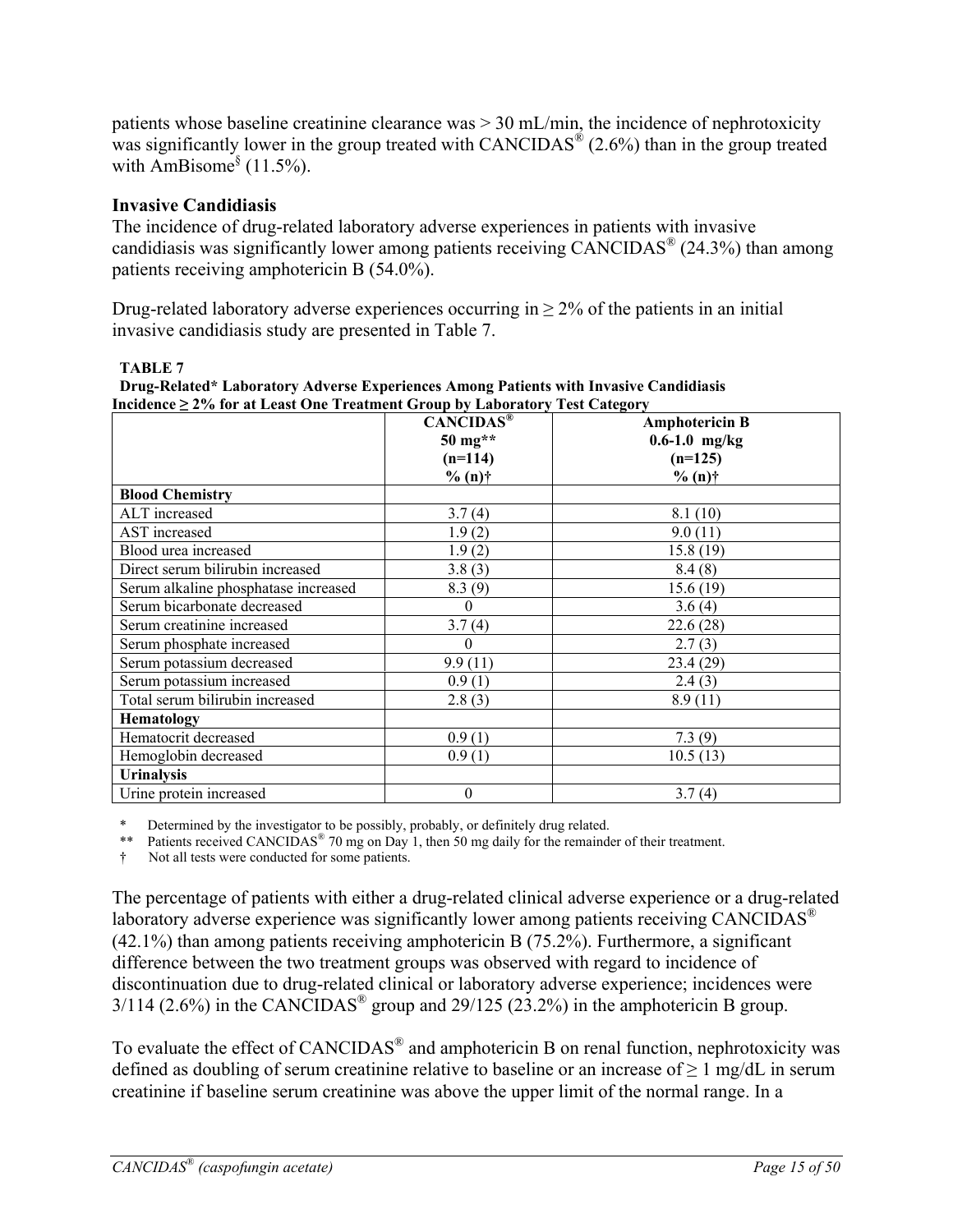subgroup of patients whose baseline creatinine clearance was > 30 mL/min, the incidence of nephrotoxicity was significantly lower in the CANCIDAS® group than in the amphotericin B group.

In a second randomized, double-blinded invasive candidiasis study, patients received either CANCIDAS<sup>®</sup> 50 mg/day (following a 70-mg loading dose) or CANCIDAS<sup>®</sup> 150 mg/day. Drugrelated laboratory adverse experiences occurring in  $\geq 2.0\%$  of the patients in either treatment group are presented in Table 8.

#### **TABLE 8**

**Drug-Related\* Laboratory Adverse Experiences Among Patients with Invasive Candidiasis Incidence ≥ 2.0% for at Least One Treatment Group by System Organ Class or Preferred Term**

| <b>Adverse Experience</b><br>(MedDRA v11.0 System Organ Class and<br><b>Preferred Term)</b> | $\overline{\text{CANCIDAS}}^{\textcircled{\tiny{\text{B}}}}$ 50 mg†<br>$N=104$ (percent) | $\overline{\text{CANCIDAS}}^{\circledR}$ 150 mg<br>$N=100$ (percent) |
|---------------------------------------------------------------------------------------------|------------------------------------------------------------------------------------------|----------------------------------------------------------------------|
| All Systems, Any Adverse Experience                                                         | 7.8                                                                                      | 7.1                                                                  |
| Alanine Aminotransferase increased                                                          | 2.0                                                                                      | 2.0                                                                  |
| Alkaline Phosphatase increased                                                              | 6.9                                                                                      | 2.0                                                                  |
| Aspartate Aminotransferase increased                                                        | 4.0                                                                                      | 2.0                                                                  |

\* Determined by the investigator to be possibly, probably, or definitely drug-related. Within any system organ class, individuals may experience more than 1 adverse experience

**†** Patients received CANCIDAS® 70 mg on Day 1, then 50 mg daily for the remainder of their treatment.

#### **Esophageal and/or Oropharyngeal Candidiasis**

Drug-related laboratory abnormalities occurring in  $\geq$  2% of patients with esophageal and/or oropharyngeal candidiasis are presented in Table 9.

#### **TABLE 9**

#### **Drug-related\* Laboratory Abnormalities Reported Among Patients with Esophageal and/or Oropharyngeal Candidiasis**

**Incidence ≥ 2% (for at least one treatment dose) by Laboratory Test Category**

| $\frac{1}{2}$ . The same $\frac{1}{2}$ is the second one in equation above) by Europeanor from equation | CANCIDAS®<br>$50 \text{ mg}^{**}$ | <b>CANCIDAS®</b><br>70 mg*** | <b>Fluconazole</b><br>$200$ mg** | <b>Amphotericin B</b><br>$0.5 \text{ mg/Kg}$ *** |
|---------------------------------------------------------------------------------------------------------|-----------------------------------|------------------------------|----------------------------------|--------------------------------------------------|
|                                                                                                         | $(N=163)$                         | $(N=65)$                     | $(N=94)$                         | $(N=89)$                                         |
|                                                                                                         | $% (n)$ ††                        | $% (n)$ ††                   | $% (n)$ ††                       | $% (n)$ ††                                       |
| <b>Blood Chemistry</b>                                                                                  |                                   |                              |                                  |                                                  |
| ALT increased                                                                                           | 10.6(17)                          | 10.8(7)                      | 11.8(11)                         | 22.7(20)                                         |
| AST increased                                                                                           | 10.5(17)                          | 10.8(7)                      | 12.9(12)                         | 22.7(20)                                         |
| Blood urea increased                                                                                    |                                   |                              | 1.2(1)                           | 10.3(9)                                          |
| Direct serum bilirubin increased                                                                        | 0.6(1)                            |                              | 3.3(3)                           | 2.5(2)                                           |
| Serum albumin decreased                                                                                 | 8.6(14)                           | 4.6(3)                       | 5.4(5)                           | 14.9(13)                                         |
| Serum alkaline phosphatase increased                                                                    | 10.5(17)                          | 7.7(5)                       | 11.8(11)                         | 19.3 (17)                                        |
| Serum bicarbonate decreased                                                                             | 0.9(1)                            |                              |                                  | 6.6(4)                                           |
| Serum calcium decreased                                                                                 | 1.9(3)                            |                              | 3.2(3)                           | 1.1(1)                                           |
| Serum creatinine increased                                                                              |                                   | 1.5(1)                       | 2.2(2)                           | 28.1 (25)                                        |
| Serum potassium decreased                                                                               | 3.7(6)                            | 10.8(7)                      | 4.3(4)                           | 31.5(28)                                         |
| Serum potassium increased                                                                               | 0.6(1)                            |                              | 2.2(2)                           | 1.1(1)                                           |
| Serum sodium decreased                                                                                  | 1.9(3)                            | 1.5(1)                       | 3.2(3)                           | 1.1(1)                                           |
| Serum uric acid increased                                                                               | 0.6(1)                            |                              |                                  | 3.4(3)                                           |
| Total serum bilirubin increased                                                                         |                                   |                              | 3.2(3)                           | 4.5(4)                                           |
| Total serum protein decreased                                                                           | 3.1(5)                            |                              | 3.2(3)                           | 3.4(3)                                           |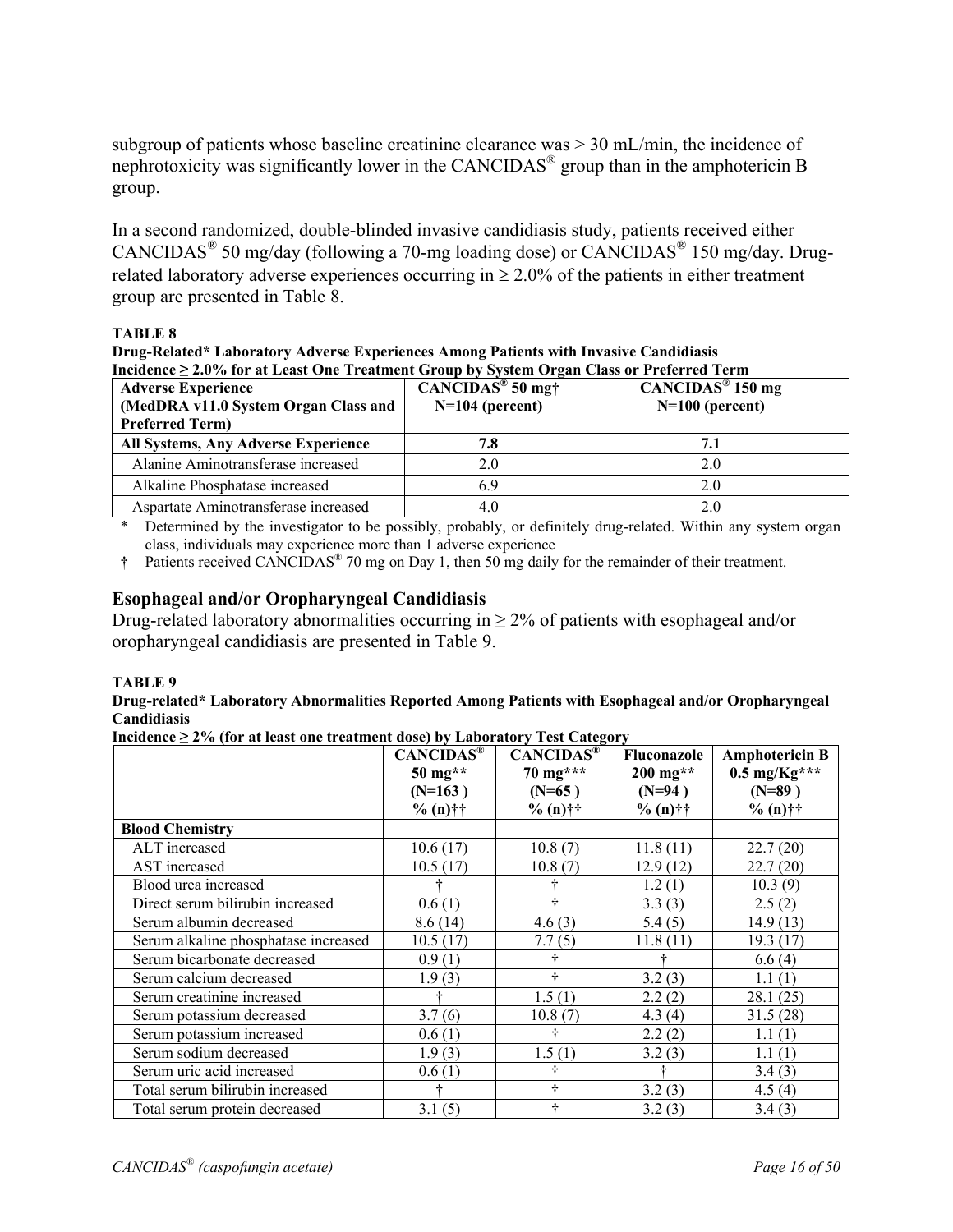|                            | CANCIDAS <sup>®</sup><br>50 mg**<br>$(N=163)$ | CANCIDAS <sup>®</sup><br>70 mg***<br>$(N=65)$ | Fluconazole<br>$200$ mg**<br>$(N=94)$ | <b>Amphotericin B</b><br>$0.5$ mg/Kg***<br>$(N=89)$ |
|----------------------------|-----------------------------------------------|-----------------------------------------------|---------------------------------------|-----------------------------------------------------|
|                            | $% (n)$ ††                                    | $% (n)$ ††                                    | $% (n)$ ††                            | $% (n)$ ††                                          |
| <b>Hematology</b>          |                                               |                                               |                                       |                                                     |
| Eosinophils increased      | 3.1(5)                                        | 3.1(2)                                        | 1.1(1)                                | 1.1(1)                                              |
| Hematocrit decreased       | 11.1(18)                                      | 1.5(1)                                        | 5.4(5)                                | 32.6(29)                                            |
| Hemoglobin decreased       | 12.3(20)                                      | 3.1(2)                                        | 5.4(5)                                | 37.1 (33)                                           |
| Lymphocytes increased      |                                               | 1.6(1)                                        | 2.2(2)                                |                                                     |
| Neutrophils decreased      | 1.9(3)                                        | 3.1(2)                                        | 3.2(3)                                | 1.1(1)                                              |
| Platelet count decreased   | 3.1(5)                                        | 1.5(1)                                        | 2.2(2)                                | 3.4(3)                                              |
| Prothrombin time increased | 1.3(2)                                        | 1.5(1)                                        |                                       | 2.3(2)                                              |
| WBC count decreased        | 6.2(10)                                       | 4.6(3)                                        | 8.6(8)                                | 7.9(7)                                              |
| <b>Urinalysis</b>          |                                               |                                               |                                       |                                                     |
| Urine blood increased      |                                               |                                               |                                       | 4.0(2)                                              |
| Urine casts increased      |                                               | 4                                             | ÷                                     | 8.0(4)                                              |
| Urine pH increased         | 0.8(1)                                        |                                               | ÷                                     | 3.6(2)                                              |
| Urine protein increased    | 1.2(2)                                        |                                               | 3.3(3)                                | 4.5(4)                                              |
| Urine RBC's increased      | 1.1(1)                                        | 3.8(1)                                        | 5.1(4)                                | 12.0(6)                                             |
| Urine WBC's increased      |                                               | 7.7(2)                                        |                                       | 24.0(12)                                            |

**\*** Relationship to drug was determined by the investigator to be possibly, probably, or definitely drug-related. Patients who received CANCIDAS**®** 35 mg daily in these studies are not included in this table.

\*\* Derived from Phase II and Phase III comparator-controlled clinical studies.

\*\*\* Derived from Phase II comparator-controlled studies.

† Incidence 0.0%

†† Not all tests were conducted for some patients.

#### **Invasive Aspergillosis**

Drug-related laboratory abnormalities reported with an incidence  $> 2\%$  in patients treated with CANCIDAS® in the noncomparative aspergillosis study were: serum alkaline phosphatase increased (2.9%), serum potassium decreased (2.9%), eosinophils increased (3.2%), urine protein increased (4.9%), and urine RBCs increased (2.2%).

#### **Concomitant Therapy with Cyclosporine**

In one clinical study, 3 of 4 subjects who received  $CANCIDAS^{\circledR}$  70 mg daily on Days 1 through 10, and also received two 3 mg/kg doses of cyclosporine 12 hours apart on Day 10, developed transient elevations of ALT on Day 11 that were 2 to 3 times the upper limit of normal (ULN). In a separate panel of subjects in the same study, 2 of 8 subjects who received CANCIDAS<sup>®</sup> 35 mg daily for 3 days and cyclosporine (two 3 mg/kg doses administered 12 hours apart) on Day 1 had small increases in ALT (slightly above the ULN) on Day 2. In another clinical study, 2 of 8 healthy men developed transient ALT elevations of less than  $2 \times$  ULN. In this study, cyclosporine (4 mg/kg) was administered on Days 1 and 12, and  $CANCIDAS^{\otimes}$  was administered (70 mg) daily on Days 3 through 13. In one subject, the ALT elevation occurred on Days 7 and 9 and, in the other subject, the ALT elevation occurred on Day 19. These elevations returned to normal by Day 27. In all groups, elevations in AST paralleled ALT elevations but were of lesser magnitude. In these clinical studies, cyclosporine (one 4 mg/kg dose or two 3 mg/kg doses) increased the AUC of caspofungin by approximately 35% (see WARNINGS AND PRECAUTIONS).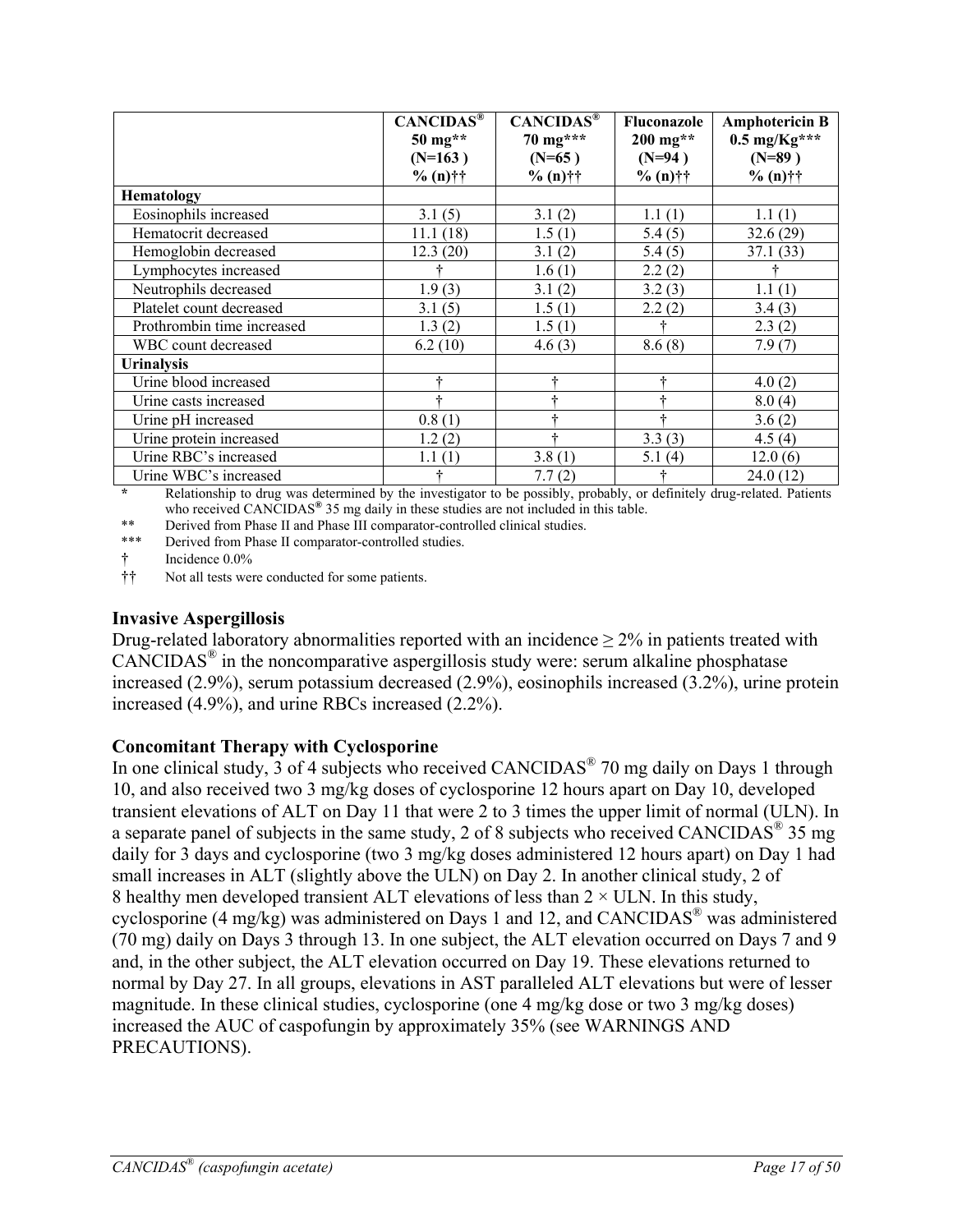# **Laboratory Abnormalities in Pediatric Patients**

Table 10 shows the incidence of drug-related laboratory adverse experiences reported in  $\geq 2.0\%$ of pediatric patients in clinical studies. The overall laboratory safety profile in pediatric patients is comparable to that in adult patients. The most common drug-related laboratory adverse experiences in pediatric patients treated with CANCIDAS® were increased ALT (6.5%) and increased AST (7.6%).

#### **TABLE 10**

| Drug-Related* Laboratory Adverse Experiences Among Pediatric Patients |
|-----------------------------------------------------------------------|
| Incidence $\geq$ 2% for at least one treatment dose by Body System    |

|                             | CANCIDAS <sup>®</sup><br>Any Dose†<br>$N = 171$<br>(percent) | CANCIDAS <sup>®</sup><br>50 mg/m <sup>2</sup> $\ddagger$<br>$N = 56$<br>(percent) | AmBisome <sup>§</sup><br>$3$ mg/kg $\ddagger$<br>$N=26$<br>(percent) |
|-----------------------------|--------------------------------------------------------------|-----------------------------------------------------------------------------------|----------------------------------------------------------------------|
| <b>Blood Chemistry Test</b> |                                                              |                                                                                   |                                                                      |
| ALT increased               | 6.5                                                          | 3.6                                                                               | 0.0                                                                  |
| AST increased               | 7.6                                                          | 1.8                                                                               | 0.0                                                                  |
| Blood bilirubin increased   | 0.6                                                          | 1.8                                                                               | 4.0                                                                  |
| Blood phosphorus decreased  | 2.0                                                          | 1.8                                                                               | 0.0                                                                  |
| Blood potassium decreased   | 3.5                                                          | 3.6                                                                               | 11.5                                                                 |
| Blood sodium decreased      | 0.0                                                          | 0.0                                                                               | 3.8                                                                  |
| Direct bilirubin increased  | 0.0                                                          | 0.0                                                                               | 6.3                                                                  |

\* Relationship to drug was determined by the investigator to be possibly, probably or definitely drug-related.

† Derived from all pediatric clinical studies.

‡ Derived from Phase II comparator-controlled clinical study of empirical therapy.

None of the patients receiving CANCIDAS<sup>®</sup> or AmBisome<sup>§</sup> developed a serious drug-related adverse event or were discontinued from therapy due to a drug-related laboratory adverse experience.

# **Overall Safety Experience of CANCIDAS® in Clinical Trials**

The overall safety of CANCIDAS® was assessed in 2036 individuals (including 1642 adult or pediatric patients and 394 volunteers) from 34 clinical studies. These individuals received single or multiple (once daily) doses of CANCIDAS<sup>®</sup>, ranging from 5 mg to 210 mg. Full safety data is available from 1951 individuals, as the safety data from 85 patients enrolled in 2 compassionate use studies was limited solely to serious adverse reactions. Treatment emergent adverse reactions, regardless of causality, which occurred in  $\geq$  5% of all individuals who received  $CANCIDAS^*$  in these trials, are shown in Table 11.

Overall, 1665 of the 1951 (85.3%) patients/volunteers who received CANCIDAS® experienced an adverse reaction.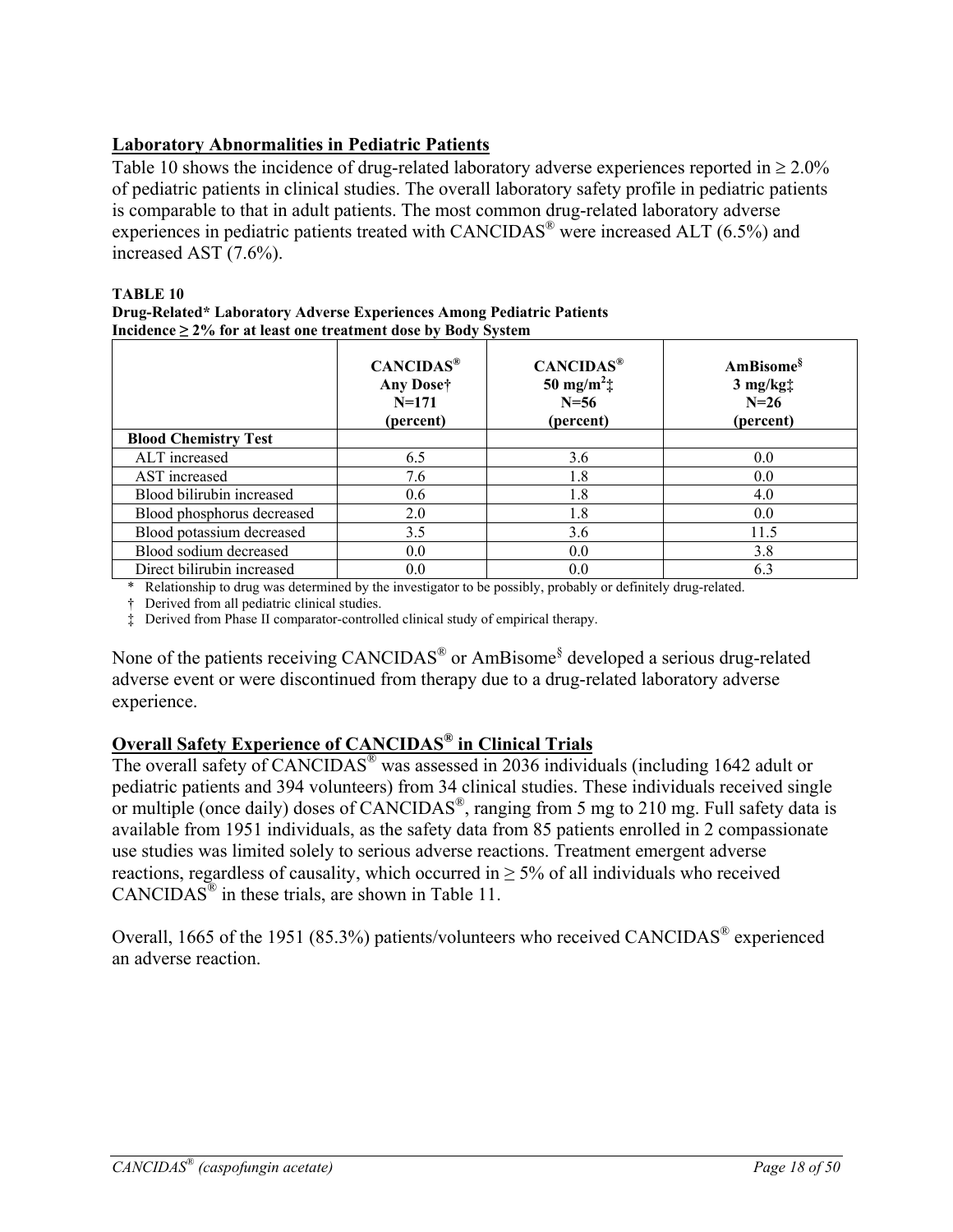#### **TABLE 11**

| Incidence $\geq 5\%$ for at Least One Treatment Group by System Organ Class or Preferred Term |            |              |  |  |
|-----------------------------------------------------------------------------------------------|------------|--------------|--|--|
| <b>Adverse Reaction</b> <sup>‡</sup>                                                          |            | $CANCIDAS^@$ |  |  |
| (MedDRA v10 System Organ Class and Preferred Term)                                            | $(N=1951)$ |              |  |  |
|                                                                                               | N          | $(\%)$       |  |  |
| <b>All Systems, Any Adverse Reaction</b>                                                      | 1665       | (85.3)       |  |  |
| <b>Investigations</b>                                                                         | 901        | (46.2)       |  |  |
| Alanine Aminotransferase Increased                                                            | 258        | (13.2)       |  |  |
| Aspartate Aminotransferase Increased                                                          | 233        | (11.9)       |  |  |
| Blood Alkaline Phosphatase Increased                                                          | 232        | (11.9)       |  |  |
| <b>Blood Potassium Decreased</b>                                                              | 220        | (11.3)       |  |  |
| <b>Blood Bilirubin Increased</b>                                                              | 117        | (6.0)        |  |  |
| <b>General Disorders and Administration Site Conditions</b>                                   | 843        | (43.2)       |  |  |
| Pyrexia                                                                                       | 381        | (19.5)       |  |  |
| Chills                                                                                        | 192        | (9.8)        |  |  |
| Edema Peripheral                                                                              | 110        | (5.6)        |  |  |
| <b>Gastrointestinal Disorders</b>                                                             | 754        | (38.6)       |  |  |
| Diarrhea                                                                                      | 273        | (14.0)       |  |  |
| Nausea                                                                                        | 166        | (8.5)        |  |  |
| Vomiting                                                                                      | 146        | (7.5)        |  |  |
| Abdominal Pain                                                                                | 112        | (5.7)        |  |  |
| <b>Infections and Infestations</b>                                                            | 730        | (37.4)       |  |  |
| Pneumonia                                                                                     | 115        | (5.9)        |  |  |
| <b>Respiratory, Thoracic, and Mediastinal Disorders</b>                                       | 613        | (31.4)       |  |  |
| Cough                                                                                         | 111        | (5.7)        |  |  |
| <b>Skin and Subcutaneous Tissue Disorders</b>                                                 | 520        | (26.7)       |  |  |
| Rash                                                                                          | 159        | (8.1)        |  |  |
| Erythema                                                                                      | 98         | (5.0)        |  |  |
| <b>Nervous System Disorders</b>                                                               | 412        | (21.1)       |  |  |
| Headache                                                                                      | 193        | (9.9)        |  |  |
| <b>Vascular Disorders</b>                                                                     | 344        | (17.6)       |  |  |
| Hypotension                                                                                   | 118        | (6.0)        |  |  |

**Treatment-Emergent\* Adverse Reactions in Patients Who Received CANCIDAS® in Clinical Trials† -** 

\* Defined as an adverse reaction, regardless of causality, while on  $CANCIDAS^{\circledast}$  or during the 14-day post-CANCIDAS<sup>®</sup> follow-up period.

 $\dagger$  Incidence for each preferred term is  $\geq$  5% among individuals who received at least 1 dose of CANCIDAS<sup>®</sup>.

‡ Within any system organ class, individuals may experience more than 1 adverse event.

# **Clinical Trial Adverse Drug Reactions (< 5%)**

Clinically significant adverse reactions, regardless of causality or incidence which occurred in these trials, are listed below.

**Blood and Lymphatic System Disorders**: anaemia, coagulopathy, febrile neutropenia, neutropenia, thrombocytopenia

**Cardiac Disorders**: arrhythmia, atrial fibrillation, bradycardia, cardiac arrest, myocardial infarction, tachycardia

**Gastrointestinal Disorders**: abdominal distension, abdominal pain upper, constipation, dyspepsia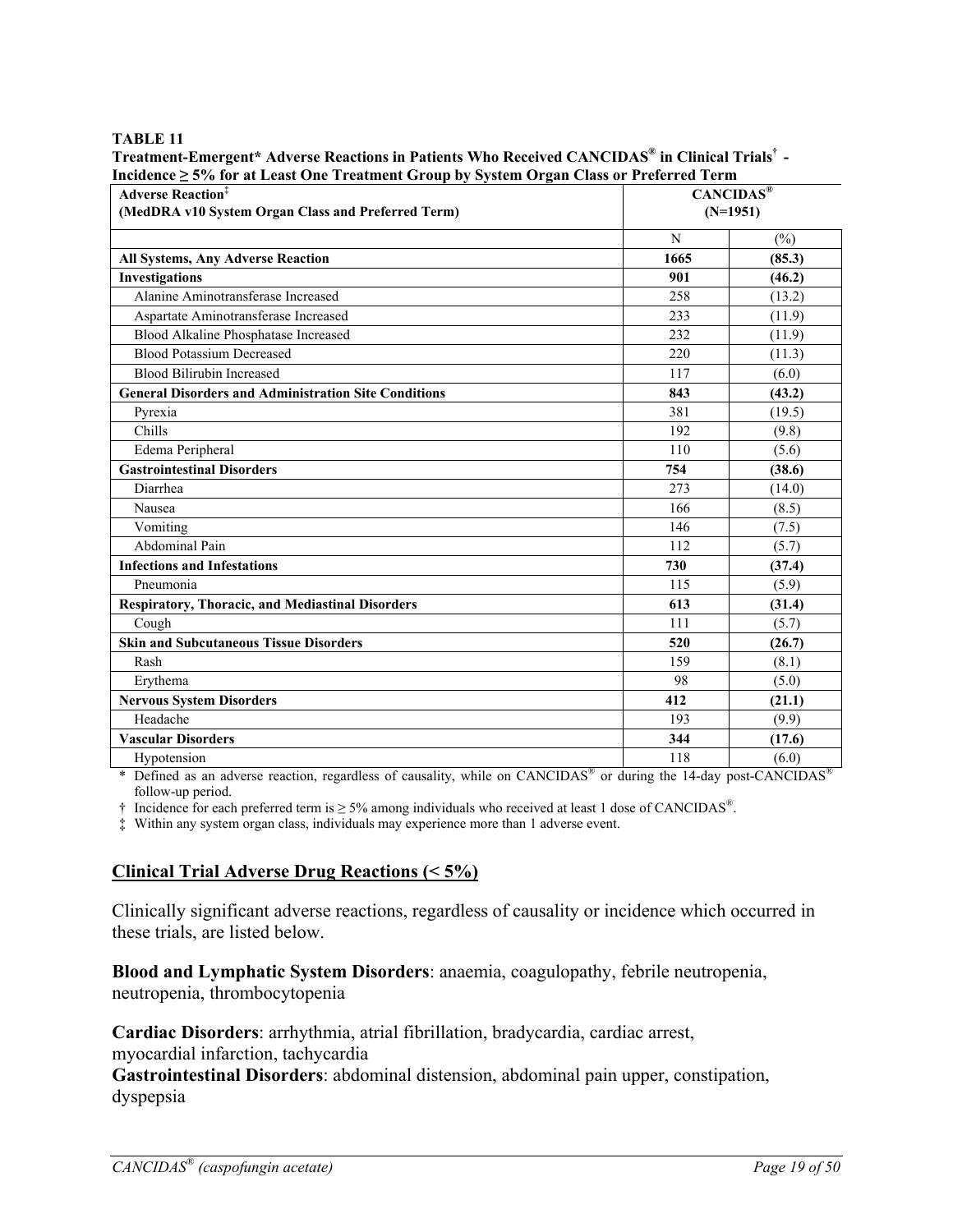**General Disorders and Administration Site Conditions**: asthenia, fatigue, infusion site pain/ pruritus/ swelling, mucosal inflammation, edema

**Hepatobiliary Disorders**: hepatic failure, hepatomegaly, hepatotoxicity, hyperbilirubinemia, jaundice

**Immune System Disorders**: bacteremia, sepsis, urinary tract infection

**Metabolism and Nutrition Disorders**: anorexia, decreased appetite, fluid overload, hypomagnesemia, hypercalcemia, hyperglycemia, hypokalemia

**Musculoskeletal and Connective Tissue Disorders**: arthralgia, back pain, pain in extremity

**Nervous System Disorders**: convulsion, dizziness, somnolence, tremor

**Psychiatric Disorders**: anxiety, confusional state, depression, insomnia

**Renal and Urinary Disorders**: hematuria, renal failure

**Respiratory, Thoracic and Mediastinal Disorders**: dyspnea, epistaxis, hypoxia, tachypnea

**Skin and Subcutaneous Tissue Disorders**: erythema, petechiae, skin lesion, urticaria

**Vascular Disorders**: flushing, hypertension, phlebitis

### **Post-Market Adverse Drug Reactions**

In addition to adverse events identified in clinical trials, the following events have been identified since market introduction of CANCIDAS®. Because they are reported spontaneously from a population of unknown size, estimates of frequency cannot be made. The following events have been chosen for inclusion due to their seriousness, frequency of reporting, potential causal connection to CANCIDAS®, or a combination of these factors.

The following post-marketing adverse events have been reported:

### **Allergic and immune system disorders**: angioedema

**Gastrointestinal disorders**: pancreatitis

**Hepatobiliary disorders**: hepatic necrosis, rare cases of hepatic dysfunction

**Metabolism and nutrition disorders**: hypercalcemia

**Investigations:** gamma-glutamyltransferase increased

**Renal and urinary disorders**: clinically significant renal dysfunction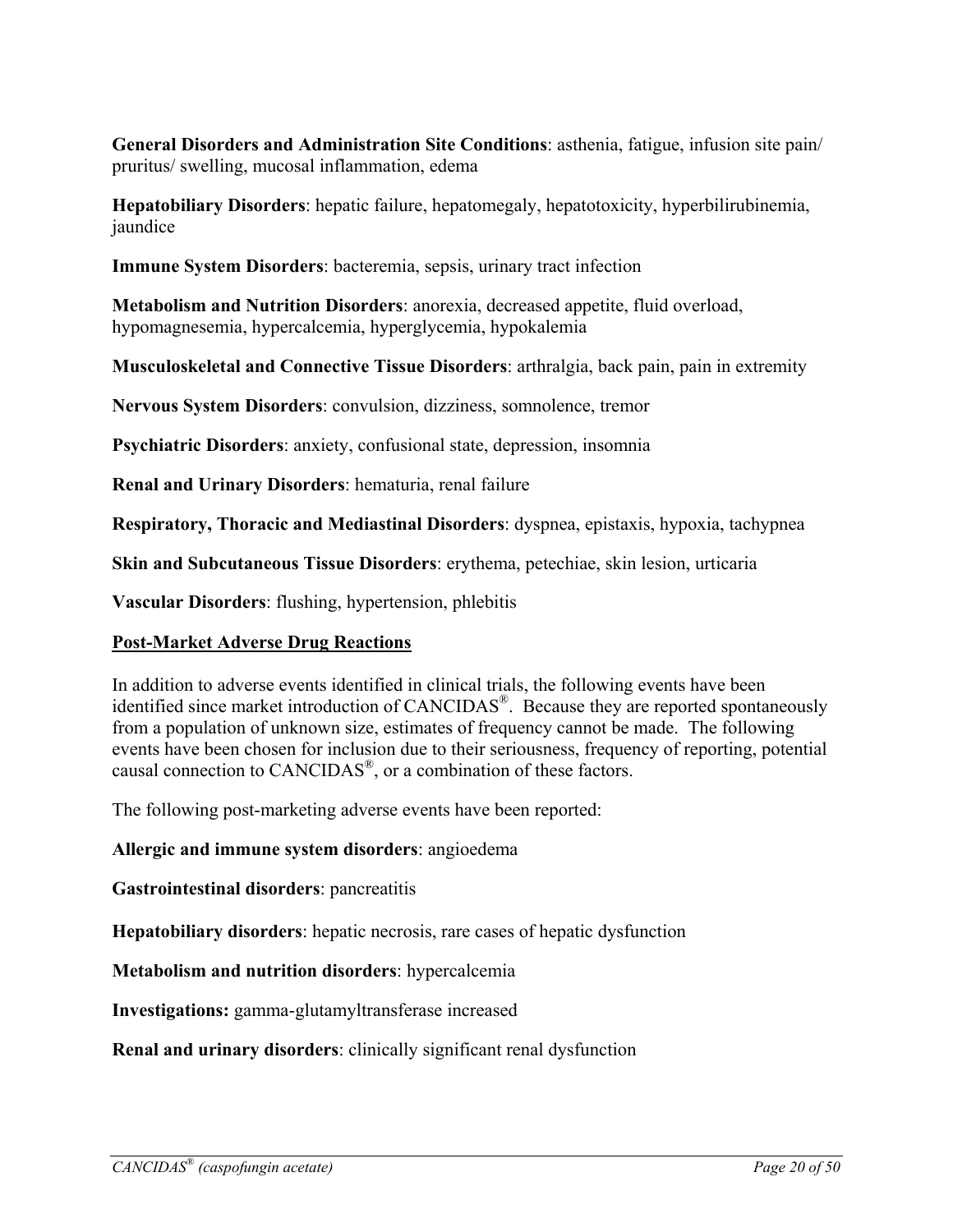**Skin and subcutaneous tissue disorders**: erythema multiforme, Stevens-Johnson syndrome, skin exfoliation, toxic epidermal necrolysis

### **General disorders and administration site conditions**: swelling and peripheral edema

Postmarketing hepatobiliary adverse reactions have been reported in pediatric patients with serious underlying medical conditions (see WARNINGS AND PRECAUTIONS, Hepatic Effects).

# **DRUG INTERACTIONS**

### **Overview**

Studies *in vitro* show that caspofungin acetate is not an inhibitor of any enzyme in the cytochrome P450 (CYP) system at or up to 5 times the concentration expected in human use. In clinical studies, caspofungin did not induce the CYP3A4 metabolism of other drugs. Caspofungin is not a substrate for P-glycoprotein and is a poor substrate for cytochrome P450 enzymes.

Studies in healthy adult volunteers show that the pharmacokinetics of caspofungin are not significantly altered by itraconazole, amphotericin B, mycophenolate, nelfinavir or tacrolimus. Caspofungin has no significant effect on the pharmacokinetics of itraconazole, amphotericin B, rifampin or the active metabolite of mycophenolate.

### **Drug-Drug Interactions**

### **Tacrolimus**

For adult patients receiving both caspofungin and tacrolimus, standard monitoring of tacrolimus blood concentrations and appropriate tacrolimus dosage adjustments are recommended. Caspofungin reduced the blood AUC of tacrolimus by approximately 20%, maximal blood concentration ( $C_{\text{max}}$ ) by 16%, and 12-hour blood concentration ( $C_{12hr}$ ) by 26% in healthy adult subjects when tacrolimus (2 doses of 0.1 mg/kg 12 hours apart) was administered on the 10th day of CANCIDAS® 70 mg daily, as compared to results from a control period in which tacrolimus was administered alone.

# **Cyclosporine**

In two adult clinical studies, cyclosporine (one 4 mg/kg dose or two 3 mg/kg doses) increased the AUC of caspofungin by approximately 35%. CANCIDAS® did not increase the plasma levels of cyclosporine. There were transient increases in liver ALT and AST when CANCIDAS® and cyclosporine were co-administered (see WARNINGS AND PRECAUTIONS and ADVERSE REACTIONS).

# **Rifampin**

Results from two clinical drug interaction studies in healthy adult volunteers indicate that rifampin both induces and inhibits caspofungin disposition with net induction at steady state. In one study, rifampin and caspofungin were co-administered for 14 days with both therapies initiated on the same day. In the second study, rifampin was administered alone for 14 days to allow the induction effect to reach steady state, and then rifampin and caspofungin were co-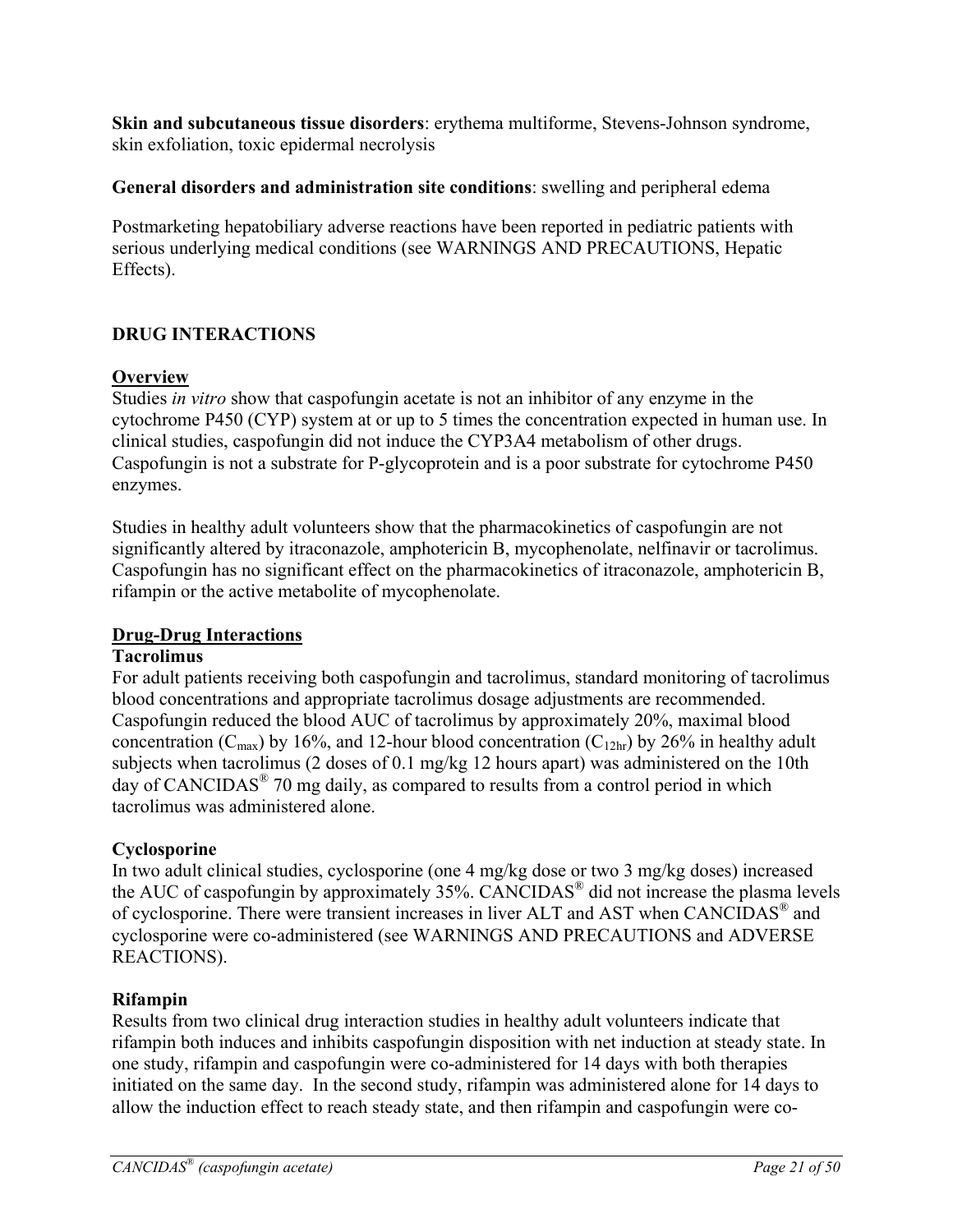administered for an additional 14 days. When the induction effect of rifampin was at steady state, there was little change in caspofungin AUC or end-of-infusion concentration, but caspofungin trough concentrations were reduced by approximately 30%. The inhibitory effect of rifampin was demonstrated when rifampin and caspofungin treatments were initiated on the same day, and a transient elevation in caspofungin plasma concentrations occurred on Day 1 (approximately 60% increase in AUC). This inhibitory effect was not seen when caspofungin was added to preexisting rifampin therapy, and no elevation in caspofungin concentrations occurred. When  $CANCIDAS<sup>®</sup>$  is co-administered to adult patients with rifampin (or other inducers of drug clearance - see Other Medications), use of a daily dose of 70 mg of CANCIDAS® may be considered (see DOSAGE AND ADMINISTRATION).

### **Other Medications**

Results from population pharmacokinetic screening in adults suggests that co-administration of inducers of drug clearance (efavirenz, nevirapine, phenytoin, dexamethasone or carbamazepine) with CANCIDAS<sup>®</sup> may result in clinically meaningful reductions in caspofungin concentrations. Available data suggest that the inducible drug clearance mechanism involved in caspofungin disposition is likely an uptake transport process, rather than metabolism. Therefore, when CANCIDAS® is co-administered to adult patients with inducers of drug clearance, such as efavirenz, nevirapine, rifampin, dexamethasone, phenytoin, or carbamazepine, use of a daily dose of 70 mg of CANCIDAS<sup>®</sup> may be considered (see DOSAGE AND ADMINISTRATION).

In pediatric patients, results from regression analyses of pharmacokinetic data suggest that co-administration of dexamethasone with CANCIDAS® may result in clinically meaningful reductions in caspofungin trough concentrations. This finding may indicate that pediatric patients will have similar reductions with inducers as seen in adults. When  $CANCIDAS^{\circledast}$  is coadministered to pediatric patients with inducers of drug clearance, such as rifampin, efavirenz, nevirapine, phenytoin, dexamethasone, or carbamazepine, a CANCIDAS<sup>®</sup> dose of 70 mg/m<sup>2</sup> daily (not to exceed an actual daily dose of 70 mg) should be considered.

### **Drug-Food Interactions**

Interactions with food have not been established.

### **Drug-Herb Interactions**

Interactions with herbs have not been established.

#### **Drug-Laboratory Test Interactions**

Interactions with laboratory tests have not been established.

### **DOSAGE AND ADMINISTRATION**

#### **Dosing Considerations**

**Do not mix or co-infuse CANCIDAS® with other medications**. There are no data available on the compatibility of CANCIDAS® with other intravenous substances, additives, or medications. Do not use diluents containing dextrose ( $α$ -D-glucose), as CANCIDAS<sup>®</sup> is not stable in diluents containing dextrose.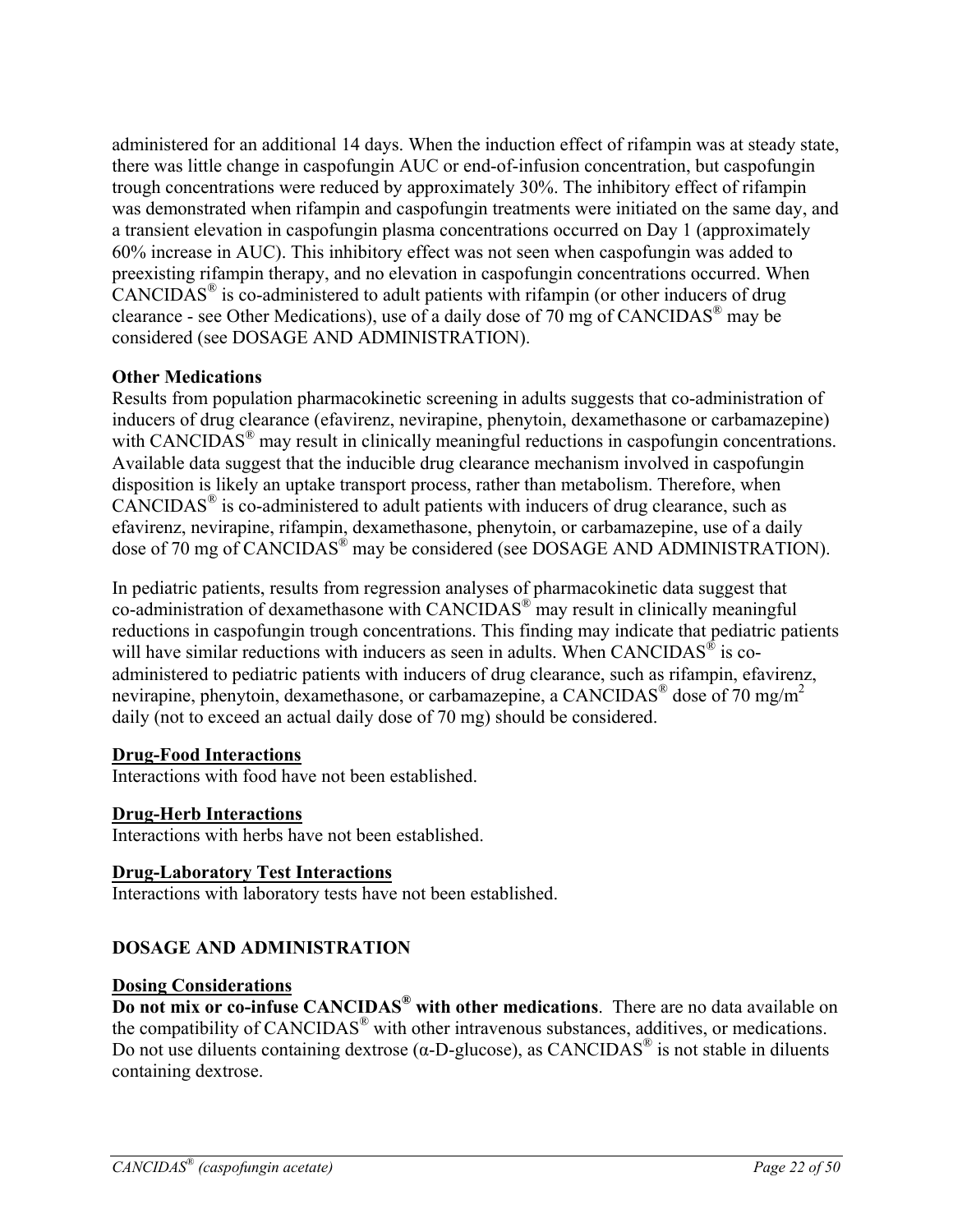**CANCIDAS® should be administered by slow intravenous infusion over approximately 1 hour.** 

### **Recommended Dose and Dosage Adjustment in Adult Patients**

**Empirical Therapy for Presumed Fungal Infections in Febrile, Neutropenic Patients** A single 70 mg loading dose should be administered on Day 1, followed by 50 mg daily thereafter. CANCIDAS® should be administered by slow intravenous infusion over approximately 1 hour. Duration of treatment should be based on the patient's clinical response. Empirical therapy should be continued until resolution of neutropenia. Patients found to have a fungal infection should be treated for a minimum of 14 days; treatment should continue for at least 7 days after both neutropenia and clinical symptoms are resolved. If the 50 mg dose is well tolerated but does not provide an adequate clinical response, the daily dose can be increased to 70 mg. Although an increase in efficacy with 70 mg daily has not been demonstrated, limited safety data suggest that an increase in dose to 70 mg daily is well tolerated.

### **Invasive Candidiasis**

A single 70 mg loading dose should be administered on Day 1, followed by 50 mg daily thereafter. CANCIDAS<sup>®</sup> should be administered by slow intravenous infusion over approximately 1 hour. Duration of treatment of invasive candidiasis should be dictated by the patient's clinical and microbiological response. In general, antifungal therapy should continue for at least 14 days after the last positive culture. Patients who remain persistently neutropenic may warrant a longer course of therapy pending resolution of the neutropenia.

#### **Esophageal Candidiasis**

Fifty (50) mg should be administered daily by slow intravenous infusion over approximately 1 hour. Duration of treatment should be dictated by the patient's clinical response. Because of the risk of relapse of oropharyngeal candidiasis in HIV-infected patients with esophageal and/or oropharyngeal candidiasis at baseline, suppressive oral therapy could be considered (see CLINICAL TRIALS). A 70 mg loading dose has not been studied with this indication.

#### **Invasive Aspergillosis**

A single 70 mg loading dose should be administered on Day 1, followed by 50 mg daily thereafter. CANCIDAS<sup>®</sup> should be administered by slow intravenous infusion over approximately 1 hour. Duration of treatment should be based upon the severity of the patient's underlying disease, recovery from immunosuppression, and clinical response. The efficacy of a 70-mg dose regimen in patients who are not clinically responding to the 50-mg daily dose is not known. Limited safety data suggest that an increase in dose to 70 mg daily is well tolerated. The efficacy of doses above 70 mg has not been adequately studied in patients with invasive aspergillosis.

### **Adult Patients Receiving Concomitant Inducers of Drug Clearance**

When CANCIDAS<sup>®</sup> is co-administered with inducers of drug clearance, such as efavirenz, nevirapine, rifampin, dexamethasone, phenytoin, or carbamazepine, use of a daily dose of 70 mg of CANCIDAS® may be considered (see DRUG INTERACTIONS).

No dosage adjustment is necessary for elderly patients (65 years of age or older).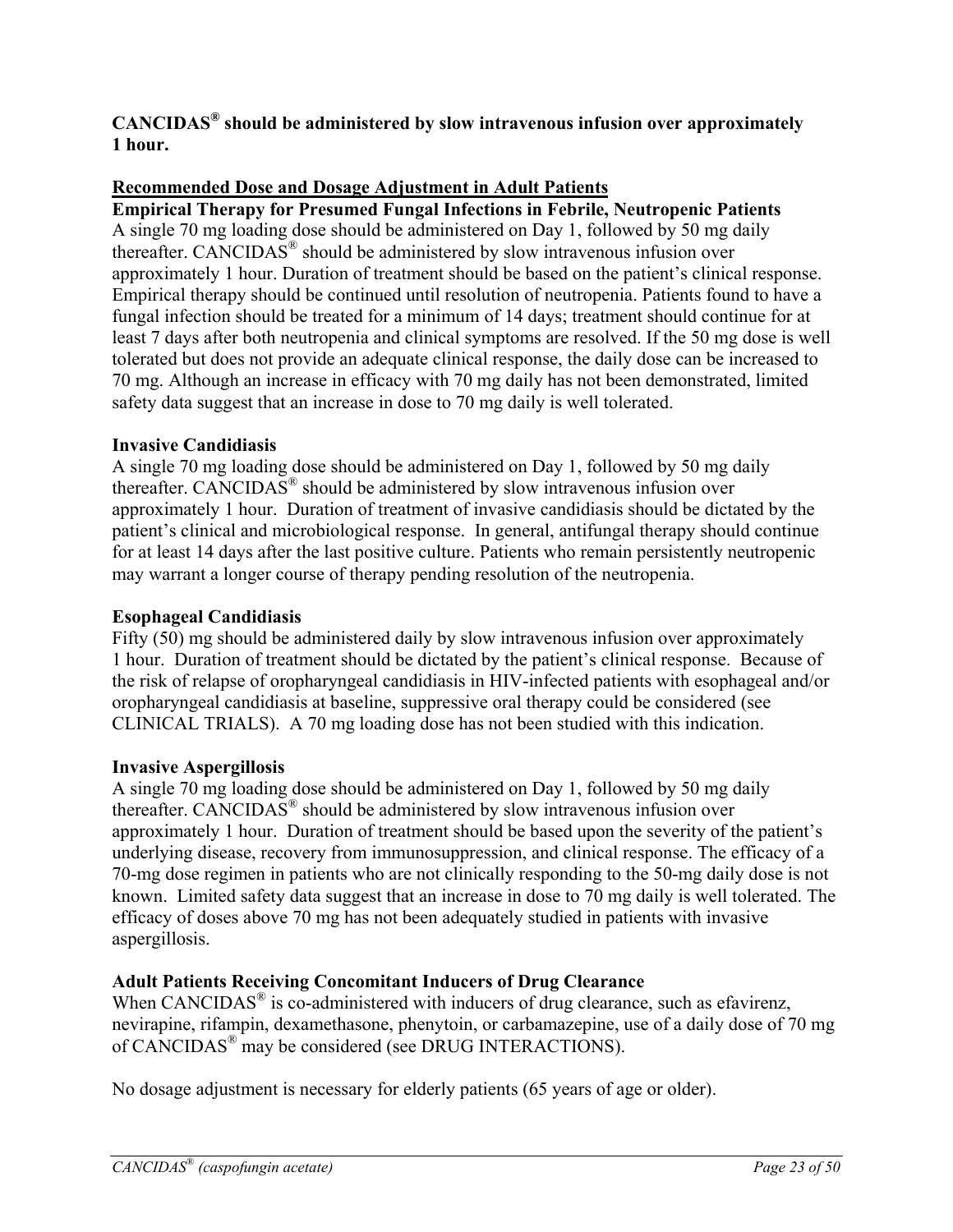No dosage adjustment is necessary based on gender, race, or renal impairment.

### **Patients with Hepatic Insufficiency**

Adult patients with mild hepatic insufficiency (Child-Pugh score 5 to 6) do not need a dosage adjustment. For adult patients with moderate hepatic insufficiency (Child-Pugh score 7 to 9), CANCIDAS® 35 mg daily is recommended based upon pharmacokinetic data. However, where recommended, a 70 mg loading dose should still be administered on Day 1. There is no clinical experience in adult patients with severe hepatic insufficiency (Child-Pugh score > 9) and in pediatric patients with any degree of hepatic insufficiency (see DETAILED PHARMACOLOGY, Pharmacokinetics, Special Populations and Conditions).

### **Recommended Dose and Dosage Adjustment in Pediatric Patients (≤ 17 years of age)**

 $CANCIDAS<sup>®</sup>$  should be administered in pediatric patients by slow IV infusion over approximately 1 hour.

Dosing in pediatric patients (12 months to 17 years of age) should be based on the patient's body surface area (see DOSAGE AND ADMINISTRATION, Preparation of CANCIDAS<sup>®</sup> for Infusion in Pediatric Patients ( $\leq$  17 years of age)). For all indications, a single 70 mg/m<sup>2</sup> loading dose (not to exceed an actual dose of 70 mg) should be administered on Day 1, followed by 50 mg/m<sup>2</sup> daily thereafter (not to exceed an actual dose of 70 mg daily). Duration of treatment should be individualized to the indication, as described for each indication in adults (see DOSAGE AND ADMINISTRATION, Recommended Dose and Dosage Adjustment in Adult Patients).

If the 50 mg/m<sup>2</sup> daily dose is well tolerated but does not provide an adequate clinical response, the daily dose can be increased to 70 mg/m<sup>2</sup> daily (not to exceed an actual daily dose of 70 mg). Although an increase in efficacy with  $70 \text{ mg/m}^2$  daily has not been demonstrated, limited safety data suggest that an increase in dose to 70 mg/m<sup>2</sup> daily is well tolerated.

When  $CANCIDAS^{\circledast}$  is co-administered to pediatric patients with inducers of drug clearance, such as rifampin, efavirenz, nevirapine, phenytoin, dexamethasone, or carbamazepine, use of a CANCIDAS<sup>®</sup> dose of 70 mg/m<sup>2</sup> daily (not to exceed an actual daily dose of 70 mg) should be considered (see DRUG INTERACTIONS).

The efficacy and safety of CANCIDAS<sup>®</sup> have not been adequately studied in neonates and infants under 3 months of age and children aged 3 to 11 months.

### **Missed Dose**

The injection schedule will be set by the physician, who will monitor the response and condition to determine what treatment is needed.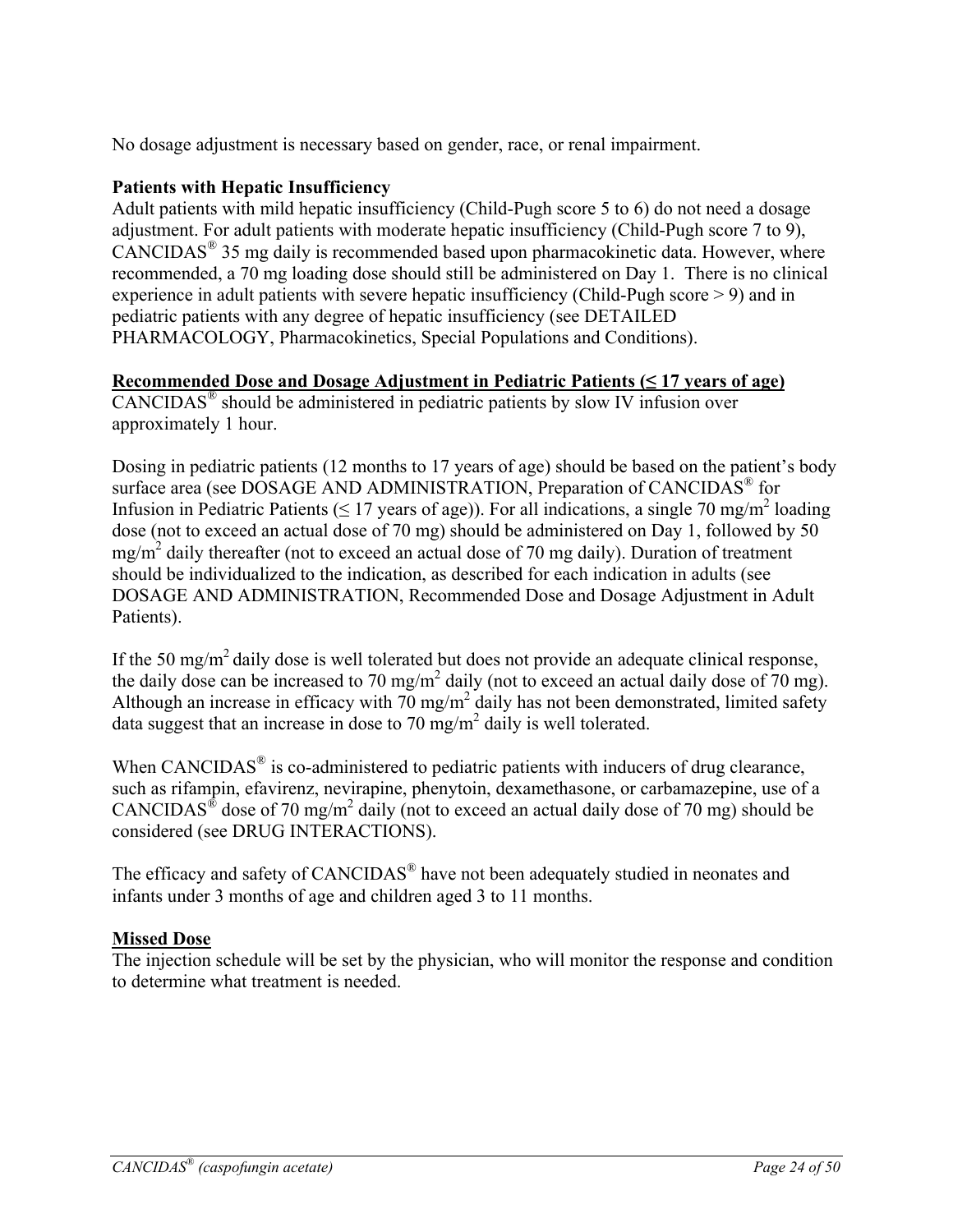### **Administration**

### **DIRECTIONS FOR RECONSTITUTION AND DILUTION**

# **Preparation of CANCIDAS® for Infusion in Adults**

# **Preparation of the 70 mg Day 1 loading-dose infusion for adults**

- 1. Equilibrate the refrigerated vial of CANCIDAS® to room temperature.
- 2. Aseptically add 10.5 mL of either 0.9% Sodium Chloride Injection, Sterile Water for Injection, Bacteriostatic Water for Injection with methylparaben and propylparaben, or Bacteriostatic Water for Injection with 0.9% benzyl alcohol to the vial<sup>a</sup>. Do not mix with diluents containing dextrose ( $\alpha$ -D-glucose) as CANCIDAS<sup>®</sup> is not stable in diluents containing dextrose. This reconstituted solution may be stored for up to 1 hour at 15°C to  $25^{\circ}$ C.<sup>b</sup>
- 3. Aseptically transfer 10 mL<sup>c</sup> of reconstituted CANCIDAS<sup>®</sup> to an IV bag (or bottle) containing 250 mL 0.9%, 0.45%, or 0.225% Sterile Saline for Injection, or Lactated Ringer's Injection. Do not mix with diluents containing dextrose (α-D-glucose) as CANCIDAS<sup>®</sup> is not stable in diluents containing dextrose. This infusion solution should be used without delay. It can, however, be stored for up to 24 hours at 15<sup>o</sup>C to 25<sup>o</sup>C or for 48 hours refrigerated at 2<sup>o</sup>C to 8°C. (If a 70 mg vial is unavailable, see below: **Alternative Infusion Preparation Methods, Preparation of 70 mg Day 1 loading dose from two 50 mg vials**).

### **Preparation of the daily 50 mg infusion for adults**

- 1. Equilibrate the refrigerated vial of CANCIDAS® to room temperature.
- 2. Aseptically add 10.5 mL of either 0.9% Sodium Chloride Injection, Sterile Water for Injection, Bacteriostatic Water for Injection with methylparaben and propylparaben, or Bacteriostatic Water for Injection with 0.9% benzyl alcohol to the vial<sup>a</sup>. Do not mix with diluents containing dextrose ( $\alpha$ -D-glucose) as CANCIDAS<sup>®</sup> is not stable in diluents containing dextrose. This reconstituted solution may be stored for up to 1 hour at 15°C to  $25^{\circ}$ C.<sup>b</sup>
- 3. Aseptically transfer  $10 \text{mL}^c$  of reconstituted CANCIDAS<sup>®</sup> to an IV bag (or bottle) containing 250 mL 0.9%, 0.45%, or 0.225% Sterile Saline for Injection, or Lactated Ringer's Injection. Do not mix with diluents containing dextrose (α-D-glucose) as CANCIDAS<sup>®</sup> is not stable in diluents containing dextrose. This infusion solution should be used without delay. It can, however, be stored for up to 24 hours at 15<sup>o</sup>C to 25<sup>o</sup>C or 48 hours refrigerated at 2<sup>o</sup>C to 8<sup>o</sup>C. (If a reduced infusion volume is medically necessary, see below: **Alternative Infusion Preparation Methods, Preparation of 50 mg daily doses at reduced volume**).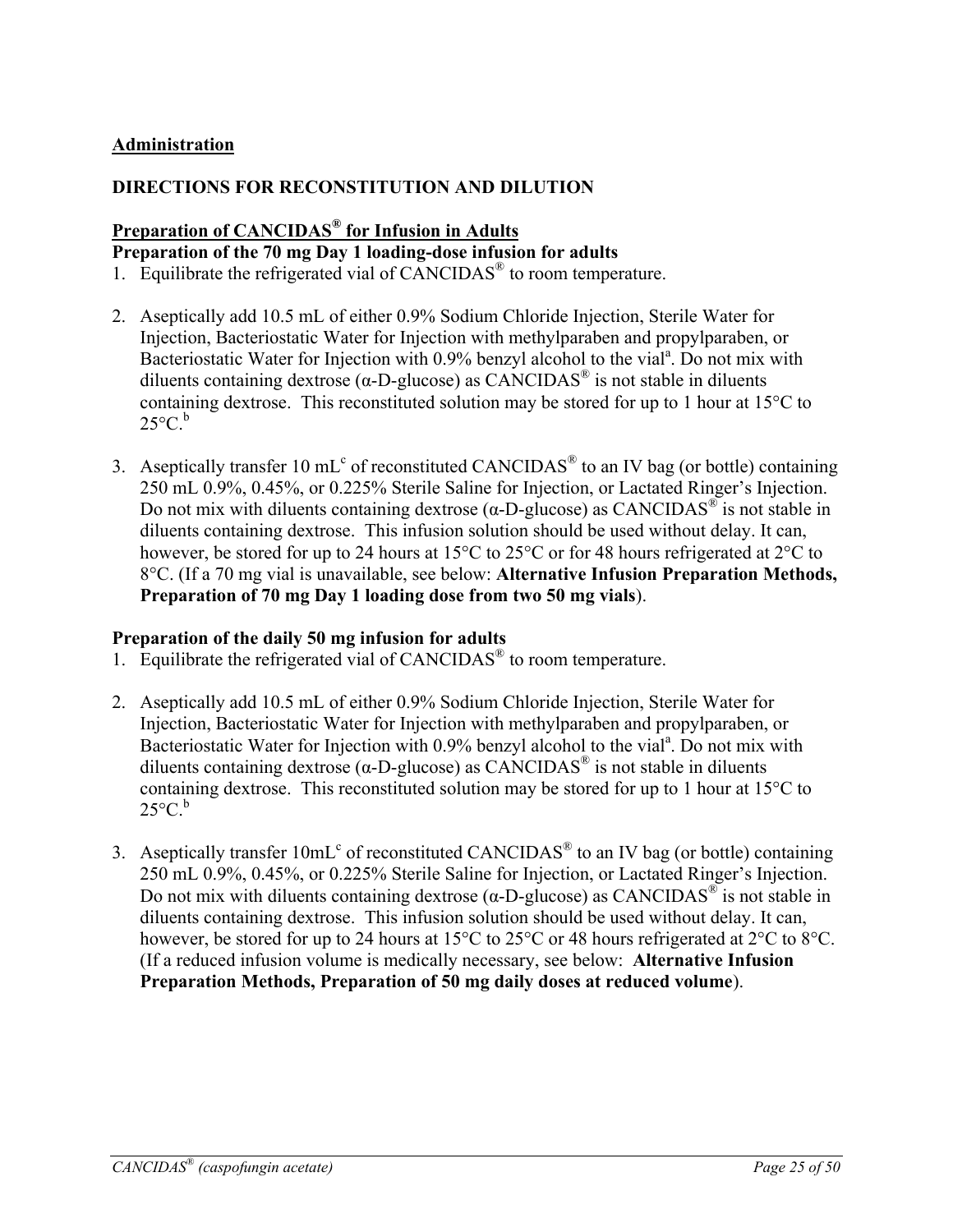# **Alternative Infusion Preparation Methods for adults**

### **Preparation of 70 mg Day 1 loading dose from two 50 mg vials**

Reconstitute two 50 mg vials with 10.5 mL of diluent each (see **Preparation of the daily 50 mg infusion**). Aseptically transfer a total of 14 mL of the reconstituted CANCIDAS<sup>®</sup> from the two vials to 250 mL 0.9%, 0.45%, or 0.225% Sterile Saline for Injection, or Lactated Ringer's Injection. Do not mix with diluents containing dextrose (α-D-glucose) as CANCIDAS<sup>®</sup> is not stable in diluents containing dextrose. This infusion solution should be used without delay. It can, however, be stored for up to 24 hours at 15°C to 25°C or 48 hours refrigerated at 2°C to  $8^{\circ}$ C.

### **Preparation of 50 mg daily doses at reduced volume for adults**

When medically necessary, the 50 mg daily doses can be prepared by adding 10 mL of reconstituted CANCIDAS® to 100 mL of 0.9%, 0.45%, or 0.225% Sterile Saline for Injection, or Lactated Ringer's Injection. Do not mix with diluents containing dextrose  $(\alpha$ -D-glucose) as CANCIDAS® is not stable in diluents containing dextrose. This infusion solution should be used without delay. It can, however, be stored for up to 24 hours at 15<sup>o</sup>C to 25<sup>o</sup>C or 48 hours refrigerated at 2°C to 8°C (see **Preparation of the daily 50 mg infusion**).

### **Preparation of a 35 mg daily dose from a 70 mg vial for adult patients with moderate hepatic insufficiency**

Reconstitute one 70 mg vial (see above: **Preparation of the 70 mg Day 1 loading dose infusion**). Aseptically transfer 5 mL of the reconstituted CANCIDAS<sup>®</sup> from the vial to 250 mL or, if medically necessary, to 100 mL of 0.9%, 0.45%, or 0.225% Sterile Saline for Injection, or Lactated Ringer's Injection. Do not mix with diluents containing dextrose  $(\alpha$ -D-glucose) as  $CANCIDAS<sup>®</sup>$  is not stable in diluents containing dextrose. This infusion solution should be used without delay. It can however, be stored for up to 24 hours at 15<sup>o</sup>C to 25<sup>o</sup>C or 48 hours refrigerated at 2°C to 8°C.

### **Preparation of a 35 mg daily dose from a 50 mg vial for adult patients with moderate hepatic insufficiency**

Reconstitute one 50 mg vial (see above: **Preparation of the daily 50 mg infusion**). Aseptically transfer 7 mL of the reconstituted CANCIDAS<sup>®</sup> from the vial to 250 mL of 0.9%, 0.45%, or 0.225% Sterile Saline for Injection, or Lactated Ringer's Injection or, if medically necessary, to 100 mL of 0.9%, 0.45%, or 0.225% Sterile Saline for Injection, or Lactated Ringer's Injection. Do not mix with diluents containing dextrose (α-D-glucose) as CANCIDAS<sup>®</sup> is not stable in diluents containing dextrose. This infusion solution should be used without delay. It can, however, be stored for up to 24 hours at 15<sup>o</sup>C to 25<sup>o</sup>C or 48 hours refrigerated at 2<sup>o</sup>C to 8<sup>o</sup>C.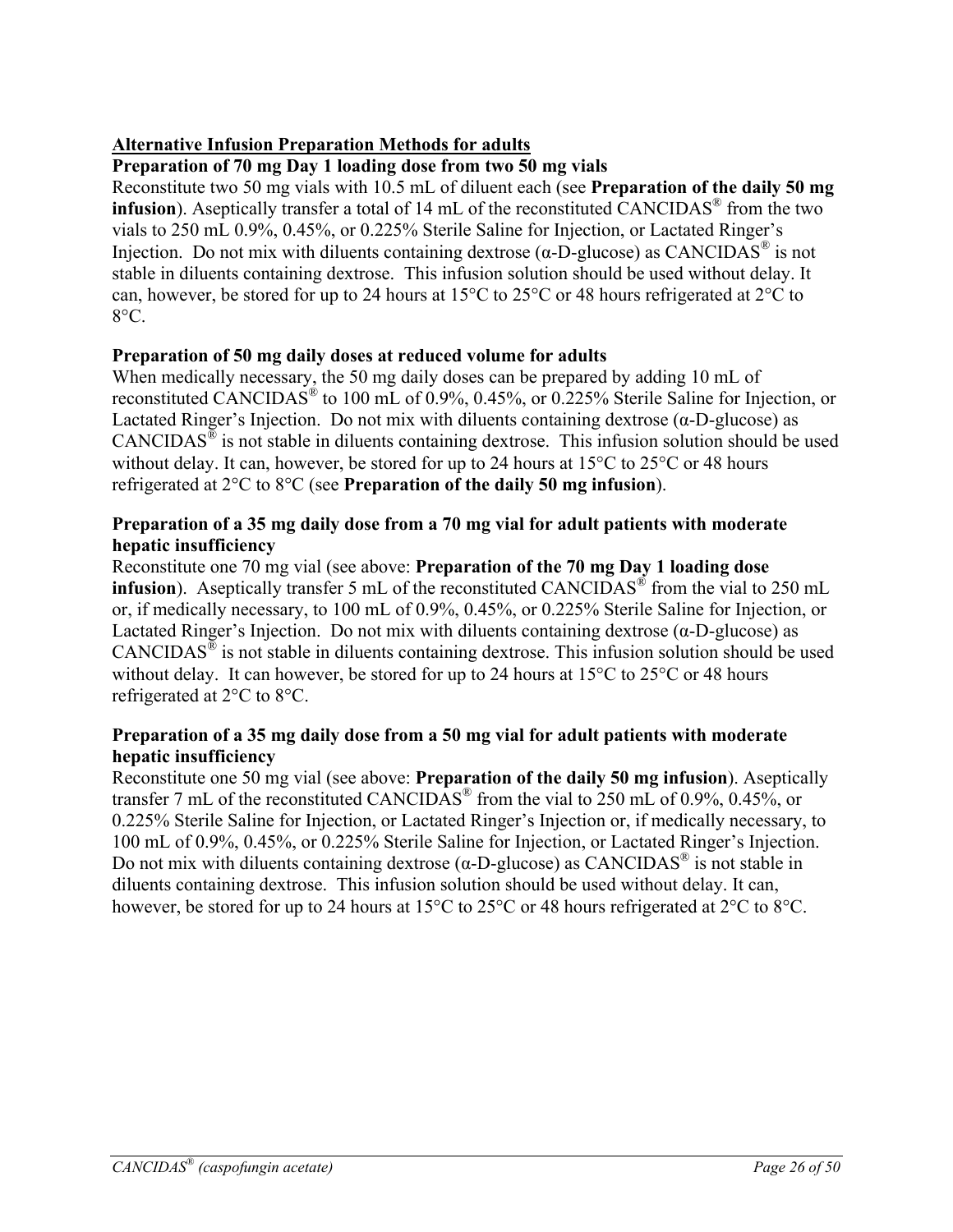| TABLE 12                                                       |  |
|----------------------------------------------------------------|--|
| <b>Preparation of the Patient Infusion Solutions in Adults</b> |  |

|                       | і гераганон от ене і анене інгизіон ботинонз ін теацію |                            |                          |          |                                      |  |
|-----------------------|--------------------------------------------------------|----------------------------|--------------------------|----------|--------------------------------------|--|
| DOSE*                 | <b>Volume of reconstituted</b>                         | <b>Typical preparation</b> |                          |          | Reduced volume infusion              |  |
|                       | <b>CANCIDAS<sup>®</sup></b> for transfer               |                            | (reconstituted CANCIDAS® |          | (reconstituted CANCIDAS <sup>®</sup> |  |
|                       | to intravenous bag or                                  |                            | added to 250 mL)         |          | added to 100 mL)                     |  |
|                       | bottle                                                 |                            |                          |          |                                      |  |
|                       |                                                        | Infusion                   | Final                    | Infusion | Final                                |  |
|                       |                                                        | Volume                     | Concentration            | Volume   | Concentration                        |  |
|                       |                                                        | (mL)                       | (mg/mL)                  | (mL)     | (mg/mL)                              |  |
| $70 \text{ mg}$       | $10 \text{ mL}$                                        | 260                        | 0.28                     |          | not recommended                      |  |
| $70 \text{ mg}$       | 14 mL                                                  | 264                        | 0.28                     |          | not recommended                      |  |
| (from two 50 mg       |                                                        |                            |                          |          |                                      |  |
| vials)**              |                                                        |                            |                          |          |                                      |  |
| 50 mg                 | $10 \text{ mL}$                                        | 260                        | 0.20                     | 110      | 0.47                                 |  |
| 35 mg for moderate    |                                                        |                            |                          |          |                                      |  |
| hepatic insufficiency | $5 \text{ mL}$                                         | 255                        | 0.14                     | 105      | 0.34                                 |  |
| (from one 70 mg vial) |                                                        |                            |                          |          |                                      |  |
| 35 mg for moderate    |                                                        |                            |                          |          |                                      |  |
| hepatic insufficiency | $7 \text{ mL}$                                         | 257                        | 0.14                     | 107      | 0.34                                 |  |
| (from one 50 mg vial) |                                                        |                            |                          |          |                                      |  |

10.5 mL should be used for reconstitution of all vials

\*\* If a 70 mg vial is not available, the 70 mg dose can be prepared from two 50 mg vials.

### **Preparation of CANCIDAS® for Infusion in Pediatric Patients (≤ 17 years of age)**

#### **Calculation of Body Surface Area (BSA) for pediatric dosing**

Before preparation of infusion, calculate the body surface area (BSA) of the patient using the following formula (Mosteller Formula):

$$
BSA (m2) = \sqrt{\frac{Height (cm) \times Weight (kg)}{3600}}
$$

# **Preparation of the 70 mg/m<sup>2</sup> infusion for pediatric patients**  $\geq$  **12 months of age (using a 70 mg vial)**

1. Determine the actual loading dose to be used in the pediatric patient by using the patient's BSA (as calculated above) and the following equation:

BSA  $(m^2) \times 70$  mg/m<sup>2</sup> = Loading Dose

The maximum loading dose on Day 1 should not exceed 70 mg regardless of the patient's calculated dose.

- 2. Equilibrate the refrigerated vial of CANCIDAS<sup>®</sup> to room temperature.
- 3. Aseptically add 10.5 mL of 0.9% Sodium Chloride Injection, Sterile Water for Injection or Bacteriostatic Water for Injection with methylparaben and propylparaben.<sup>a</sup> This reconstituted solution may be stored for up to 1 hour at  $15^{\circ}$ C to  $25^{\circ}$ C.<sup>b</sup> This will give a final caspofungin concentration in the vial of 7.2 mg/mL.
- 4. Remove the volume of drug equal to the calculated loading dose (Step 1) from the vial. Aseptically transfer this volume  $(mL)^c$  of reconstituted CANCIDAS<sup>®</sup> to an IV bag (or bottle) containing 250 mL of 0.9%, 0.45%, or 0.225% Sodium Chloride Injection, or Lactated Ringer's Injection. Alternatively, the volume  $(mL)^c$  of reconstituted CANCIDAS<sup>®</sup> can be added to a reduced volume of 0.9%, 0.45%, or 0.225% Sodium Chloride Injection or Lactated Ringer's Injection, not to exceed a final concentration of 0.5 mg/mL. This infusion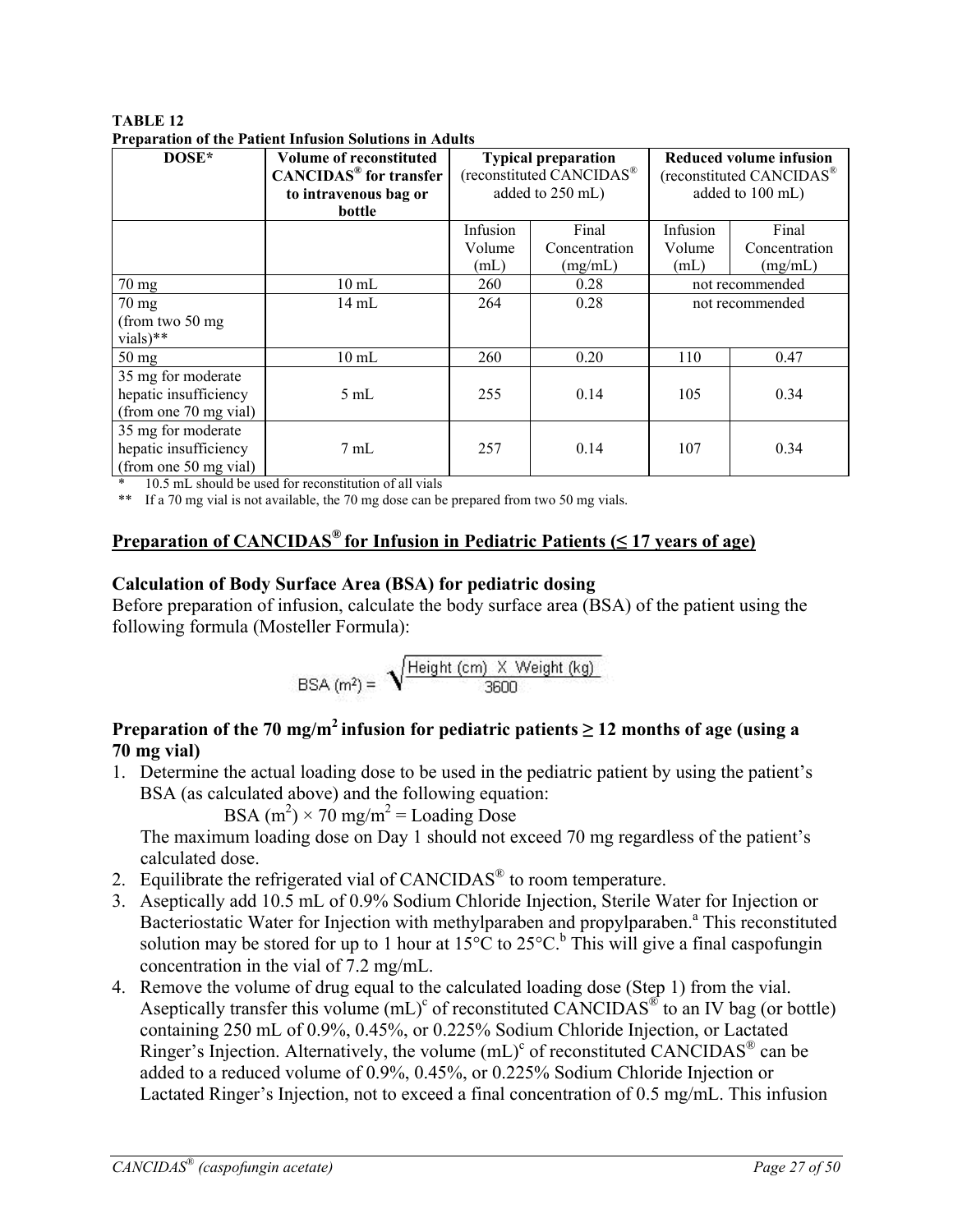solution should be used without delay. It can, however, be stored for up to 24 hours at 15°C to 25°C or 48 hours refrigerated at 2°C to 8°C.

5. If the calculated loading dose is < 50 mg, then the dose may be prepared from the 50 mg vial [follow Steps 2-4 from **Preparation of the 50 mg/m<sup>2</sup> infusion for pediatric patients ≥ 12 months of age (using a 50 mg vial)**]. The final caspofungin concentration in the 50 mg vial after reconstitution is 5.2 mg/mL.

# **Preparation of the 50 mg/m<sup>2</sup> infusion for pediatric patients**  $\geq$  **12 months of age (using a 50 mg vial)**

1. Determine the daily maintenance dose to be used in the pediatric patient by using the patient's BSA (as calculated above) and the following equation:

 $BSA (m^2) \times 50$  mg/m<sup>2</sup> = Daily Maintenance Dose

The daily maintenance dose should not exceed 70 mg regardless of the patient's calculated dose.

- 2. Equilibrate the refrigerated vial of CANCIDAS® to room temperature.
- 3. Aseptically add 10.5 mL of 0.9% Sodium Chloride Injection, Sterile Water for Injection or Bacteriostatic Water for Injection with methylparaben and propylparaben.<sup>a</sup> This reconstituted solution may be stored for up to 1 hour at  $15^{\circ}$ C to  $25^{\circ}$ C.<sup>b</sup> This will give a final caspofungin concentration in the vial of 5.2 mg/mL.
- 4. Remove the volume of drug equal to the calculated loading dose (Step 1) from the vial. Aseptically transfer this volume  $(mL)^c$  of reconstituted CANCIDAS<sup>®</sup> to an IV bag (or bottle) containing 250 mL of 0.9%, 0.45%, or 0.225% Sodium Chloride Injection, or Lactated Ringer's Injection. Alternatively, the volume  $(mL)^c$  of reconstituted CANCIDAS<sup>®</sup> can be added to a reduced volume of 0.9%, 0.45%, or 0.225% Sodium Chloride Injection or Lactated Ringer's Injection, not to exceed a final concentration of 0.5 mg/mL. This infusion solution should be used without delay. It can, however, be stored for up to 24 hours at 15°C to 25°C or 48 hours refrigerated at 2°C to 8°C.
- 5. If the actual daily maintenance dose is > 50 mg, then the dose may be prepared from the 70 mg vial [follow Steps 2-4 from **Preparation of the 70 mg/m<sup>2</sup> infusion for pediatric patients**  $\geq$  **12 months of age (using a 70 mg vial)]. The final caspofungin concentration in** the 70 mg vial after reconstitution is 7.2 mg/mL.

#### **Preparation notes:**

- a. The white to off-white compact powder will dissolve completely. Mix gently until a clear solution is obtained.
- b. As with all parenteral drug products, intravenous admixtures should be inspected visually for clarity, particulate matter, precipitate, discolouration and leakage prior to administration whenever solution and container permit. Solutions showing haziness, particulate matter, precipitate, discolouration or leakage should not be used.
- c. CANCIDAS<sup>®</sup> is formulated to provide the full labeled vial dose (70 mg or 50 mg) when 10 mL is withdrawn from the vial.

# **OVERDOSAGE**

For management of a suspected drug overdose, contact your regional Poison Control Centre.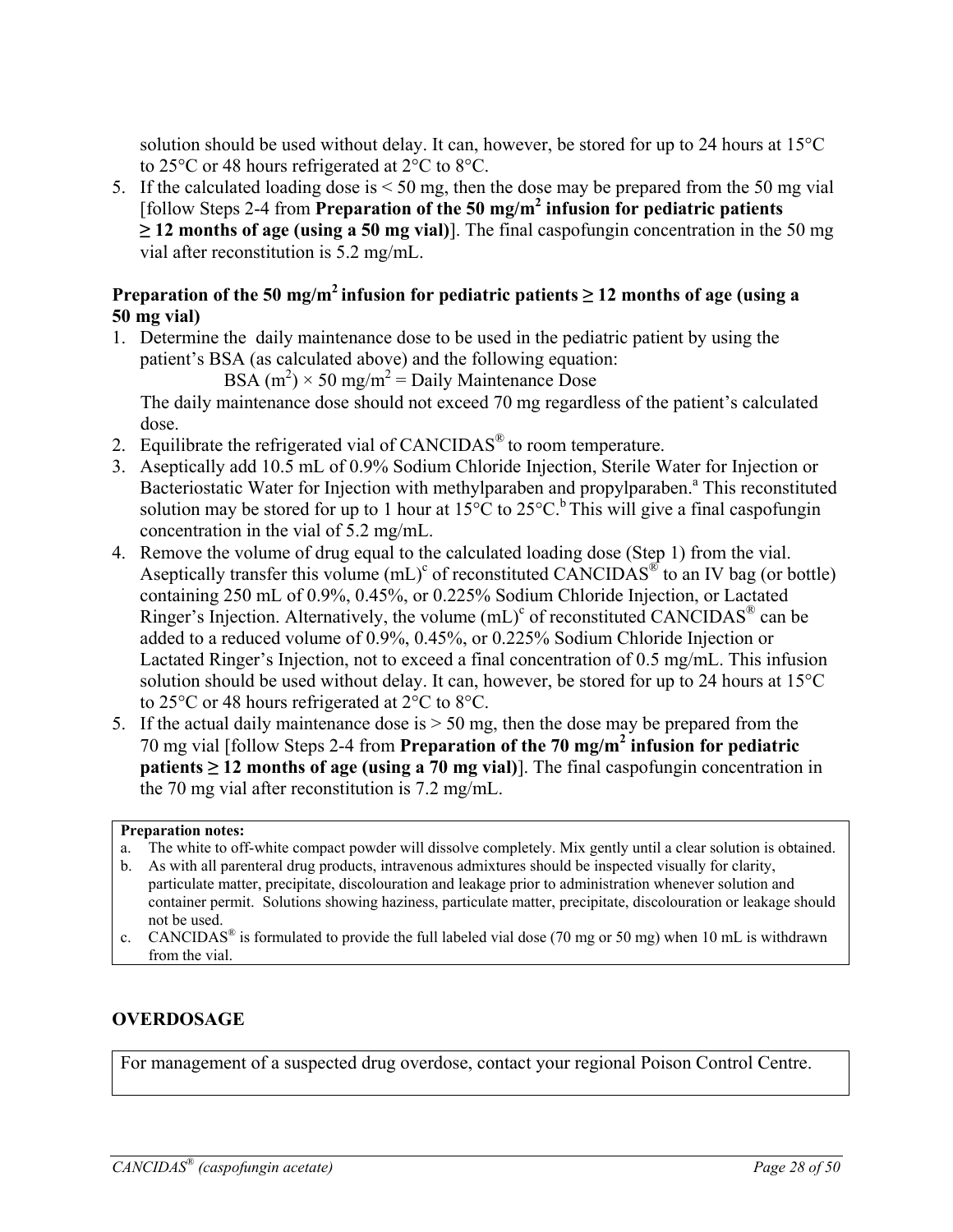In clinical studies, the highest dose was 210 mg, which was administered as a single dose to 6 healthy adult subjects, and was generally well tolerated.

Caspofungin is not dialyzable.

In clinical trials, one pediatric patient (16 years of age) received a single dose of caspofungin of 113 mg (on Day 1) followed by 80 mg daily for an additional 7 days. These dosages were generally well tolerated.

# **ACTION AND CLINICAL PHARMACOLOGY**

### **Mechanism of Action**

CANCIDAS<sup>®</sup> is a sterile, lyophilized product for intravenous (IV) infusion that contains a semisynthetic lipopeptide (echinocandin) compound synthesized from a fermentation product of *Glarea lozoyensis.* CANCIDAS<sup>®</sup> is a member of a class of antifungal drugs (echinocandins) that inhibits the synthesis of  $\beta$  (1, 3)-D-glucan, an integral component of the fungal cell wall.

### **Pharmacodynamics**

Caspofungin acetate, inhibits the synthesis of  $\beta$  (1, 3)-D-glucan, an essential component of the cell wall of many filamentous fungi and yeast.  $β(1, 3)$ -D-glucan is not present in mammalian cells. Caspofungin has shown activity in regions of active cell growth of the hyphae of *Aspergillus fumigatus*.

Caspofungin has *in vitro* activity against various pathogenic fungi of the *Aspergillus* and *Candida* species.

Interpretive standards (or breakpoints) for caspofungin against *Candida* species are applicable only to tests performed using CLSI microbroth dilution reference method M27-A3 for minimum inhibitory concentrations (MIC) read as a partial inhibition endpoint at 24 hours. The MIC values for caspofungin using CLSI microbroth dilution reference method M27-A3 should be interpreted according to the criteria provided in Table 13 below (CLSI M27-S3).

**TABLE 13** 

**Susceptibility Interpretive Criteria for Caspofungin against** *Candida* **Species** 

| Pathogen                                                                                                         | <b>Broth Microdilution MIC</b> <sup>*,†</sup> ( $\mu$ g/mL) at 24 hours |  |  |                 |
|------------------------------------------------------------------------------------------------------------------|-------------------------------------------------------------------------|--|--|-----------------|
|                                                                                                                  | Susceptible                                                             |  |  | Non-susceptible |
| Candida species                                                                                                  | $\leq$ 2                                                                |  |  | > 2             |
| A report of "Susceptible" indicates that the pathogen is likely to be inhibited if the antimicrobial compound in |                                                                         |  |  |                 |
| the blood reaches the concentrations usually achievable.                                                         |                                                                         |  |  |                 |
| There is no Indeterminate or Resistant category assigned for the echinocandin agents; isolates with higher MICs  |                                                                         |  |  |                 |
| $(> 2 \text{ ug/ml})$ are categorized as Non-susceptible.                                                        |                                                                         |  |  |                 |

There are no established breakpoints for caspofungin against *Candida* species using the European Committee for Antimicrobial Susceptibility Testing (EUCAST) method.

Standardized techniques for susceptibility testing have been established for yeasts by EUCAST. No standardized techniques for susceptibility testing or interpretive breakpoints have been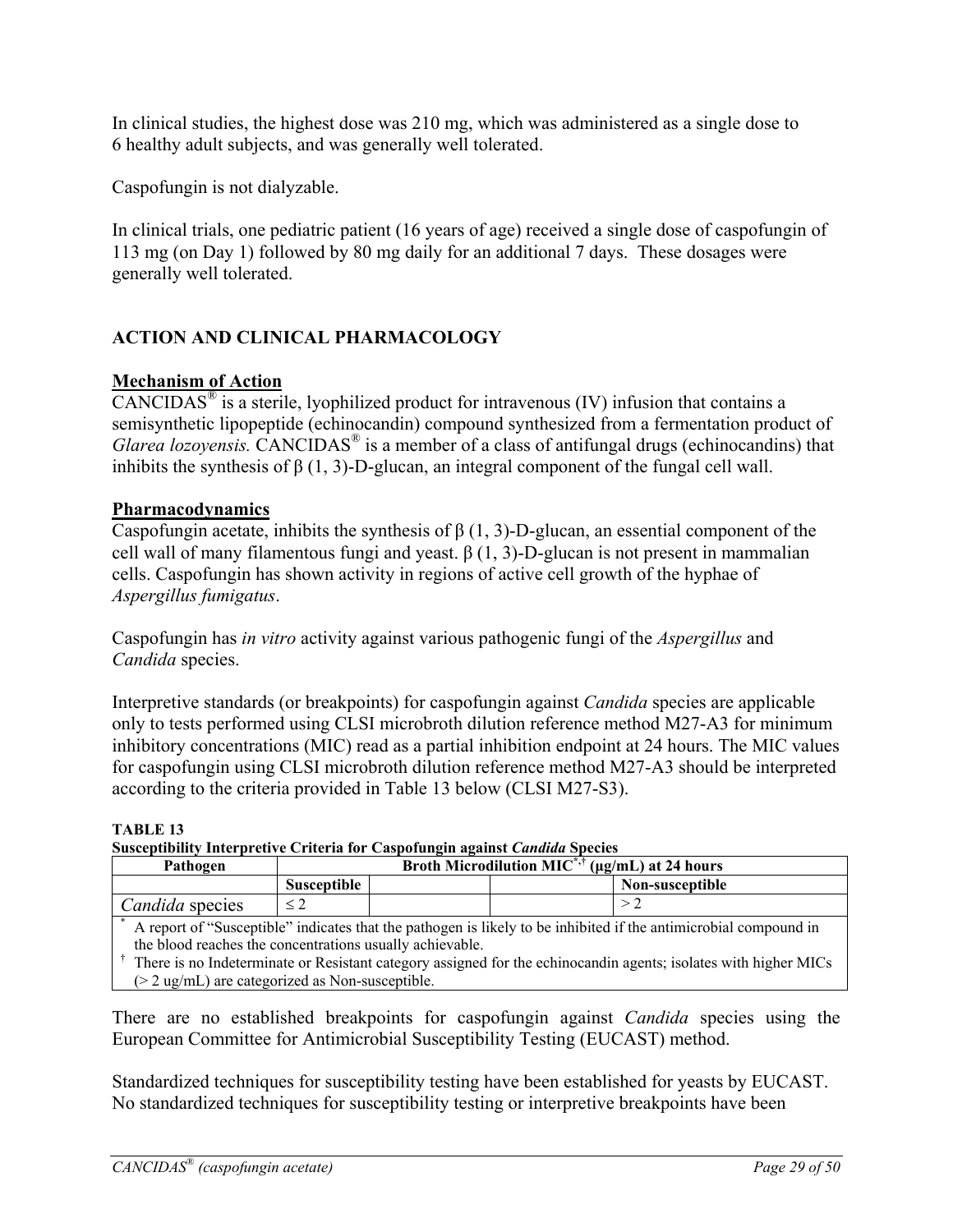established for *Aspergillus* species and other filamentous fungi using either the CLSI or EUCAST method.

# **Pharmacokinetics**

Plasma concentrations of caspofungin decline in a polyphasic manner following single 1-hour intravenous infusions. A short  $\alpha$ -phase occurs for 1 to 2 hours immediately post-infusion, followed by a β-phase with a half-life of 9 to 11 hours. An additional γ-phase also occurs with a half-life of 27 hours. Distribution, rather than excretion or biotransformation, is the dominant mechanism influencing plasma clearance. Approximately 75% of a radioactive dose was recovered: 41% in urine and 34% in feces. Caspofungin is slowly metabolized by hydrolysis and N-acetylation. Caspofungin also undergoes spontaneous chemical degradation to an open-ring peptide compound. At later time points ( $\geq$  5 days post-dose), there is a low level ( $\leq$  7 pmol/mg protein, or  $\leq 1.3\%$  of administered dose) of covalent binding of radiolabel in plasma following single-dose administration of  $[3H]$  caspofungin acetate, which may be due to two reactive intermediates formed during the chemical degradation of caspofungin. There is little excretion or biotransformation of caspofungin during the first 30 hours after administration. Caspofungin is extensively bound to albumin (approximately 97%), and it is slowly metabolized by hydrolysis and N-acetylation. A small amount of caspofungin is excreted unchanged in urine (approximately 1.4% of dose). Renal clearance of parent drug is low (see DETAILED PHARMACOLOGY, Pharmacokinetics).

# **STORAGE AND STABILITY**

# **Vials**

The lyophilized single-dose vials should be stored at 2°C to 8°C. Discard unused portion.

# **Reconstituted Concentrate**

Reconstituted CANCIDAS<sup>®</sup> may be stored at 15<sup>o</sup>C to 25<sup>o</sup>C for up to 1 hour prior to the preparation of the patient infusion solution.

# **Patient Infusion Solution**

The final patient infusion solution in the IV bag or bottle should be used without delay. It can, however, be stored for up to 24 hours at 15<sup>o</sup>C to 25<sup>o</sup>C or up to 48 hours refrigerated at 2<sup>o</sup>C to 8<sup>o</sup>C.

# **DOSAGE FORMS, COMPOSITION AND PACKAGING**

CANCIDAS® 50 mg is a white to off-white compact powder for infusion in a vial with a red aluminum seal and a plastic flip-off cap. Packaged as a single-dose vial in a carton.

Each 50 mg vial of CANCIDAS<sup>®</sup> contains 50 mg caspofungin as caspofungin acetate. Inactive ingredients: 39.0 mg sucrose, 26.0 mg mannitol and 2.0 mg glacial acetic acid. The pH may have been adjusted with acetic acid and/or sodium hydroxide.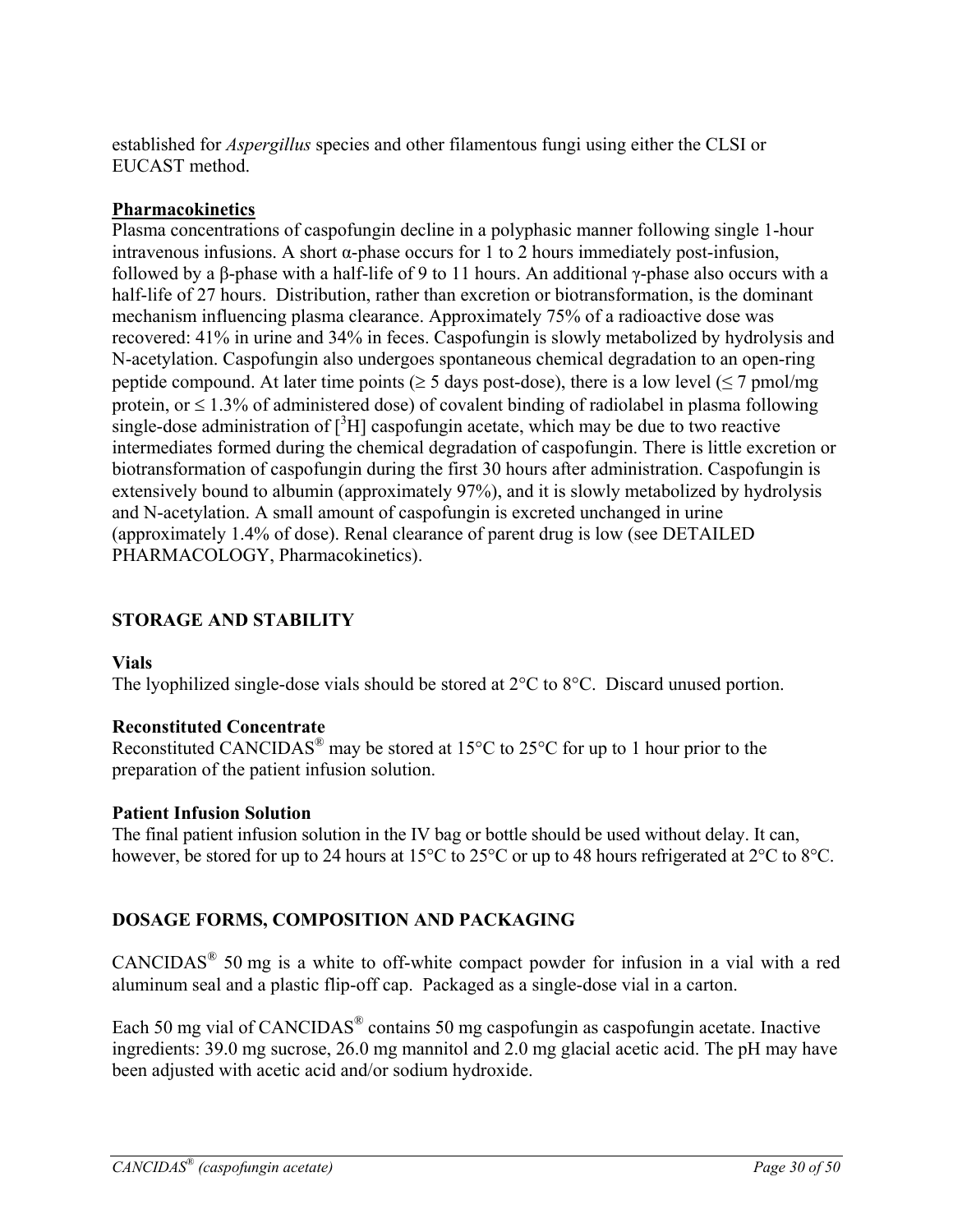CANCIDAS® 70 mg is a white to off-white compact powder for infusion in a vial with a yellow/orange aluminum seal and a plastic flip-off cap. Packaged as a single-dose vial in a carton.

Each 70 mg vial of CANCIDAS® contains 70 mg caspofungin as caspofungin acetate. Inactive ingredients: 54.0 mg sucrose, 36.0 mg mannitol and 2.7 mg glacial acetic acid. The pH may have been adjusted with acetic acid and/or sodium hydroxide.

CANCIDAS® does not contain any preservative agents.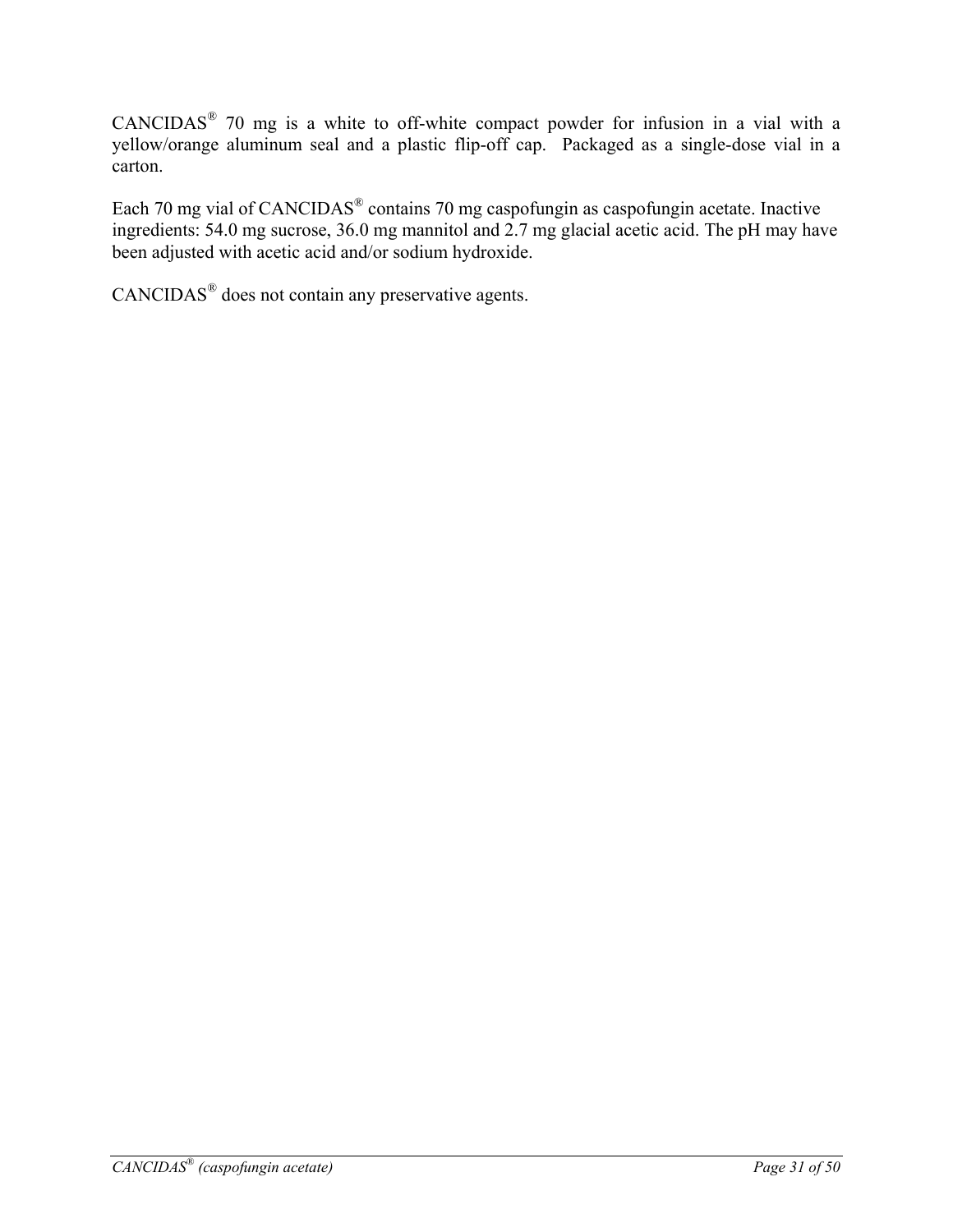# **PART II: SCIENTIFIC INFORMATION**

### **PHARMACEUTICAL INFORMATION**

### **Drug Substance**

| Proper name:       | caspofungin acetate                                                                                                                                                                |
|--------------------|------------------------------------------------------------------------------------------------------------------------------------------------------------------------------------|
| Chemical name:     | 1-[(4R,5S)-5-[(2-aminoethyl)amino]- $N^2$ -(10,12-dimethyl-<br>1-oxotetradecyl)-4-hydroxy-L-ornithine]-5- $[(3R)$ -3-<br>hydroxy-L-ornithine] pneumocandin $B_0$ diacetate (salt). |
| Molecular formula: | $C_{52}H_{88}N_{10}O_{15}$ • 2C <sub>2</sub> H <sub>4</sub> O <sub>2</sub>                                                                                                         |
| Molecular mass:    | 1213.42                                                                                                                                                                            |
|                    |                                                                                                                                                                                    |

Structural formula:



Physicochemical properties:

- Physical Form: Caspofungin acetate is a hygroscopic, white to off-white powder. It is freely soluble in water and methanol, and slightly soluble in ethanol.
- pH: The pH of a saturated aqueous solution of caspofungin acetate is approximately 6.6.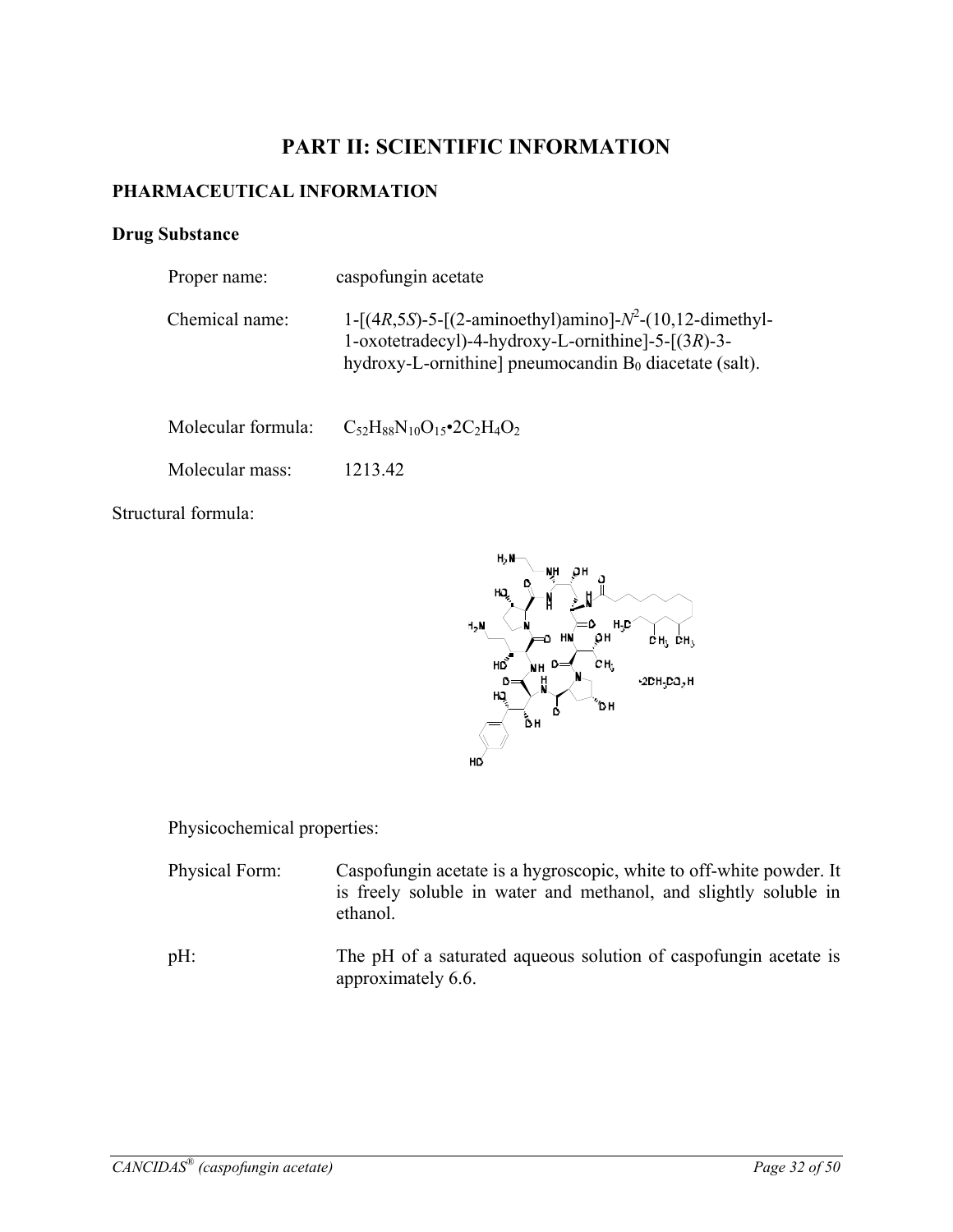# **CLINICAL TRIALS**

**The results of the adult clinical studies are presented by each indication below, followed thereafter by the results of pediatric clinical trials.** 

### **Adult Patients**

### **Empirical Therapy in Febrile, Neutropenic Patients**

A total of 1111 patients with persistent fever and neutropenia were enrolled in a clinical study and treated with either CANCIDAS® (caspofungin acetate) 50 mg once daily following a 70 mg loading dose or AmBisome<sup>§</sup> 3.0 mg/kg/day. Eligible patients had received chemotherapy for malignancy or had undergone hematopoietic stem-cell transplantation, and presented with neutropenia for at least 96 hours (< 500 cells/mm3) and fever (> 38.0°C) not responding to at least 96 hours of antibacterial therapy. Patients were to be treated until resolution of neutropenia, with a maximum duration of 28 days. However, patients found to have a documented fungal infection could be treated longer. If the drug was well tolerated but the patient's fever persisted and clinical condition deteriorated after 5 days of therapy, the dosage of study drug could be increased to 70 mg/day of CANCIDAS® (13.3% of patients treated) or to 5.0 mg/kg/day of AmBisome§ (14.3% of patients treated). An overall favourable response required meeting each of 5 criteria: (1) successful treatment of any baseline fungal infection, (2) no breakthrough fungal infections during administration of study drug or within 7 days after completion of treatment, (3) survival for 7 days after completion of study therapy, (4) no discontinuation from the study drug because of drugrelated toxicity or lack of efficacy, and (5) resolution of fever during the period of neutropenia. For baseline infections, complete response and partial response were considered favourable clinical outcomes. A partial response was defined as clinically meaningful improvement in attributable symptoms and signs, as well as in attributable abnormalities detected by radiography, bronchoscopy, endoscopy or other procedures. Unfavorable responses included stable disease and failure. There were 1095 patients included in the primary Modified Intention-To-Treat (MITT) efficacy analysis of overall favourable response.

This trial was designed to establish noninferiority of CANCIDAS<sup>®</sup> to AmBisome<sup>§</sup>. The observed overall therapeutic success rates for CANCIDAS® and AmBisome§ were 34.2% and 33.6%, respectively, with an estimated difference (95.2% CI) of 0.2% (-5.6%, 6.0%). Results are summarized in Table14. The categories presented in Table 13 are not mutually exclusive. The therapeutic equivalence had no apparent relationship to the use of pre study prophylaxis or baseline risk factors.

CANCIDAS<sup>®</sup> had higher favorable response rates than AmBisome<sup>§</sup> for patients with a baseline fungal infection (14/27 [51.9%]) and 7/27 [25.9%], respectively); however the number of patients with baseline infections was small in both groups. Response rates for CANCIDAS® and AmBisome§ for baseline infections caused by *Aspergillus* species were respectively, 41.7% (5/12) and 8.3% (1/12), and by *Candida* species were 66.7% (8/12) and 41.7% (5/12). Similarly, the proportion of patients not prematurely discontinued from study therapy due to toxicity or lack of efficacy was higher in the CANCIDAS<sup>®</sup> group (89.7%) compared with the AmBisome<sup>§</sup> group (85.5%). The proportion of patients who discontinued due to a drug-related clinical or drugrelated laboratory abnormality was lower among patients treated with CANCIDAS<sup>®</sup>  $(4.9\%)$  than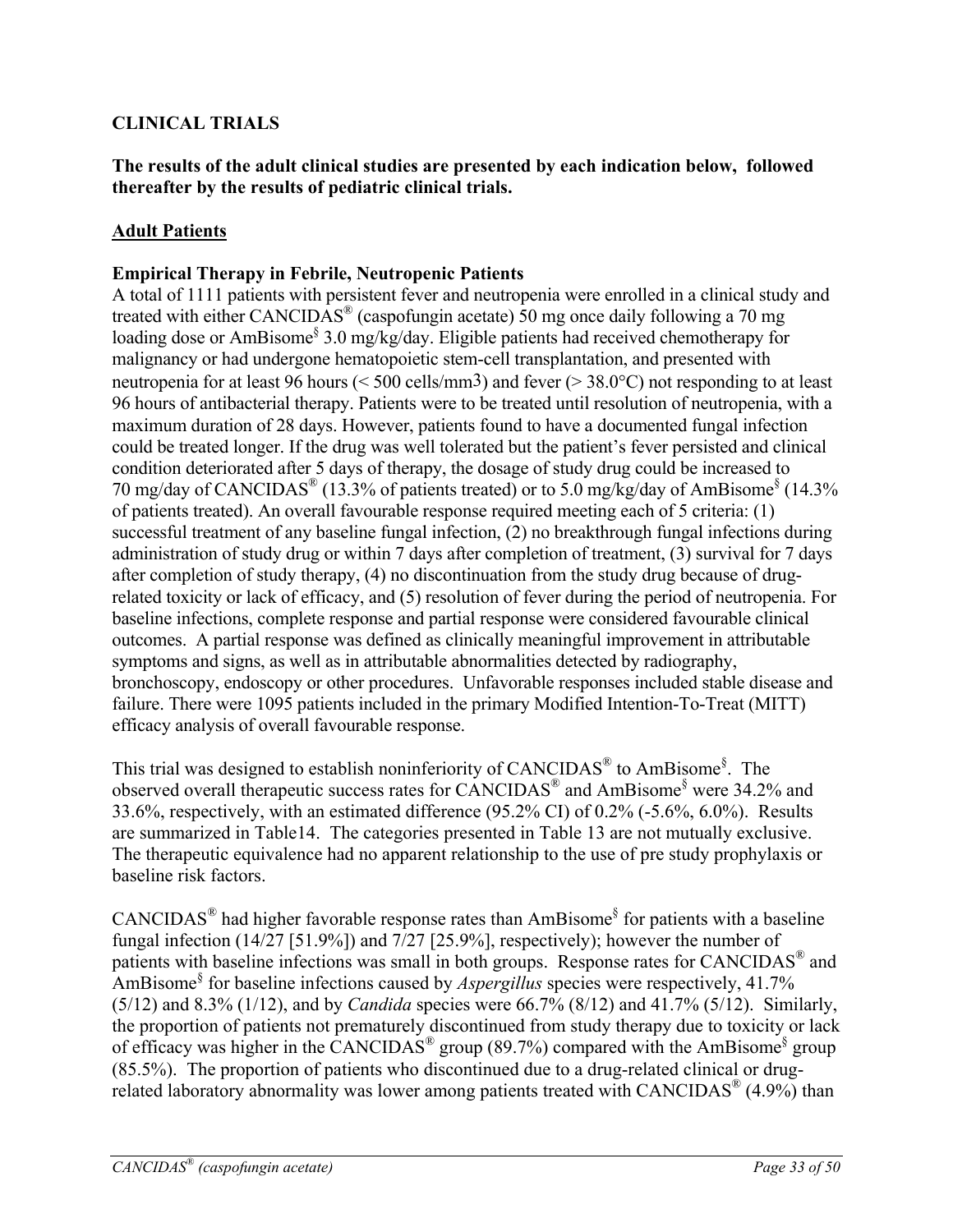among patients treated with AmBisome<sup>§</sup> (8.2%). Similar proportions of patients in each group were discontinued due to lack of efficacy (5.4% vs 6.3%). Also absence of breakthrough infections (94.8% vs 95.5%), resolution of fever for 48 hours during neutropenia (41.2% vs 41.4%), and survival to 7-day post-treatment (92.6% vs 89.2%) had similar incidences in both groups. Distribution of probable or proven breakthrough infections is shown in Table 15.

#### **TABLE 14 Favorable Response Rates in Febrile Neutropenic Patients**

| Endpoint                                            | $CANCIDAS^* (N=556)$ | AmBisome <sup>§</sup> (N=539) |
|-----------------------------------------------------|----------------------|-------------------------------|
|                                                     | $n/N^*$ (%)          | $n/N$ (%)                     |
| Favorable response (overall)*                       | 190/556 (34.2)       | 181/539 (33.6)                |
| Successful treatment of baseline infections         | 14/27(51.9)          | 7/27(25.9)                    |
| Absence of breakthrough fungal infection            | 527/556(94.8)        | 515/539 (95.5)                |
| Survival to 7-day follow-up                         | 515/556 (92.6)       | 481/539 (89.2)                |
| Study drug not prematurely discontinued due to      | 499/556 (89.7)       | 461/539 (85.5)                |
| drug-related toxicity or lack of efficacy           |                      |                               |
| Resolution of fever for 48 hours during neutropenia | 229/556 (41.2)       | 223/539 (41.4)                |

The difference (95.2% CI) in the estimated favourable overall response was:  $0.2\%$  (-5.6, 6.0);

\*\* Number of patients with favourable response/total number of MITT patients.

| TABLE 15                                                                     |
|------------------------------------------------------------------------------|
| Distribution of Probable or Proven Breakthrough Infections (MITT Population) |

| <b>Breakthrough Invasive Fungal Infection*</b> | CANCIDAS <sup>®</sup>  | AmBisome <sup>§</sup> (N=539)** |
|------------------------------------------------|------------------------|---------------------------------|
|                                                | $(N=556)$ **           |                                 |
|                                                | <b>Probable/Proven</b> | <b>Probable/Proven</b>          |
| Aspergillus species                            | 10                     |                                 |
| <b>Basidiomycetes</b>                          |                        |                                 |
| Candida species                                | 16                     |                                 |
| Fusarium                                       |                        |                                 |
| Mould (NOS)                                    |                        |                                 |
| Zygomycetes                                    |                        |                                 |

Invasive fungal Infections were defined according to modified criteria of the European Organization for Research and Treatment of the Cancer-Mycosis Study Group,

\*\* in the CANCIDAS<sup>®</sup> group there were 30 breakthrough infections in 29 patients and in the AmBisome<sup>§</sup> group 25 breakthrough infections in 24 patients.

### **Invasive Candidiasis**

Two hundred thirty-nine patients were enrolled in an initial study to compare CANCIDAS® and amphotericin B for the treatment of invasive candidiasis. The most frequent diagnoses were bloodstream infections (candidemia) (83%) and *Candida* peritonitis (10%). CANCIDAS® 50 mg once daily was administered following a 70 mg loading dose, while amphotericin B was administered at 0.6 to 0.7 mg/kg/day to non-neutropenic patients or 0.7 to 1.0 mg/kg/day to neutropenic patients. A favorable response required both symptom resolution and microbiological clearance of the *Candida* infection. Two hundred twenty-four patients were included in the primary efficacy analysis of response at the end of IV study therapy; favorable response rates for the treatment of invasive candidiasis were comparable for CANCIDAS® and amphotericin B. One hundred eighty-five patients who received at least 5 days of IV study therapy were included in a predefined efficacy analysis to support the primary analysis; in this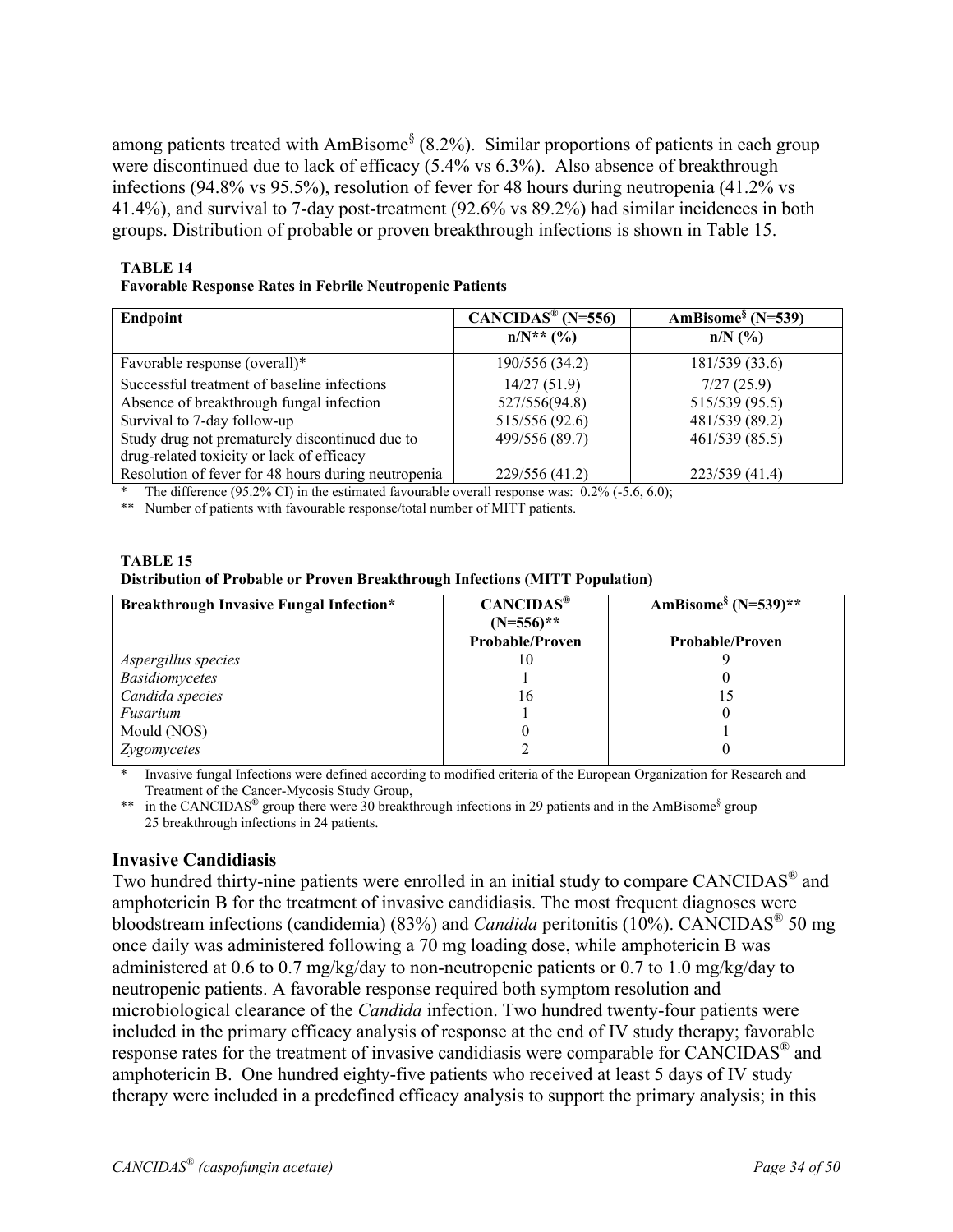analysis, CANCIDAS® was statistically superior to amphotericin B at the end of IV study therapy. Among patients with candidemia, CANCIDAS® was comparable to amphotericin B at the end of IV study therapy in both the primary efficacy analysis and in the predefined efficacy analysis to support the primary analysis.

Favorable response rates at the end of IV study therapy are shown in Table 16.

**TABLE 16 Favorable Response Rates to IV Study Therapy Among Patients with Invasive Candidiasis and Candidemia**

|                                                                                                                                                                                                                                                             | $CANCIDAS^{\otimes}$<br>$50 \text{ mg}$ *<br>$\%$ (n/m**)<br>[95% CI] | <b>Amphotericin B</b><br>$0.6 - 1.0$ mg/kg<br>$\%$ (n/m)<br>[95% CI] | Difference (%) After<br><b>Adjusting for Strata</b> |  |
|-------------------------------------------------------------------------------------------------------------------------------------------------------------------------------------------------------------------------------------------------------------|-----------------------------------------------------------------------|----------------------------------------------------------------------|-----------------------------------------------------|--|
|                                                                                                                                                                                                                                                             | ALL PATIENTS WITH INVASIVE CANDIDIASIS                                |                                                                      |                                                     |  |
| Primary analysis***                                                                                                                                                                                                                                         | 73.4% (80/109)                                                        | $61.7\%$ (71/115)                                                    | 12.7%                                               |  |
|                                                                                                                                                                                                                                                             | [65.1, 81.7]                                                          | [52.8, 70.7]                                                         | $[-0.7, 26.0]$ ††                                   |  |
| Supporting analysis†                                                                                                                                                                                                                                        | 80.7% (71/88)                                                         | 64.9% (63/97)                                                        | 15.4%                                               |  |
|                                                                                                                                                                                                                                                             | [72.4, 89.0]                                                          | [55.4, 74.5]                                                         | $[1.1, 29.7]$ ††                                    |  |
| <b>PATIENTS WITH</b><br><b>CANDIDEMIA</b>                                                                                                                                                                                                                   |                                                                       |                                                                      |                                                     |  |
| Primary analysis                                                                                                                                                                                                                                            | 71.7% (66/92)                                                         | $62.8\%$ (59/94)                                                     | $10.0\%$                                            |  |
|                                                                                                                                                                                                                                                             | [62.5, 81.0]                                                          | [52.9, 72.6]                                                         | $[-4.5, 24.5]$ †††                                  |  |
| Supporting analysis                                                                                                                                                                                                                                         | 80.3% (57/71)                                                         | $64.6\% (51/79)$                                                     | 15.2%                                               |  |
|                                                                                                                                                                                                                                                             | [71.0, 89.6]                                                          | [53.9, 75.2]                                                         | $[-0.6, 31.0]$ ]†††                                 |  |
| $\ast$<br>Patients received CANCIDAS <sup>®</sup> 70 mg on Day 1, then 50 mg daily for the remainder of their treatment.<br>$\ast\ast$<br>Number of patients with favorable response at the end of IV study therapy/number of patients included in analysis |                                                                       |                                                                      |                                                     |  |

\*\*\* The primary analysis population consisted of patients who received at least one dose of therapy and had a documented diagnosis of invasive candidiasis.

† The supporting analysis population consisted of all patients who received at least 5 days of therapy, had a documented diagnosis of invasive candidiasis, had an end-of-therapy evaluation, and did not commit any protocol violations that interfered with the assessment of efficacy.

95.6% confidence interval.

††† 95% confidence interval.

In a second Phase III randomized, double-blind study, patients with a proven diagnosis of invasive candidiasis received daily doses of CANCIDAS® 50 mg/day (following a 70-mg loading dose on Day 1) or CANCIDAS<sup>®</sup> 150 mg/day. The diagnostic criteria, efficacy time points, and efficacy endpoints used in this study were similar to those employed in the prior study. Patients with Candida endocarditis, meningitis, or osteomyelitis were excluded. Although this study was designed to compare the safety of the two doses, it was not large enough to detect differences in rare or unexpected adverse events. A significant improvement in efficacy with the 150-mg daily dose was not seen when compared to the 50-mg dose.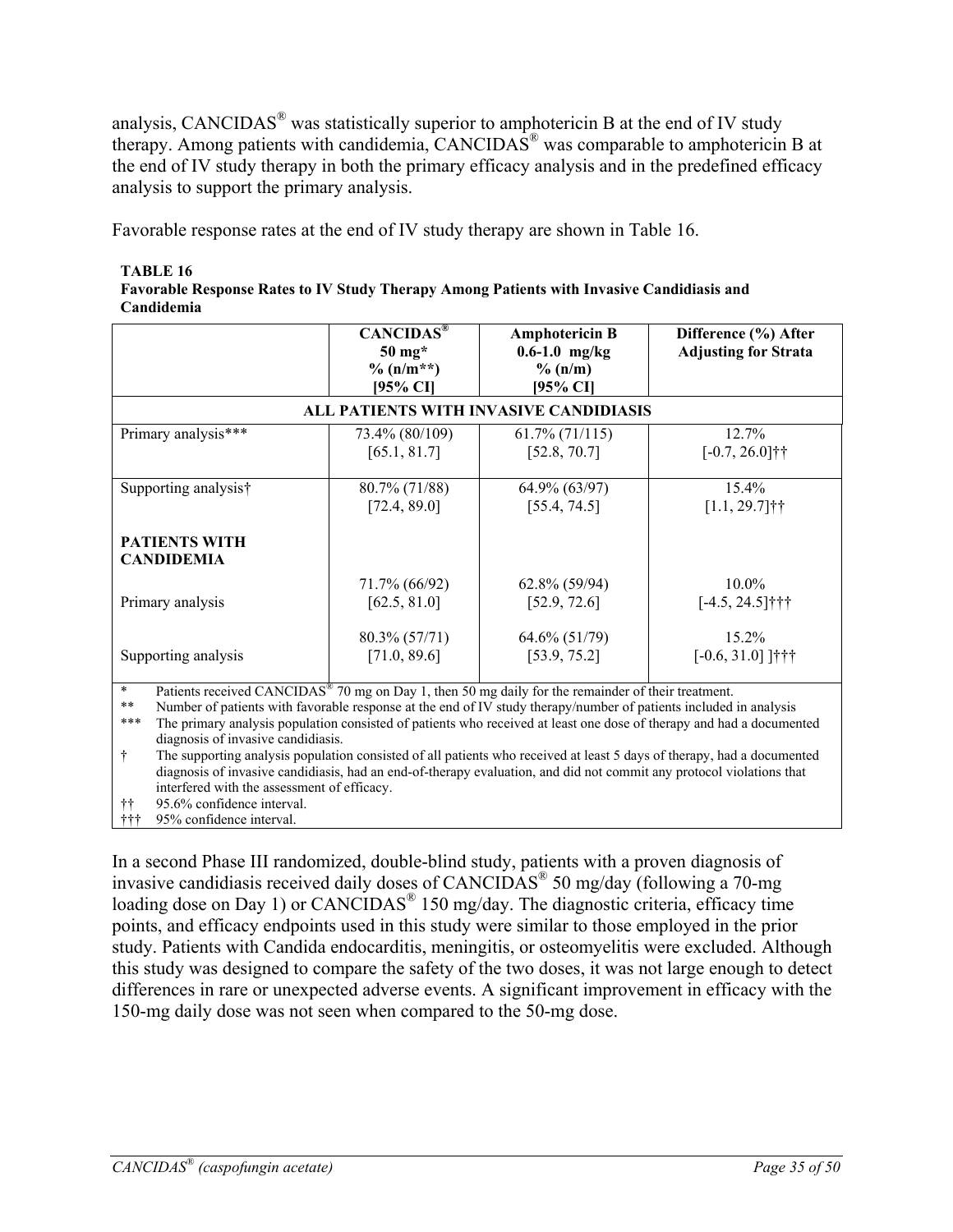### **Esophageal Candidiasis (and information on oropharyngeal candidiasis)**

A Phase III, randomized, double-blind, controlled, non-inferiority, clinical trial and two small, comparative dose-ranging studies were conducted to evaluate the safety and efficacy of CANCIDAS® for the treatment of esophageal candidiasis. The Phase III clinical trial compared CANCIDAS® to intravenous fluconazole and the two dose-ranging studies compared different doses of CANCIDAS® to amphotericin B. In all three studies, patients were required to have symptoms and microbiological documentation of esophageal candidiasis. Most of the patients randomized in these studies had advanced AIDS (with CD4 counts < 50 cells/mm<sup>3</sup>). *Candida* isolates were obtained from esophageal biopsies or brushes in 166 of the 177 patients enrolled in the Phase III clinical trial. One hundred twenty infections were due to *C. albicans* alone; two to *C. tropicalis* alone and the remainder were mixed infections with *C. albicans* and non*-C. albicans* species.

In the randomized, double-blind study comparing CANCIDAS® 50 mg/day versus IV fluconazole 200 mg/day for the treatment of esophageal candidiasis, patients were treated for an average of 9 days (range 7 to 21 days). A favourable overall response required both complete resolution of symptoms and significant endoscopic improvement 5 to 7 days following discontinuation of study therapy. The definition of endoscopic response was based on severity of disease at baseline using a 4 grade scale and required at least a two grade reduction from baseline endoscopic score or reduction to grade 0 for patients with a baseline score of 2 or less. As shown in Table 17 the proportion of patients with a favourable overall response with CANCIDAS<sup>®</sup> was comparable to that seen with fluconazole (81.5% and 85.1%, respectively). The proportion of patients with a favorable symptom response was also comparable (90.1% and 89.4% for CANCIDAS® and fluconazole, respectively). In addition, the proportion of patients with a favorable endoscopic response (85.2% and 86.2% for CANCIDAS® and fluconazole, respectively) was comparable.

#### **TABLE 17**

| Favorable Response Rates for Patients with Esophageal Candidiasis (MITT Analysis) |  |  |  |
|-----------------------------------------------------------------------------------|--|--|--|
|                                                                                   |  |  |  |
|                                                                                   |  |  |  |
|                                                                                   |  |  |  |

|                        | $CANCIDAS^{\circledast}$ | <b>Fluconazole</b>         | <b>Observed Difference:</b> |
|------------------------|--------------------------|----------------------------|-----------------------------|
|                        | 50 mg n $(\%)^*$         | 200 mg n $(\frac{6}{6})^*$ | % (95% CI)**                |
| Day 5-7 post-treatment | 66/81 (81.5%)            | $80/94(85.1\%)$            | $-3.6\%$ ( $-14.7, 7.5$ )   |

\* Number of patients with favorable response/number of patients with data at this time point.

\*\* Calculated as CANCIDAS®-fluconazole.

The esophageal candidiasis relapse rates (Table 18) at the Day 14 post-treatment visit were similar for the two groups. At the Day 28 post-treatment visit, the group treated with CANCIDAS® had a numerically higher incidence of relapse; however, the difference was not statistically significant.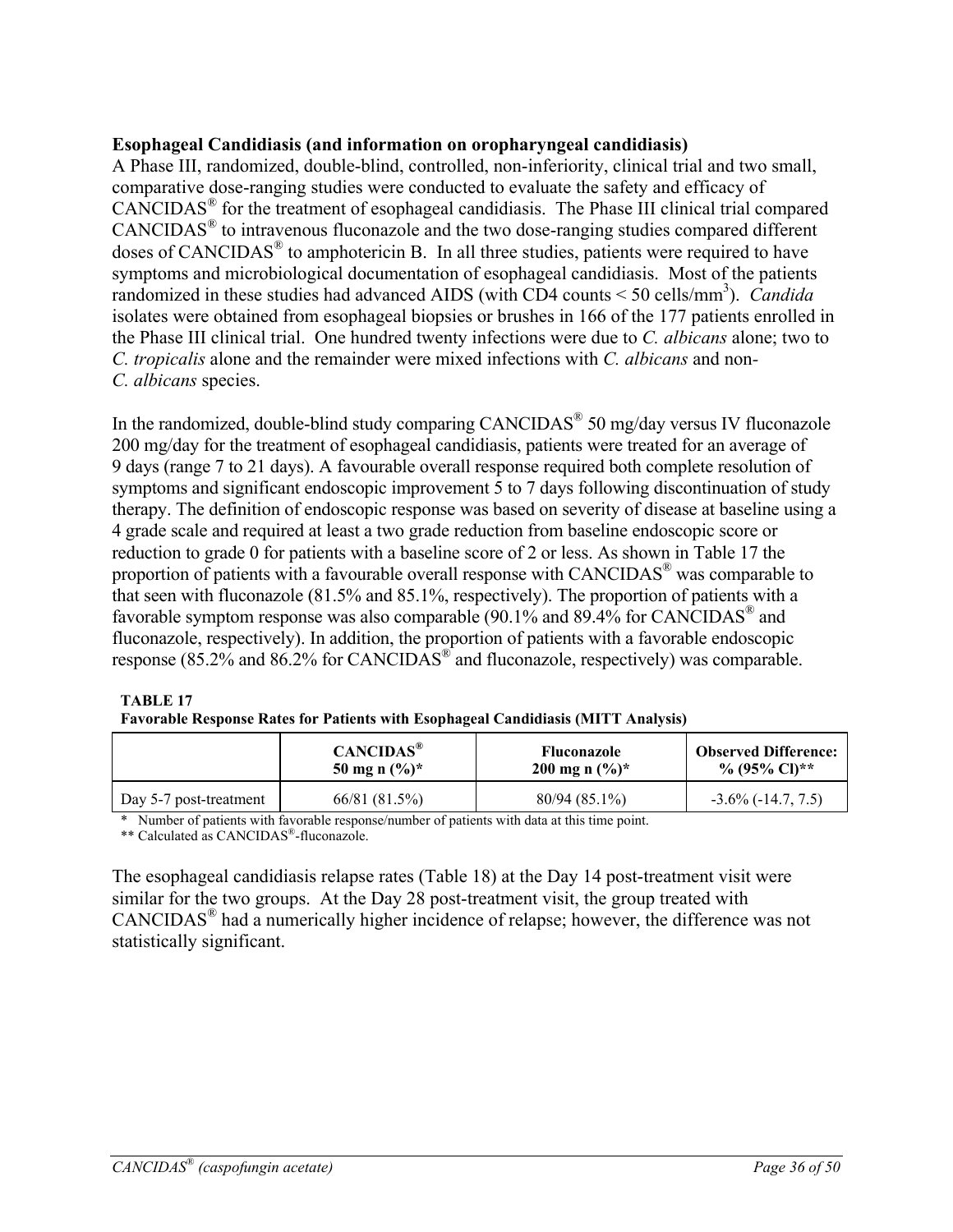|                       | CANCIDAS <sup>®</sup>     | <b>Fluconazole</b> | <b>Observed Difference:</b> |
|-----------------------|---------------------------|--------------------|-----------------------------|
|                       | 50 mg n $(\frac{6}{6})^*$ | 200 mg n $(\%)^*$  | % $(95\% \text{ Cl})$ **    |
| Day 14 post-treatment | $7/66(10.6\%)$            | $6/76(7.9\%)$      | $2.7\%$ (-6.9, 12.3)        |
| Day 28 post-treatment | $18/64$ (28.1%)           | 12/72(16.7%)       | $11.5\%$ (-2.5, 25.4)       |

#### **TABLE 18 Relapse Rates for Patients with Esophageal Candidiasis (MITT Analysis)**

\* Number of patients with favorable response/number of patients with data at this time point.

\*\* Calculated as CANCIDAS®-fluconazole.

The results from the two dose-ranging studies corroborate the efficacy of CANCIDAS<sup>®</sup> for the treatment of esophageal candidiasis that was demonstrated in a Phase III study.

#### **Oropharyngeal Candidiasis**

Seventy percent (122) of the patients enrolled in the Phase III clinical study also had oropharyngeal candidiasis. A favorable response was defined as complete resolution of all symptoms of oropharyngeal candidiasis and all visible oropharyngeal lesions. The proportion of patients with favorable response was 71.4% for the CANCIDAS<sup>®</sup> group and 83.3% for the fluconazole group (Table 19) The relapse rates at Day 14 and 28 post-treatment (Table 20) were statistically significantly greater in the CANCIDAS<sup>®</sup> group compared with the fluconazole group at both dates.

#### **TABLE 19**

**Oropharyngeal Candidiasis Response Rates in Patients with Oropharyngeal and Esophageal Candidiasis at Baseline (MITT Analysis)** 

| Visit                  | CANCIDAS <sup>®</sup>     | <b>Fluconazole</b>         | <b>Observed Difference:</b> |
|------------------------|---------------------------|----------------------------|-----------------------------|
|                        | 50 mg n $(\frac{6}{6})^*$ | 200 mg n $(\frac{9}{6})^*$ | % (95% Cl)**                |
| Day 5-7 post-treatment | 40/56(71.4%)              | 55/66 (83.3%)              | $-11.9(-26.8, 3.0)$         |

\* Number of patients with favorable response/number of patients with data at this time point.

\*\* Calculated as CANCIDAS®-fluconazole.

#### **TABLE 20 Oropharyngeal Candidiasis Relapse Rates in Patients with Oropharyngeal and Esophageal Candidiasis at Baseline (MITT Analysis)**

| Visit                 | CANCIDAS <sup>®</sup>     | <b>Fluconazole</b> | <b>Observed Difference:</b> |
|-----------------------|---------------------------|--------------------|-----------------------------|
|                       | 50 mg n $(\frac{9}{6})^*$ | 200 mg n $(\%)^*$  | % $(95\% \text{ Cl})$ **    |
| Day 14 post-treatment | 17/40(42.5%)              | $7/53(13.2\%)$     | 29.3(11.5, 47.1)            |
| Day 28 post-treatment | $23/39(59.0\%)$           | 18/51(35.3%)       | 23.7(3.4, 43.9)             |

\* Number of patients with favorable response/number of patients with data at this time point.

\*\* Calculated as CANCIDAS®-fluconazole.

#### **Invasive Aspergillosis**

Patients between the ages of 18 and 80 with invasive aspergillosis were enrolled in an open-label, noncomparative study ( $n=69$ ) to evaluate the safety, tolerability, and efficacy of CANCIDAS<sup>®</sup>. Enrolled patients had previously been refractory to or intolerant of other antifungal therapy(ies). Refractory patients were classified as those who had disease progression or failed to improve despite therapy for at least 7 days with amphotericin B, lipid formulations of amphotericin B, itraconazole, or an investigational azole with reported activity against *Aspergillus*. Intolerance to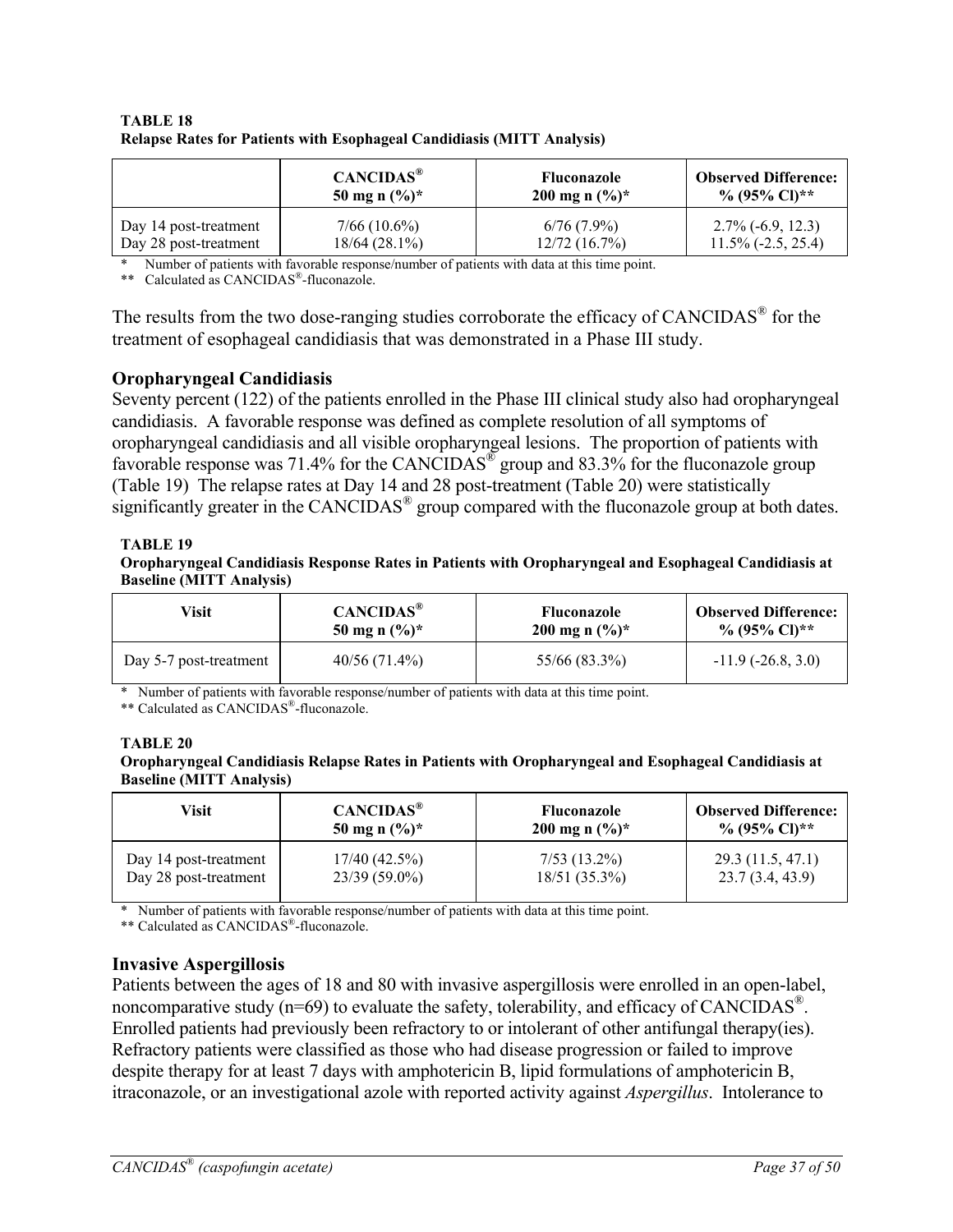previous therapy was defined as a doubling of creatinine (or creatinine > 2.5 mg/dL while on therapy), other acute reactions, or infusion-related toxicity. To be included in the study, patients with pulmonary disease must have had definite (positive tissue histopathology or positive culture from tissue obtained by an invasive procedure) or probable (positive radiographic or computed tomographic evidence with supporting culture from bronchoalveolar lavage or sputum, galactomannan enzyme-linked immunosorbent assay, and/or polymerase chain reaction) invasive aspergillosis. Patients with extrapulmonary disease had to have definite invasive aspergillosis. The definitions were modeled after the Mycoses Study Group Criteria.<sup>1</sup> Patients were administered a single 70 mg loading dose of CANCIDAS<sup>®</sup> and subsequently dosed with 50 mg daily. The mean duration of therapy was 33.7 days, with a range of 1 to 162 days.

An independent expert panel evaluated patient data, including diagnosis of invasive aspergillosis, response and tolerability to previous antifungal therapy, treatment course on CANCIDAS<sup>®</sup>, and clinical outcome.

A favorable response was defined as either complete resolution (complete response) or clinically meaningful improvement (partial response) of all signs and symptoms and attributable radiographic findings. Stable, nonprogressive disease was considered to be an unfavorable response.

Among the 69 patients enrolled in the study, 63 met entry diagnostic criteria and had outcome data; and of these, 52 patients received treatment for  $> 7$  days. Fifty-three (84%) were refractory to previous antifungal therapy and 10 (16%) were intolerant. Forty-five patients had pulmonary disease and 18 had extrapulmonary disease. Underlying conditions were hematologic malignancy ( $n=24$ ), allogeneic bone marrow transplant or stem cell transplant ( $n=18$ ), organ transplant ( $n=8$ ), solid tumor ( $n=3$ ), or other conditions ( $n=10$ ). All patients in the study received concomitant therapies for their other underlying conditions. Eighteen patients received tacrolimus and CANCIDAS® concomitantly, of whom 8 also received mycophenolate mofetil.

Overall, the expert panel determined that 41% (26/63) of patients receiving at least one dose of CANCIDAS® had a favorable response (i.e. complete or partial response). For those patients who received  $> 7$  days of therapy with CANCIDAS<sup>®</sup>, 50% (26/52) had a favourable response. The favourable response rates for patients who were either refractory to or intolerant of previous therapies were 36% (19/53) and 70% (7/10), respectively. The response rates among patients with pulmonary disease and extrapulmonary disease were 47% (21/45) and 28% (5/18), respectively.

# **Pediatric Patients**

 $\overline{a}$ 

The safety and efficacy of CANCIDAS<sup>®</sup> was evaluated in pediatric patients 3 months to 17 years of age in two prospective, multicenter clinical trials.

The first study, which enrolled 82 patients between 2 to 17 years of age, was a randomized, double-blind study comparing  $CANCIDAS^{\otimes}$  (50 mg/m<sup>2</sup> IV once daily following a 70 mg/m<sup>2</sup> loading dose on Day 1 [not to exceed 70 mg daily]) to AmBisome<sup>§</sup> (3 mg/kg IV daily) in a 2:1

<sup>&</sup>lt;sup>1</sup> Denning DW, Lee JY, Hostetler JS, et al. NIAID Mycoses Study Group multicenter trial of oral itraconazole therapy for invasive aspergillosis. Am J Med 1994; 97:135-44.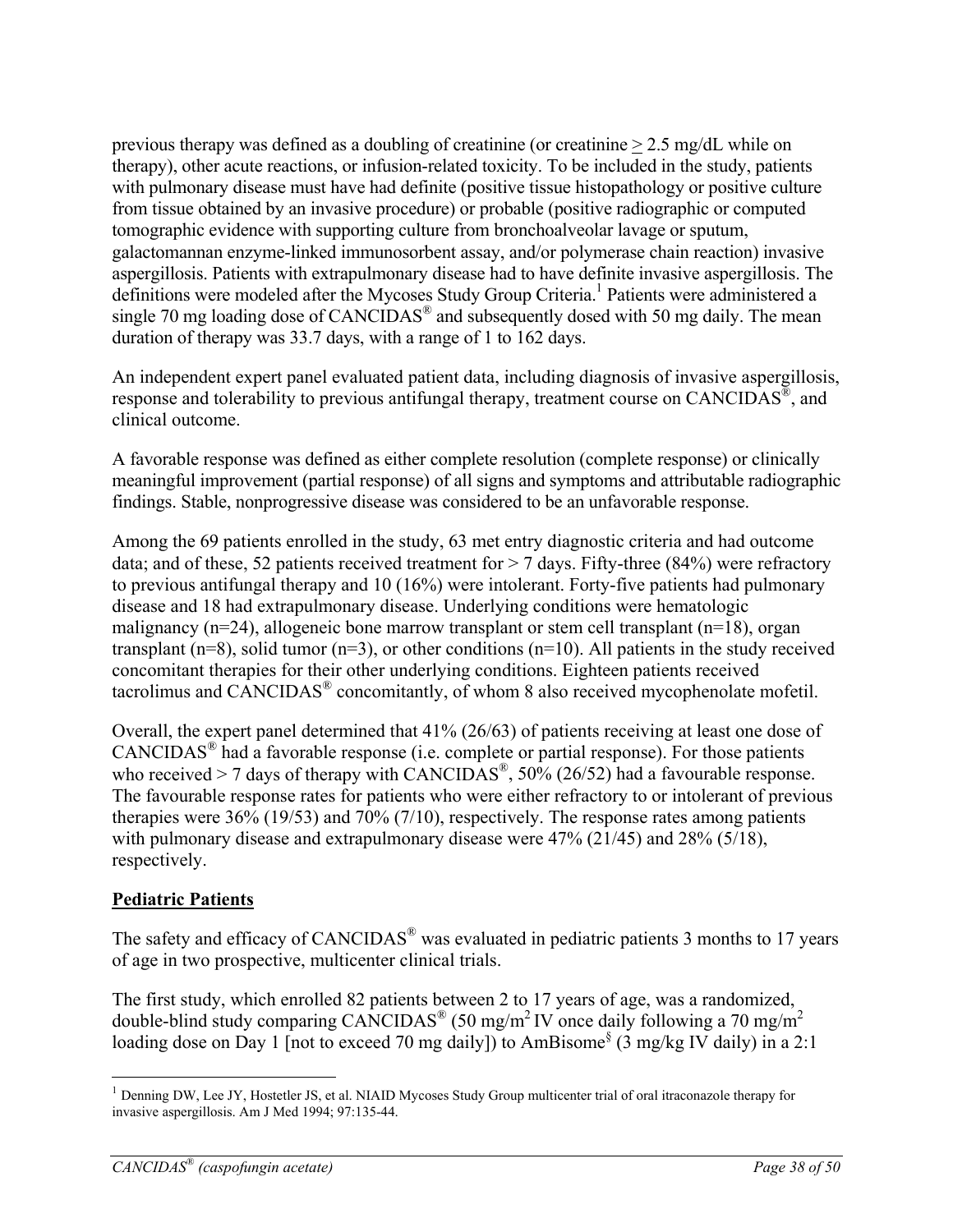treatment fashion (56 on caspofungin, 26 on AmBisome§ ) as empirical therapy in pediatric patients with persistent fever and neutropenia. The study design and criteria for efficacy assessment were similar to the study in adult patients (see CLINICAL TRIALS, Adult Patients, Empirical Therapy in febrile, neutropenic patients). Patients were stratified based on risk category (high-risk patients had undergone allogeneic stem cell transplantation or had relapsed acute leukemia). Twenty-seven percent of patients in both treatment groups were high risk.

Favourable overall response rates of pediatric patients with persistent fever and neutropenia are presented in Table 21.

| <b>Favorable Overall Response Rates of Pediatric Patients with Persistent Fever and Neutropenia</b> |                       |                        |  |  |  |
|-----------------------------------------------------------------------------------------------------|-----------------------|------------------------|--|--|--|
|                                                                                                     | CANCIDAS <sup>®</sup> | AmBisome <sup>§*</sup> |  |  |  |
| Number of Patients                                                                                  | 56                    | 25                     |  |  |  |
| Overall Favorable Response                                                                          | $26/56(46.4\%)$       | $8/25(32.0\%)$         |  |  |  |
| High risk                                                                                           | $9/15(60.0\%)$        | $0/7(0.0\%)$           |  |  |  |
| Low risk                                                                                            | 17/41(41.5%)          | $8/18(44.4\%)$         |  |  |  |

**TABLE 21 Favorable Overall Response Rates of Pediatric Patients with Persistent Fever and Neutropenia** 

\* One patient excluded from analysis due to no fever at study entry.

The second study was a prospective, open-label, non-comparative study estimating the safety and efficacy of caspofungin in pediatric patients (ages 3 months to 17 years) with invasive candidiasis, esophageal candidiasis, and invasive aspergillosis (as salvage therapy). The study employed diagnostic criteria which were based on established EORTC/MSG criteria of proven or probable infection; these criteria were similar to those criteria employed in the adult studies for these various indications. Similarly, the efficacy time points and endpoints used in this study were similar to those employed in the corresponding adult studies (see CLINICAL TRIALS, Adult Patients, Invasive Candidiasis, Esophageal Candidiasis (and information on oropharyngeal candidiasis, Oropharyngeal Candidiasis, and Invasive Aspergillosis). All patients received CANCIDAS® at 50 mg/m<sup>2</sup> IV once daily following a 70 mg/m<sup>2</sup> loading dose on Day 1 (not to exceed 70 mg daily). Among the 49 enrolled patients who received CANCIDAS<sup>®</sup>, 48 were included in the MITT analysis. Of these 48 patients, 37 had invasive candidiasis, 10 had invasive aspergillosis, and 1 patient had esophageal candidiasis. The favorable response rate, by indication, at the end of caspofungin therapy was as follows in the MITT analysis: 81% (30/37) in invasive candidiasis, 50% (5/10) in invasive aspergillosis, and 100% (1/1) in esophageal candidiasis.

### **DETAILED PHARMACOLOGY**

#### **Pharmacokinetics**

#### **Absorption**

Absorption is not relevant since caspofungin acetate is administered intravenously.

#### **Distribution**

Plasma concentrations of caspofungin decline in a polyphasic manner following single 1-hour IV infusions. A short α-phase occurs immediately post-infusion, followed by a β-phase (half-life of 9 to 11 hours) that characterizes much of the profile and exhibits clear log-linear behavior from 6 to 48 hours post-dose during which the plasma concentration decreases by an order of magnitude. An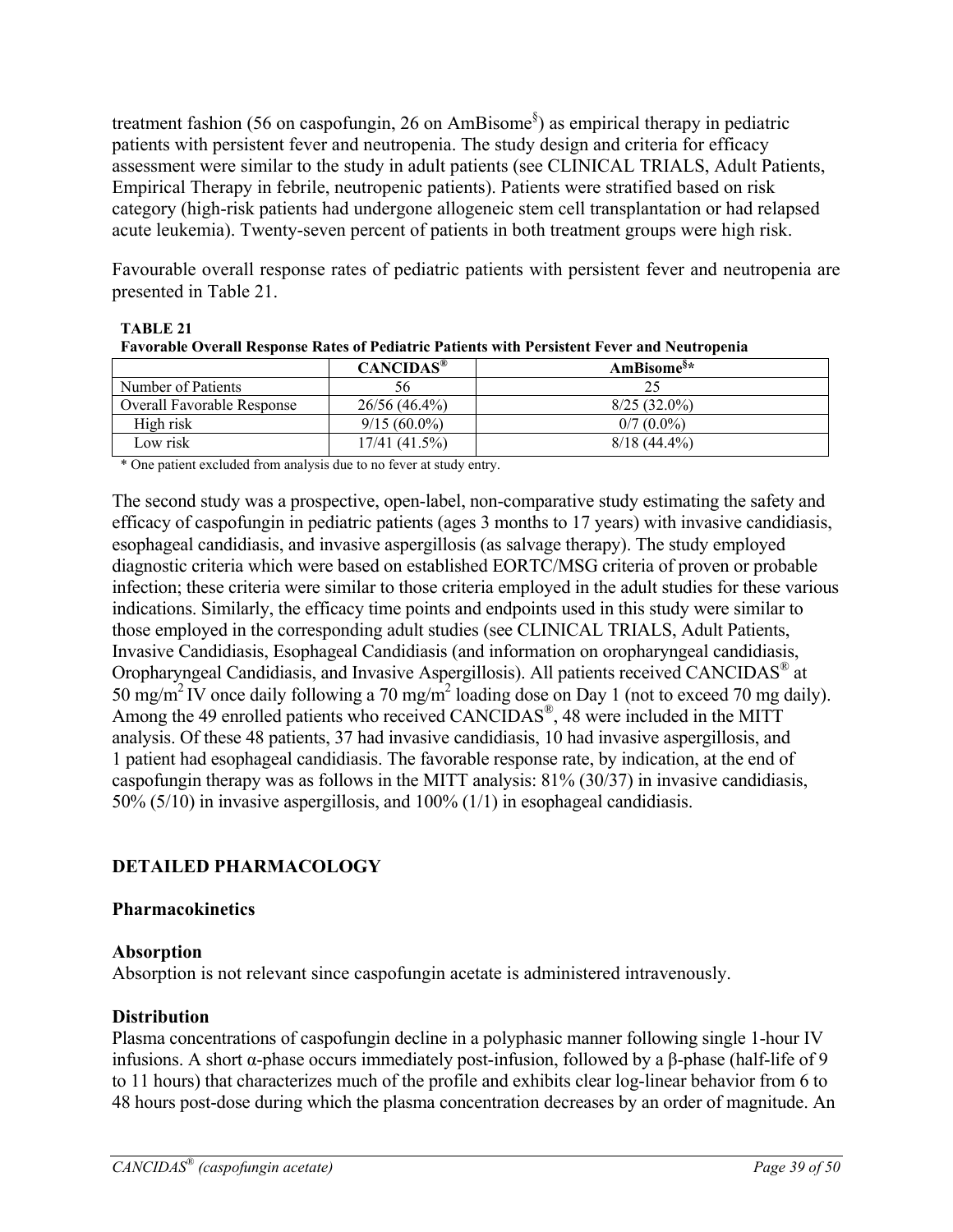additional, longer half-life phase, γ-phase, also occurs with a half-life of 27 hours. Distribution, rather than excretion or biotransformation, is the dominant mechanism influencing plasma clearance. Caspofungin is extensively bound to albumin (~97%), and distribution into red blood cells is minimal. Mass balance results showed that approximately 92% of the  $[3H]$  label was found in tissues 36 to 48 hours after a single 70 mg dose of  $\tilde{[^}3H]$  caspofungin acetate. There is little excretion or biotransformation of caspofungin during the first 30 hours after administration.

# **Metabolism**

Caspofungin is slowly metabolized by hydrolysis and N-acetylation. Caspofungin also undergoes spontaneous chemical degradation to an open-ring peptide compound. At later time points  $(\geq 5$  days post-dose), there is a low level ( $\leq 7$  pmol/mg protein, or  $\leq 1.3\%$  of administered dose) of covalent binding of radiolabel in plasma following single-dose administration of  $[^{3}H]$  caspofungin acetate, which may be due to two reactive intermediates formed during the chemical degradation of caspofungin. Additional metabolism involves hydrolysis into constitutive amino acids and their degradates, including dihydroxyhomotyrosine and N-acetyl-dihydroxyhomotyrosine. These two tyrosine derivatives are found only in urine, suggesting rapid clearance of these derivatives by the kidneys.

# **Elimination**

Two single-dose radiolabeled pharmacokinetic studies were conducted. In one study, plasma, urine, and feces were collected over 27 days, and in the second study plasma was collected over 6 months. Approximately 75% of the radioactivity was recovered: 41% in urine and 34% in feces. Plasma concentrations of radioactivity and of caspofungin were similar during the first 24 to 48 hours post-dose; thereafter drug levels fell more rapidly. In plasma, caspofungin concentrations fell below the limit of quantitation after 6 to 8 days post-dose, while radiolabel fell below the limit of quantitation at 22.3 weeks post-dose. A small amount of caspofungin is excreted unchanged in urine  $(-1.4\%$  of dose). Renal clearance of parent drug is low  $(-0.15 \text{ mL/min}; 2.5 \text{ µL/s*}).$ 

# **Special Populations and Conditions**

# **Pediatrics**

CANCIDAS® has been studied in five prospective studies involving pediatric patients under 18 years of age, including three pediatric pharmacokinetic studies (see INDICATIONS AND CLINICAL USE, Pediatrics  $(\leq 17$  years of age)).

In adolescents (ages 12 to 17 years) receiving caspofungin at 50 mg/m<sup>2</sup> daily (maximum 70 mg daily), the caspofungin plasma  $AUC_{0.24hr}$  was generally comparable to that seen in adults receiving caspofungin at 50 mg daily. All adolescents received doses > 50 mg daily, and, in fact, 6 of 8 received the maximum dose of 70 mg/day. The caspofungin plasma concentrations in these adolescents were reduced relative to adults receiving 70 mg daily, the dose most often administered to adolescents.

 $\overline{a}$ \*International units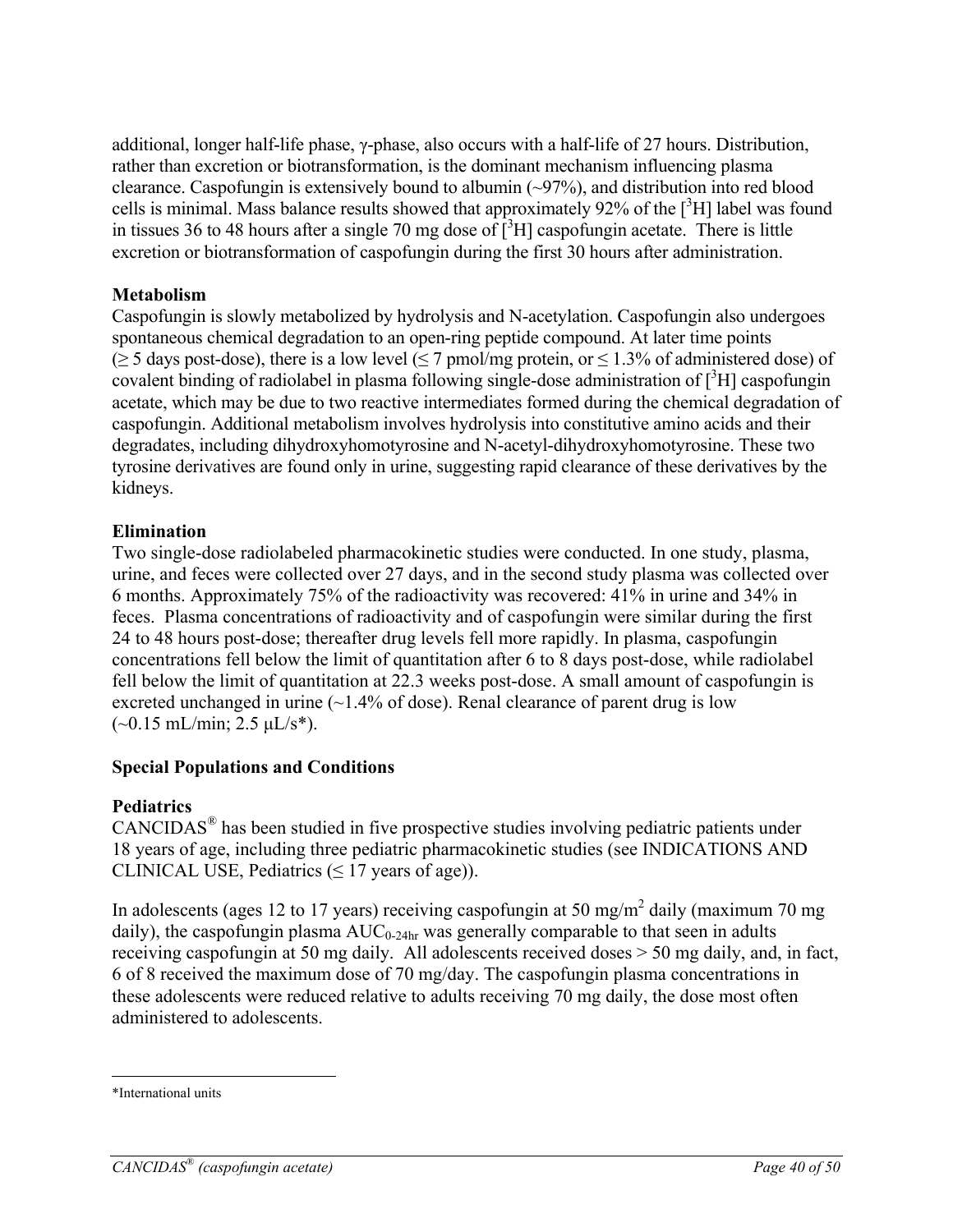In children (ages 2 to 11 years) receiving caspofungin at 50 mg/m<sup>2</sup> daily (maximum 70 mg daily), the caspofungin plasma  $AUC_{0-24hr}$  after multiple doses was comparable to that seen in adults receiving caspofungin at 50 mg/day. On the first day of administration,  $AUC_{0-24hr}$  was somewhat higher in children than adults for these comparisons (37% increase for the 50 mg/m<sup>2</sup>/day to 50 mg/day comparison). However, it should be recognized that the AUC values in these children on Day 1 were still less than those seen in adults at steady-state conditions.

In young children and toddlers (ages 3 to 23 months) receiving caspofungin at 50 mg/m<sup>2</sup> daily (maximum 70 mg daily), the caspofungin plasma  $AUC_{0.24hr}$  after multiple doses was comparable to that seen in adults receiving caspofungin at 50 mg daily. As in the older children, these young children who received 50 mg/m<sup>2</sup> daily had slightly higher  $AUC_{0.24hr}$  values on Day 1 relative to adults receiving the standard 50 mg daily dose. The caspofungin pharmacokinetic results from the young children (3 to 23 months of age) that received 50 mg/m<sup>2</sup> caspofungin daily were similar to the pharmacokinetic results from older children (2 to 11 years of age) that received the same dosing regimen.

# **Gender**

Plasma concentrations of caspofungin in healthy adult men and women were similar following a single 70 mg dose. After 13 daily 50 mg doses, caspofungin plasma concentrations in women were elevated slightly (approximately 20%) relative to men. No dosage adjustment is necessary based on gender.

# **Race**

No clinically significant differences in the pharmacokinetics of caspofungin were seen among Caucasians, Blacks and Hispanics. No dosage adjustment is necessary on the basis of race.

# **Hepatic Insufficiency**

Plasma concentrations of caspofungin after a single 70 mg dose (n=16) in adult patients with mild hepatic insufficiency (Child-Pugh score 5 to 6) were increased by approximately 55% compared to healthy historical control subjects. In a 14-day multiple-dose study (n=8) (70 mg on Day 1 followed by 50 mg daily thereafter), plasma concentrations in adult patients with mild hepatic insufficiency were increased modestly (19 to 25%) on Days 7 and 14 relative to healthy control subjects. No dosage adjustment is recommended for patients with mild hepatic insufficiency. Adult patients with moderate hepatic insufficiency (Child-Pugh score 7 to 9) who received a single 70 mg dose of CANCIDAS® had an average plasma caspofungin increase of 76% compared to control subjects. A dosage reduction is recommended for adult patients with moderate hepatic insufficiency based upon this pharmacokinetic data (see DOSAGE AND ADMINISTRATION, Patients with Hepatic Insufficiency). There is no clinical experience in adult patients with severe hepatic insufficiency (Child-Pugh score > 9) or in pediatric patients with any degree of hepatic insufficiency.

# **Renal Insufficiency**

In a clinical study (n=36) of single 70 mg doses, caspofungin pharmacokinetics were similar in healthy adult volunteers with mild renal insufficiency (creatinine clearance 50 to 80 mL/min; 0.83 to 1.33 mL/s\*) and control subjects. After single-dose administration, caspofungin AUC plasma concentration increased by 30 to 49% in patients with moderate (creatinine clearance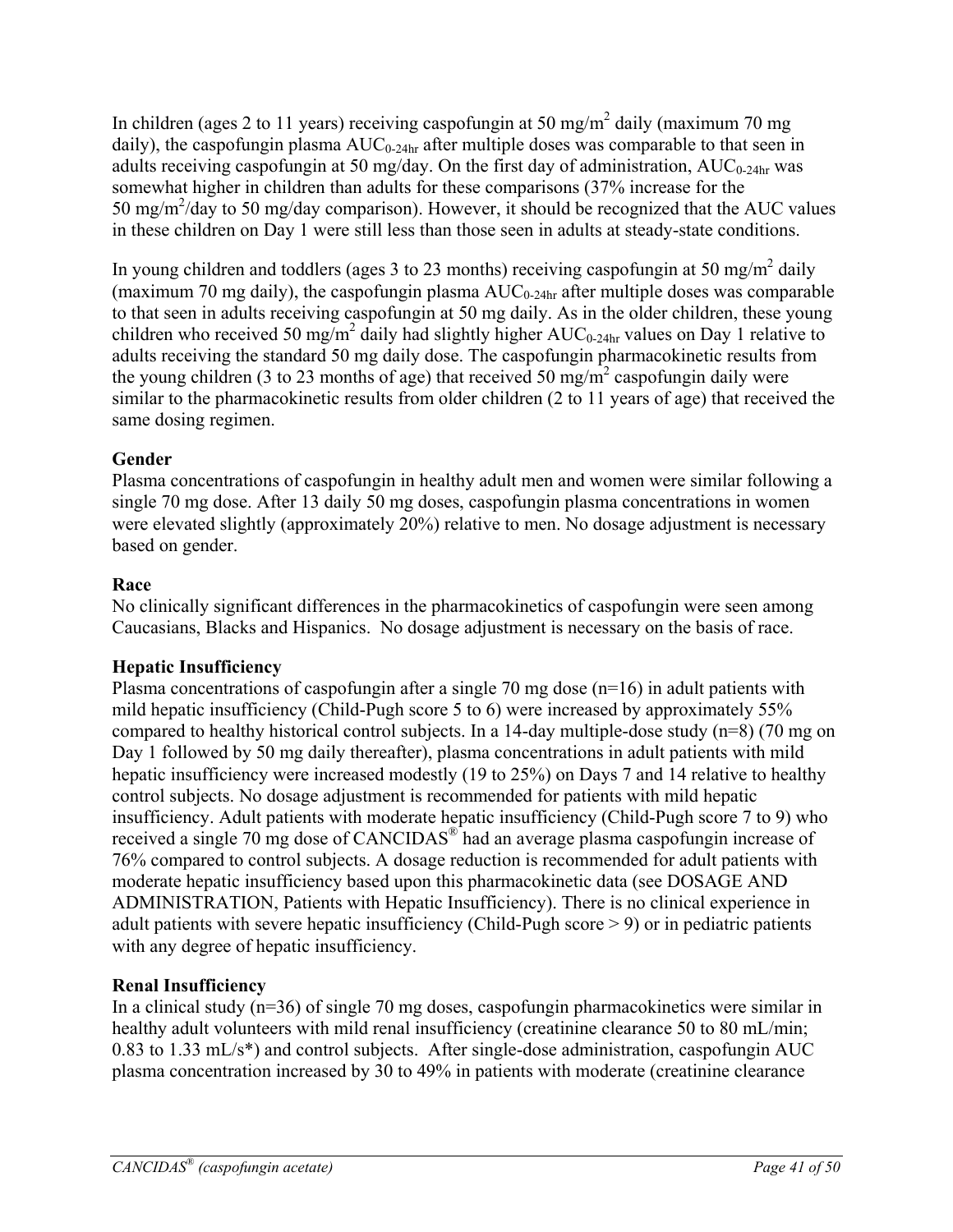31 to 49 mL/min; 0.52 to 0.82 mL/s\*), advanced (creatinine clearance 5 to 30 mL/min; 0.08 to 0.50 mL/s<sup>\*</sup>), and end-stage (creatinine clearance  $\leq 10$  mL/min  $\left[ \leq 0.17 \text{ mL/s*} \right]$  and dialysis dependent) renal insufficiency. However, in adult patients with invasive candidiasis (n=75) or invasive aspergillosis ( $n=69$ ) who received multiple daily doses of CANCIDAS<sup>®</sup> 50 mg, there was no significant effect of mild to end-stage renal impairment on caspofungin concentrations. No dosage adjustment is necessary for patients with renal insufficiency. Caspofungin is not dialyzable, thus supplementary dosing is not required following hemodialysis.

# **MICROBIOLOGY**

#### **Activity** *in vitro*

Standardized susceptibility testing methods for  $\beta$  (1,3)-D-glucan synthesis inhibitors have not been established, and results of susceptibility studies do not correlate with clinical outcome. Caspofungin has *in vitro* activity against *Aspergillus* species (including *Aspergillus fumigatus, Aspergillus flavus, and Aspergillus terreus,*) and *Candida* species (including *Candida albicans, Candida glabrata, Candida guilliermondii, Candida krusei, Candida parapsilosis,* and *Candida tropicalis)*. Susceptibility testing was performed according to the Clinical and Laboratory Standards Institute (CLSI, formerly known as the National Committee for Clinical Laboratory Standards [NCCLS] method M38-A2 (for *Aspergillus* species) and method M27-A3 (for *Candida* species).

#### **Activity** *in vivo*

Caspofungin, administered parenterally to immune-competent and immune-suppressed animals with disseminated infections of *Aspergillus* and *Candida* for which the endpoints were prolonged survival of infected animals (*Aspergillus* and *Candida*) and clearance of fungi from target organs (*Candida*). Caspofungin was also active in immunodeficient animals after disseminated infection with *C. glabrata, C. krusei, C. lusitaniae, C. parapsilosis, or C. tropicalis* in which the endpoint was clearance of *Candida* from target organs. In a lethal, rat pulmonary-infection model with *A. fumigatus*, caspofungin was highly active in the prevention and treatment of pulmonary aspergillosis.

### **Drug Resistance**

A caspofungin MIC of  $\leq 2 \mu$ g/mL ("Susceptible" per Table 13) using the CLSI M27-A3 method indicates that the *Candida* isolate is likely to be inhibited if caspofungin therapeutic concentrations are achieved. Breakthrough infections with *Candida* isolates requiring caspofungin concentrations 2 g/mL for growth inhibition have developed in a mouse model of *C. albicans* infection. **Isolates** of *Candida* with reduced susceptibility to caspofungin have been identified in a small number of patients during treatment (MICs for caspofungin > 2 μg/mL using standardized MIC testing techniques approved by the CLSI). Some of these isolates had mutations in the FKS1/FKS2 gene. Although the incidence is rare, these cases have been routinely associated with poor clinical outcomes.

*In vitro* drug resistance development to caspofungin in *Aspergillus* species has been studied. In clinical experience, drug resistance in patients with invasive aspergillosis has been observed.

 $\overline{a}$ \*International units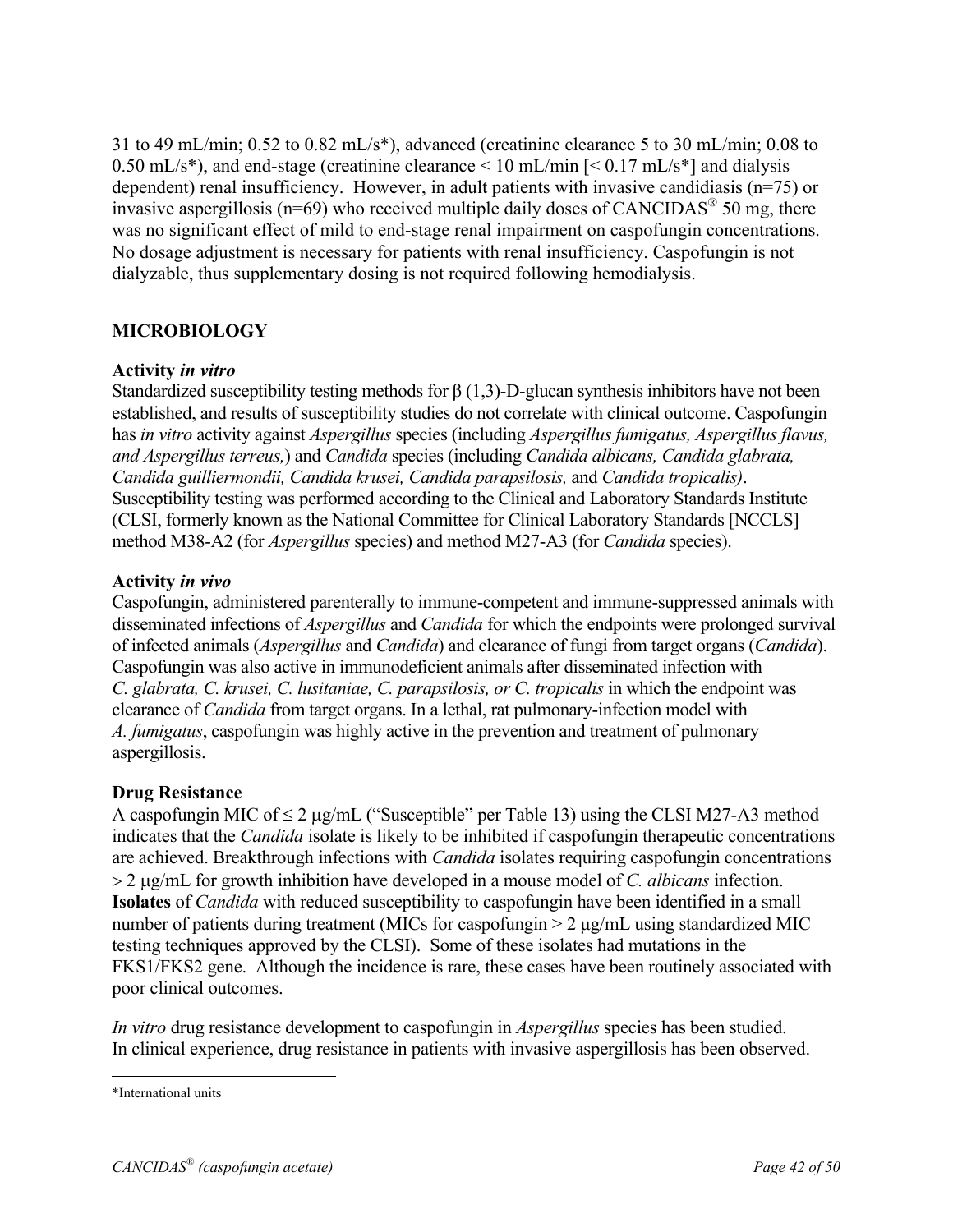The mechanism of resistance has not been established. Cases of drug resistance by various clinical isolates of *Candida* and *Aspergillus* species have been reported. Resistance development to caspofungin by *Candida* species occurs very rarely in the laboratory. Although increased MIC values could not be induced in *Candida* after serial passage in culture media containing caspofungin, prolonged exposure in a mouse model at subtherapeutic doses (approximately 1% or less of the human mg equivalent dose) suggests that there is a potential for resistance to develop.

### **Cross-resistance**

Caspofungin acetate is active against strains of *Candida* with intrinsic or acquired resistance to fluconazole, amphotericin B, or flucytosine consistent with their different mechanisms of action. There are no data regarding the cross-resistance of caspofungin and other antifungal agents in treatment against *Aspergillus* species.

### **Drug Interactions**

Studies *in vitro* and *in vivo* of caspofungin acetate, in combination with amphotericin B, demonstrate no antagonism of antifungal activity against *A. fumigatus*.

# **TOXICOLOGY**

# **Animal Toxicology**

### **Acute Toxicity**

The approximate intravenous lethal dose  $_{50}$  (LD<sub>50</sub>) for female (male) mice and rats was calculated as 19 (27) and 38 mg/kg, respectively.

### **Chronic Toxicity**

Several treatment-related changes were noted in intravenous toxicity studies in rats and Rhesus monkeys. In these studies, signs of histamine release were observed in rats, serum transaminase levels were increased in monkeys, and injection-site irritation was seen in both species.

In 5- and 14-week intravenous toxicity studies in rats, 5 mg/kg/day produced signs of histamine release consisting of hyperemia and swelling of the extremities, sluggish movement or ataxia, and recumbency. These signs occurred only during the first 7 to 9 days of dosing presumably due to endogenous histamine depletion. Overall, in the rat studies, 2 mg/kg/day was established as the no-effect level for histamine release. No signs of histamine release were reported in 5-, 14-, and 27-week intravenous dosing studies in monkeys. In ancillary pharmacology studies, a 20-minute infusion at 8 mg/kg produced no adverse effects in monkeys; however, bolus injections of 5 or 8 mg/kg did produce signs of histamine release. Similar signs of histamine release that were reversed upon injection of cyproheptadine were produced with structural analogs of caspofungin in monkeys.

In 5-, 14-, and 27-week intravenous toxicity studies in monkeys, ALT and/or AST levels were increased slightly to moderately, but these levels returned to baseline or remained slightly elevated over the course of the studies. The increases in serum transaminase values did not always correlate with microscopic evidence of hepatic damage (subcapsular necrosis). However, in a 5-week intravenous toxicity study in monkeys, several animals in the mid- and high-dose groups had correlating microscopic subscapular necrosis.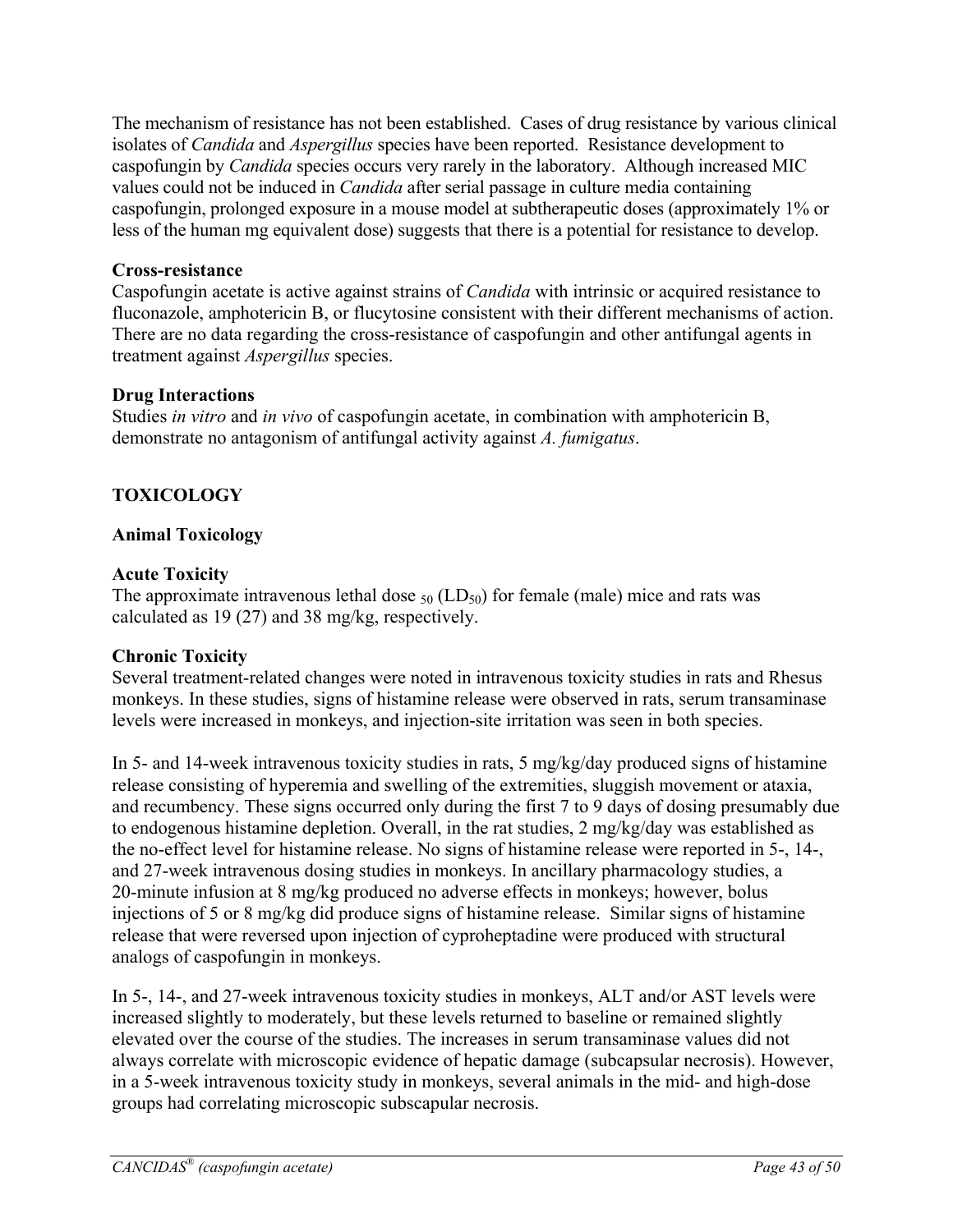No treatment-related findings were seen in a 5 week study in infant monkeys at doses which produced exposures approximately 3 times those achieved in pediatric patients receiving a maintenance dose of  $50 \text{ mg/m}^2$  daily.

During the 5-, 14-, and 27-week intravenous toxicity studies in rats and monkeys, clinical and histopathological signs of injection-site irritation were observed. Concentration-dependent injection-site irritation was minimized by pre- and post-dose flushing of catheter lines. Overall, the no-effect dosage level for irritation at the injection site in rats was 1.8 mg/kg/day (0.18 mg/mL), and in monkeys it was 3 mg/kg/day (0.25 mg/mL) with effective pre- and post-dose flushing of catheter lines.

### **Carcinogenicity**

No long-term studies in animals have been performed to evaluate the carcinogenic potential of caspofungin.

# **Mutagenesis**

Caspofungin acetate was evaluated in the following series of *in vitro* assays and found to be neither mutagenic nor genotoxic: bacterial (Ames) and mammalian cell (V79 Chinese hamster lung fibroblasts) mutagenesis assays, the alkaline elution/rat hepatocyte DNA strand break test, and the chromosomal aberration assay in Chinese hamster ovary cells. Additionally, in the *in vivo* mouse bone marrow chromosomal test, caspofungin acetate was not genotoxic at doses up to 12.5 mg/kg, administered intravenously.

# **Reproduction and Teratology**

Female rats administered 0.5, 2, and 5 mg/kg/day of caspofungin acetate IV for 16 days prior to cohabitation, during cohabitation, and through gestation Day 7 showed no drug-related effects on mating performance, fecundity, fertility, or embryonic survival. Male rats treated intravenously with 0.5, 2, and 5 mg/kg/day (maximum dosage tested) for 28 days prior to mating showed no effect on fertility.

In rats, caspofungin caused decreases in fetal body weights and an increase in the incidence of incomplete ossification of the skull and torso at a maternally toxic dose of 5 mg/kg/day, which resulted in a plasma exposure approximately 1.5 times the plasma exposure seen in humans administered 70 mg. In addition, at this same maternally toxic dose, there was an increase in the incidence of cervical rib in rats. There were no developmental effects at a dose of 2 mg/kg/day.

In rabbits, there were no treatment-related external, visceral, or skeletal fetal morphological findings in an IV toxicity study where caspofungin acetate was administered to pregnant rabbits at doses of 1, 3, and 6 mg/kg/day on gestation Days 7 through 20. Therefore, the no-effect level for developmental toxicity is  $> 6$  mg/kg/day. The no-effect level for maternal toxicity (based on minimal decreases in average maternal body weight gain and food consumption) was 3 mg/kg/day. Plasma exposures of approximately 1.5 times the human plasma exposure occurred in pregnant rabbits when administered caspofungin 5 mg/kg/day. Caspofungin has been shown to cross the placental barrier in animal studies.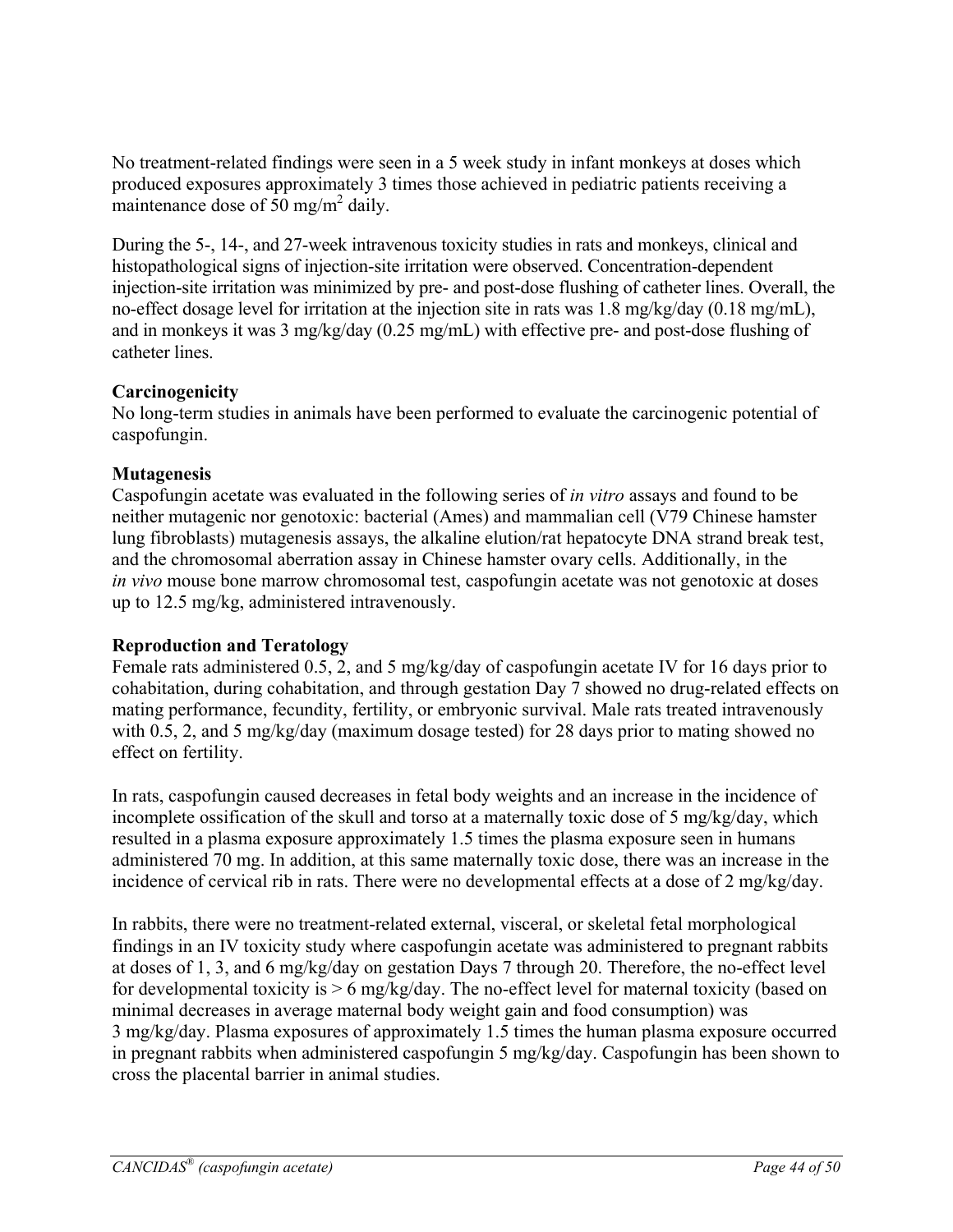In two rat and one rabbit reproductive toxicity studies, incidental findings included slight increases in the percent of peri-implantation and post-implantation loss relative to concurrent controls but within the historical control range. These observations were considered unrelated to treatment.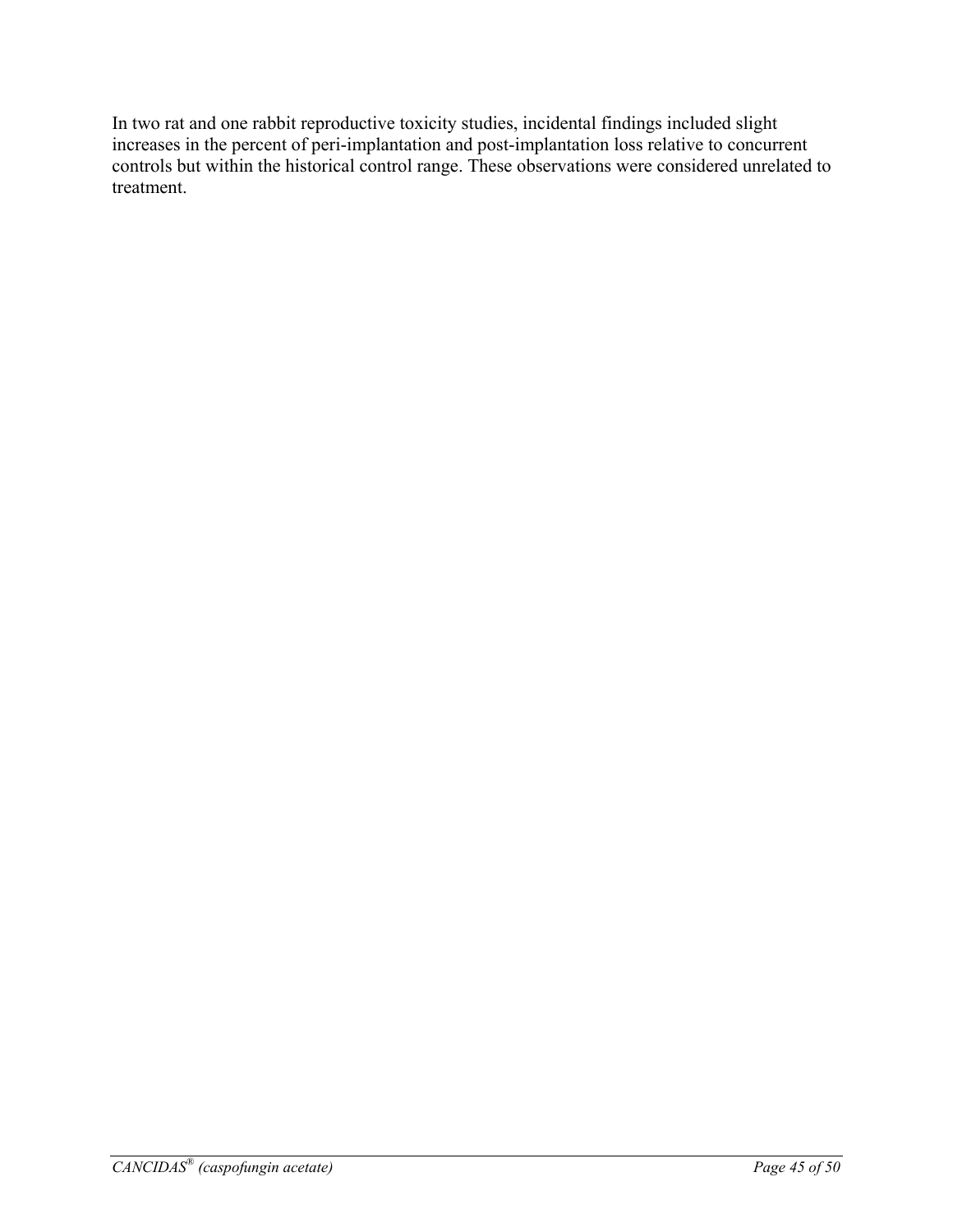### **BIBLIOGRAPHY**

- 1. Arathoon EG, Gotuzzo E, Noriega M, Berman RS, DiNubile M, Sable CA. Randomized, double-blind, multicenter study of caspofungin versus amphotericin B for treatment of oropharyngeal and esophageal candidiases. Antimicrob. Agents Chemother. 2002; 46: 451-7.
- 2. Bartizal K, Gill CJ, Abruzzo GK, Flattery AM, Kong L, Scott PM, Smith JG, Leighton CE, Bouffard A, Dropinski JF, Balkovec J. *In vitro* preclinical evaluation studies with the echinocandin antifungal MK-0991 (L-743,872). Antimicrob Agents Chemother 1997; 41(11):2326-32.
- 3. Betts R, Nucci MR, Talwar D, Gareca M, Quieroz-Telles F, Bedimo R, Herbrecht R, et al. A multicenter, double-blind trial of a high-dose caspofungin regimen versus a standard caspofungin regimen in adult patients with invasive candidiasis. Clinical Infectious Diseases, 2009; 48:1676-84.
- 4. Del Poeta M, Schell WA, Perfect JR. *In vitro* antifungal activity of pneumocandin L-743,872 against a variety of clinically important molds. Antimicrob Agents Chemother 1997; 41(8):1835-6.
- 5. De Lucca AJ, Walsh TJ. Antifungal peptides: Novel therapeutic compounds against emerging pathogens. Antimicrob Agents Chemother 1999; 45(1):1-11.
- 6. Espinel-Ingroff A. Comparison of *in vitro* activities of the new triazole SCH56592 and the echinocandins MK-0991 (L-743,872) and LY303366 against opportunistic filamentous and dimorphic fungi and yeasts. J Clin Microbiol 1998; 36(10):2950-6.
- 7. Keating GM, Jarvis B. Caspofungin. Drugs 2001; 61(8):1121-9.
- 8. Kurtz MB, Heath IB, Marrinan J, Dreikorn S, Onishi J, Douglas C. Morphological effects of lipopeptides against *Aspergillus fumigatus* correlate with activities against (1,3)-β-D-glucan synthase. Antimicrob Agents Chemother 1994; 38(7):1480-9.
- 9. Lomaestro BM. Caspofungin. An echinocandin antifungal for the treatment of invasive aspergillosis. Formulary 2001; 36:427-36.
- 10. Mora-Duarte J, Betts R, Rotstein C, Lopes Colombo A, Thompson-Moya L, Smietana J, Lupinacci R, Sable C, Kartsonis N, Perfect J, Caspofungin Invasive Candidiasis Study Group. Comparison of Caspofungin and Amphotericin B for Invasive Candidiasis. N Engl J Med 2002; 347(25):2020-9.
- 11. Mosteller RD. Simplified Calculation of Body Surface Area. N Engl J Med 1987; 317 (17): 1098 (letter).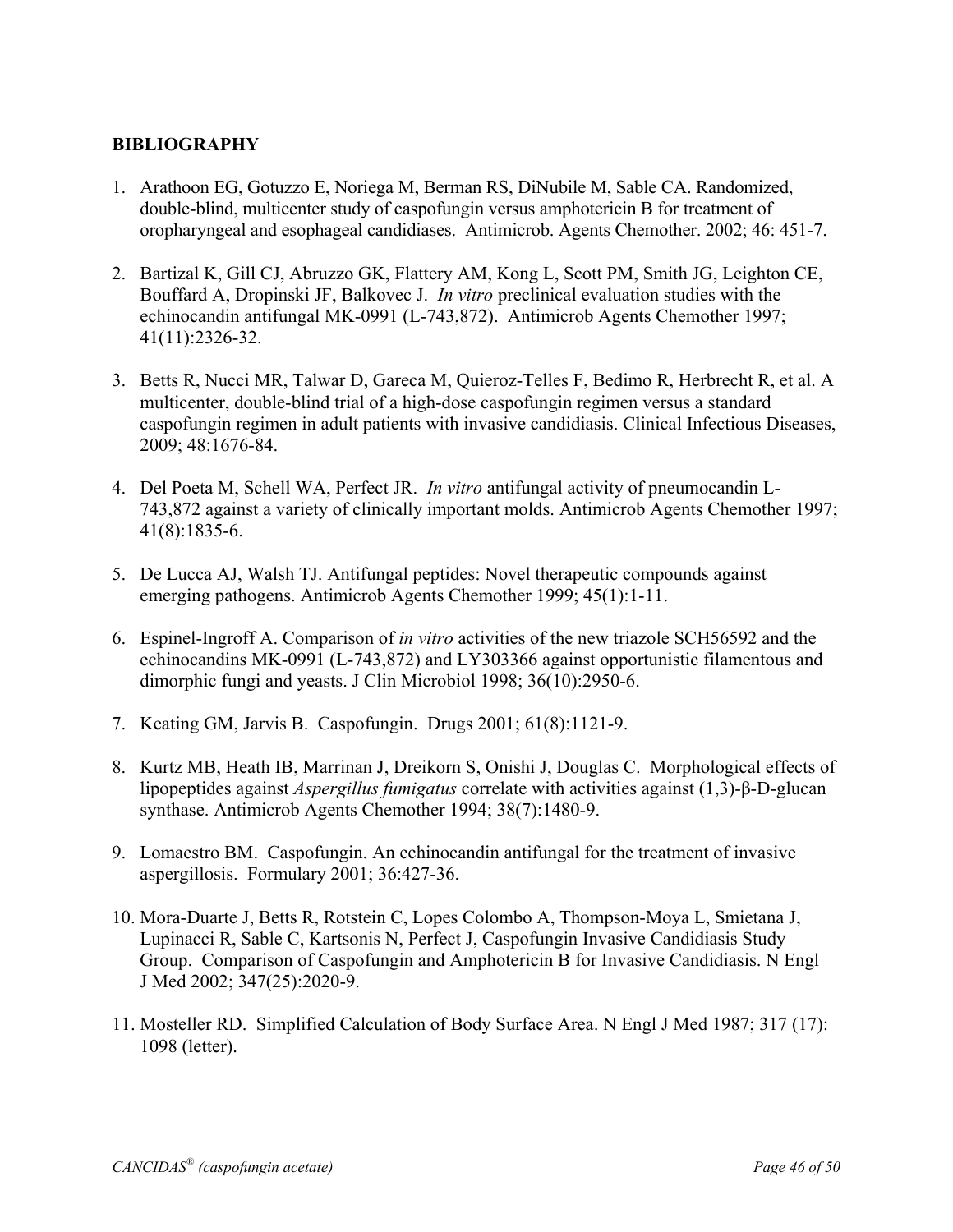- 12. Neely M, Jafri HS, Seibel N, Knapp K, Adamson P, Strohmaier K, Bi S, Bradshaw S, et al. The pharmacokinetics and safety of caspofungin in toddlers and infants (3 to 24 months of age). Antimicrobial Agents and Chemotherapy, 2009; 53(4):1450-6.
- 13. Pfaller MA, Marco F, Messer SA, Jones RN. *In vitro* activity of two echinocandin derivatives, LY303366 and MK-0991 (L-743,872), against clinical isolates of *Aspergillus*, *Fusarium*, *Rhizopus*, and other filamentous fungi. Diagn Microbiol Infect Dis 1998; 30(4):251-5.
- 14. Saez-Llorens X, Macias M, Maiya P, Pineros J, Jafri H, Chatterjee A, Ruiz G, et al. Pharmacokinetics and safety of caspofungin in neonates and infants less than 3 months of age. Antimicrobial Agents and Chemotherapy, 2009; 53:869-75.
- 15. Villanueva A, Arathoon EG, Gotuzzo E, Berman RS, DiNubile MJ, Sable CA. A randomized double-blind study of caspofungin versus amphotericin for the treatment of candidal esophagitis. Clin Infect Dis 2001;33(9):1529-35.
- 16. Walsh TJ, Adamson PC, Seibel NL, Flynn PM, Neely MN, Schwartz C, Shad A, et al. An open-label, sequential dose-escalation study to investigate the pharmacokinetics, safety, and tolerability of caspofungin in children and adolescents. Antimicrobial Agents and Chemotherapy, 2005; 49:4536-45.
- 17. Zaoutis T, Jafri H, Huang L, Locatelli F, Barzilai A, Ebell W, Steinbach W, et al. A prospective, multicenter study of caspofungin for the treatment of documented invasive fungal infections in pediatric patients. Pediatrics, 2009; 123: 877-884.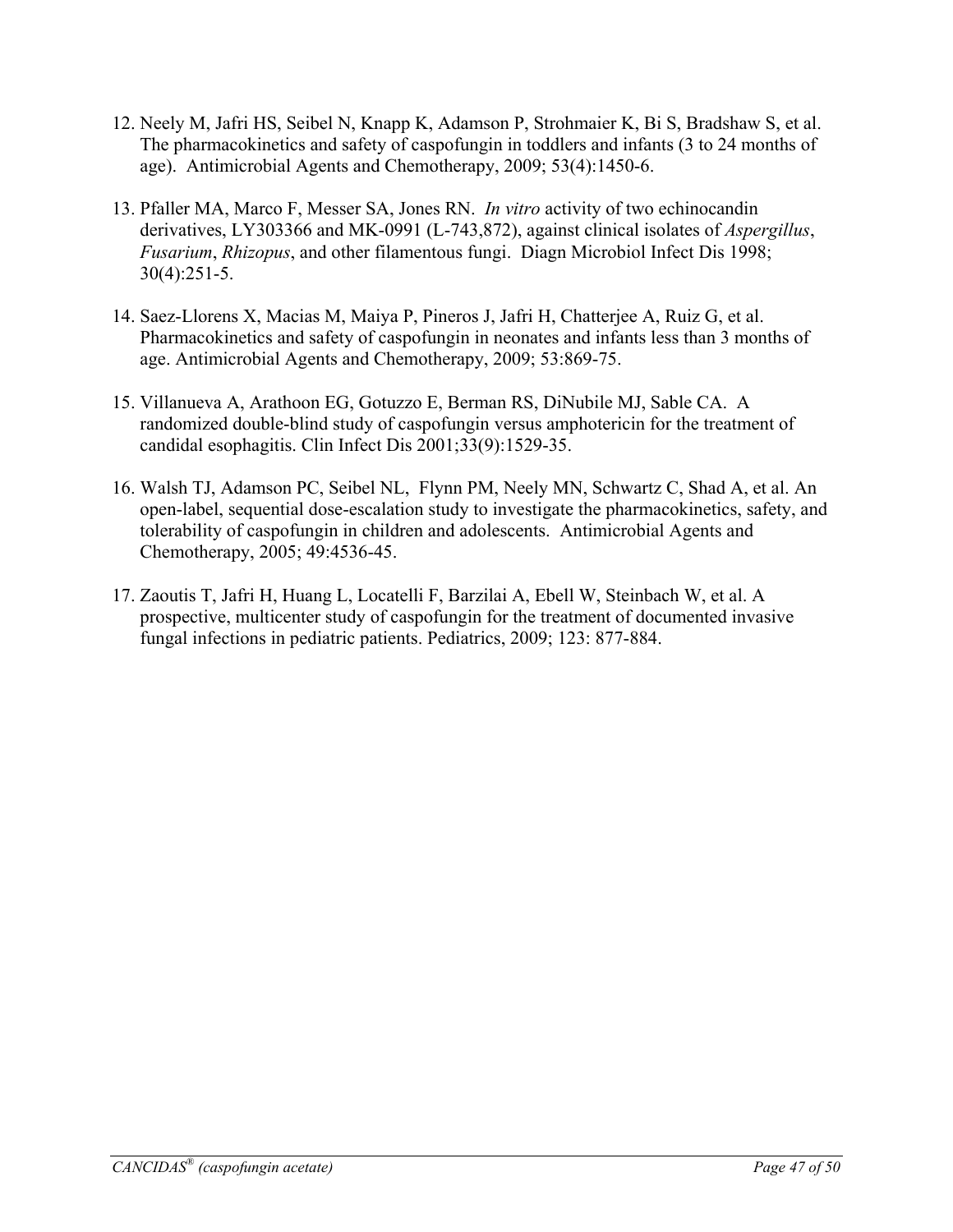#### **PART III: CONSUMER INFORMATION**

# **CANCIDAS®**

**caspofungin for injection (as caspofungin acetate)**

**This leaflet is part III of a three-part "Product Monograph" published when CANCIDAS® was approved for sale in Canada and is designed specifically for Consumers. This leaflet is a summary and will not tell you or your child everything about CANCIDAS®. Contact your doctor or pharmacist if you or your child have any questions about the drug.** 

#### **ABOUT THIS MEDICATION**

What the medication is used for:

Your doctor has prescribed CANCIDAS<sup>®</sup> to treat one of several types of fungal infections described below.

- A serious fungal infection called invasive candidiasis. The infection is caused by fungal (yeast) cells called *Candida*. These yeast cells are normally found in the digestive tract, and do not cause an infection unless they enter the bloodstream (in which case the infection is referred to as candidemia) or other tissues or organs, such as the lining of the abdomen (peritonitis), the kidneys, the liver, bones, muscles, joints, spleen, or eyes. Persons at high risk for invasive candidiasis include surgical patients and those whose immune systems are deficient.
- Fungal infections of the mouth, back of the throat, and the food tube connecting the mouth to the stomach. These infections are called oropharyngeal candidiasis (mouth and back of the throat) or esophageal (food tube) candidiasis. The infection is also caused by *Candida*. Healthy individuals usually have *Candida* in their mouth and throat without any ill effects. An infection occurs when the body's resistance to disease is lowered.
	- A serious fungal infection called invasive aspergillosis. Invasive aspergillosis is a serious infection of the nose, nasal sinuses, and lungs. This infection may spread to other parts of the body. This kind of infection is caused by a number of common fungi found in the environment called *Aspergillus*. Most *Aspergillus* fungal infections begin in the respiratory system (in the nose, sinuses, or lungs) because the spores of the fungus are found in the air we breathe every day. In most healthy individuals, the natural ability to fight disease destroys the spores and removes them from the body. Some medical conditions lower the body's resistance to diseases. Also, certain medications prescribed for patients who are organ or bone marrow recipients lower the body's resistance to diseases. These are the patients who are most likely to develop these infections.

Also, your doctor may suspect that you have a fungal infection in the following situation, and prescribe CANCIDAS® to treat it. Chemotherapy or other medical treatments or conditions can lower the body's resistance to disease by lowering counts of certain white blood cells. If you have persistent fever following chemotherapy or under other conditions as noted above, and your fever is not reduced by treatment with an antibiotic, you may have a fungal infection.

#### What it does:

CANCIDAS $^{\circ}$  is an antifungal drug that interferes with the production of a component (glucan polysaccharide) of the fungal cell wall that is necessary if the fungus is to continue living and growing. Fungal cells exposed to CANCIDAS® have incomplete or defective cell walls, making them fragile and unable to grow.

When it should not be used:

#### Who should not receive CANCIDAS<sup>®</sup>?

CANCIDAS® should not be administered to you if you are allergic to any of its components (see "What the important nonmedicinal ingredients are").

#### Use in children and adolescents:

CANCIDAS<sup>®</sup> has been approved for use in children  $> 12$  months of age and adolescents for all the infection types described above. The dose used in pediatric patients may differ from the dose used in adult patients.

What the medicinal ingredient is: Caspofungin acetate

What the important nonmedicinal ingredients are: Glacial acetic acid Mannitol Sodium hydroxide Sucrose

*This is a complete listing of all nonmedicinal ingredients.* 

What dosage forms it comes in: Powder for injection, 50, 70 mg vials/cartons

#### **WARNINGS AND PRECAUTIONS**

Serious warnings and precautions:

The use of CANCIDAS<sup>®</sup> and cyclosporine at the same time is not recommended.

Use in pregnancy and breast-feeding:

CANCIDAS® has not been studied in pregnant women. CANCIDAS® should be used in pregnancy only if the doctor determines that the potential benefit justifies the potential risk to the fetus.

Women receiving CANCIDAS**®** should not breast-feed.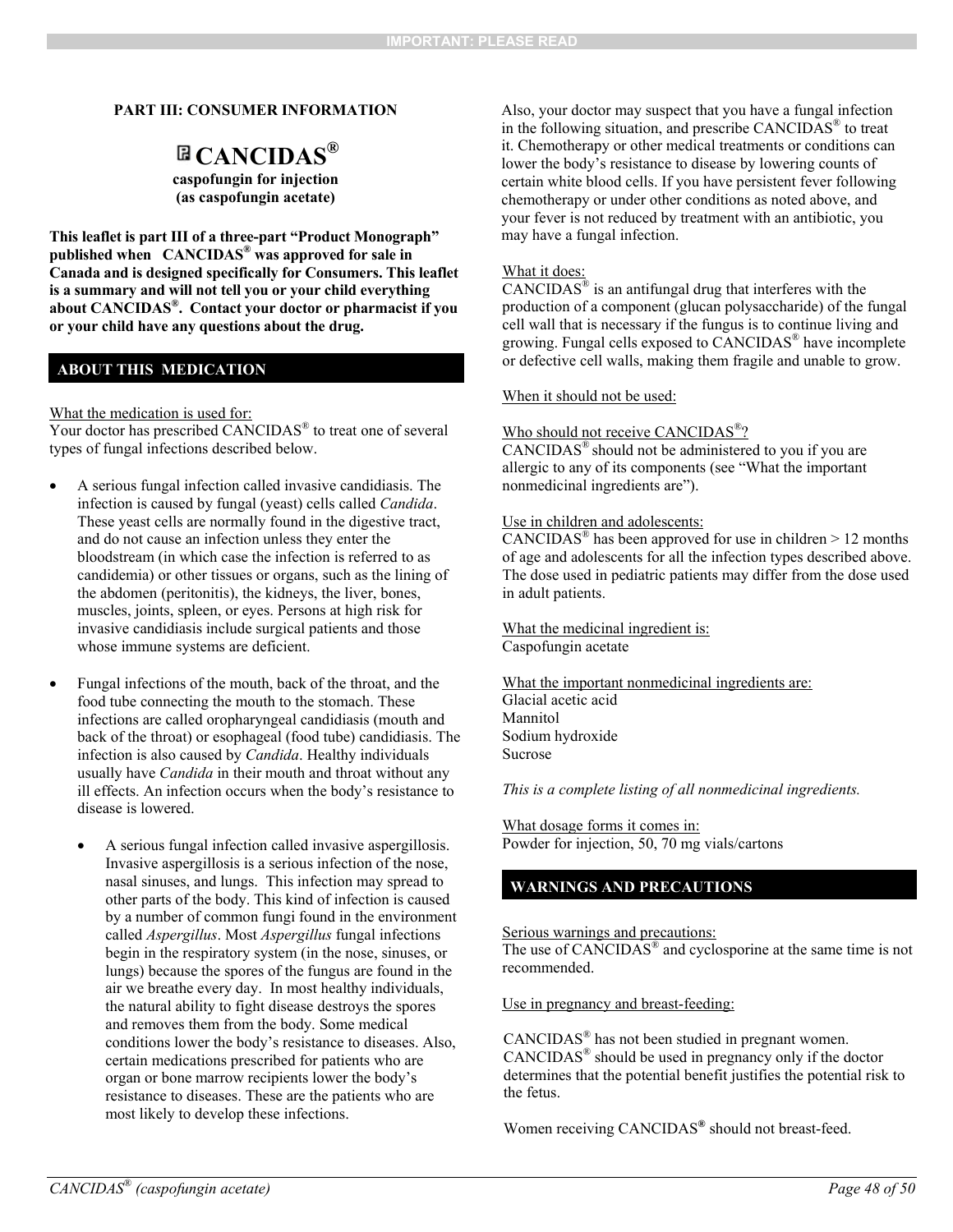#### Use in patients with Hepatic Insufficiency:

Some patients with liver problems may require a dosage adjustment. Be sure to tell you doctor if you have had or now have liver problems.

#### **BEFORE you use CANCIDAS® talk to your doctor or pharmacist if:**

- You have a history of allergic skin reactions (See "Side Effects and What to Do About Them")
- You are taking cyclosporine
- In addition, you should always tell your doctor about all other medications that you are taking or plan to take, including those obtained without a prescription. It is particularly important for your doctor to know if you are taking certain anti-HIV drugs (including efavirenz or nevirapine), the antiseizure (epilepsy) medications phenytoin and carbamazepine, the steroid dexamethasone, the antibiotic rifampin, and the immunosuppressant tacrolimus.
- You have liver problems
- You are pregnant or planning to become pregnant
- You are breast feeding or planning to breastfeed
- You are allergic to any component of CANCIDAS**®**

#### **INTERACTIONS WITH THIS MEDICATION**

Drugs that may interact with CANCIDAS® include

- Carbamazepine
- Cyclosporine
- Dexamethasone
- Efavirenz
- Nevirapine
- Phenytoin
- Rifampin
- Tacrolimus

### **PROPER USE OF THIS MEDICATION**

#### Usual adult dose:

The treatment schedule and dosage will be set by your doctor, who will monitor your response and condition. CANCIDAS<sup>®</sup> should be administered once daily by slow intravenous infusion of approximately 1 hour.

A single 70 mg loading dose should be administered on Day 1, followed by 50 mg daily thereafter.

If you are treated for fungal infections of the mouth, back of the throat, and the food tube connecting the mouth to the stomach, 50 mg should be administered on Day 1 and daily thereafter.

#### Overdose:

If you are concerned that you may have been given too much CANCIDAS®, contact your doctor, hospital emergency department or regional poison control centre, even if there are no symptoms

Missed dose:

If you are concerned that you may have missed a dose, contact your doctor immediately.

No dosage adjustment is necessary for the elderly.

No dosage adjustment is necessary for patients with reduced kidney function.

### **SIDE EFFECTS AND WHAT TO DO ABOUT THEM**

#### **SERIOUS SIDE EFFECTS, HOW OFTEN THEY HAPPEN AND WHAT TO DO ABOUT THEM**

| Symptom / effect |                                                                                                                                                              | Talk with your<br>doctor or<br>pharmacist |                 | <b>Stop taking</b><br>drug and<br>call your |
|------------------|--------------------------------------------------------------------------------------------------------------------------------------------------------------|-------------------------------------------|-----------------|---------------------------------------------|
|                  |                                                                                                                                                              | Only if<br>severe                         | In all<br>cases | doctor or<br>pharmacist                     |
| Common           | Anemia (low red blood<br>cells with symptoms<br>such as weakness,<br>tiredness, shortness of<br>breath, pale skin)                                           |                                           |                 |                                             |
|                  | Liver problems with<br>symptoms such as<br>yellowing of the skin and<br>eyes, abdominal pain,<br>nausea, vomiting, pale<br>stool.                            |                                           |                 |                                             |
|                  | Swollen veins<br>(phlebitis/thrombophle-<br>bitis)                                                                                                           |                                           |                 |                                             |
| Uncommon         | Serious allergic reaction<br>and symptoms such as<br>severe rash, itching,<br>swelling of hands and<br>feet, swelling of face and<br>lips, trouble breathing |                                           |                 |                                             |

Any medicine may have unintended or undesirable effects, socalled side effects.

The most common medication-related undesirable effects in adults are fever and vein irritations at the infusion site (itching, redness, swelling, or clotting).

Other reported medication-related undesirable effects in adults include: headache, pain, bone pain, chills, rapid heartbeats, sweating, nausea, diarrhea, vomiting, rash, skin redness, itching, trouble breathing, swelling of the hands, ankles, or feet, impaired liver function, and alterations in some laboratory blood tests.

The most common medication-related undesirable effects in children and adolescents are fever, rash, and headache. Other reported medication-related undesirable effects in children and adolescents include: pain at the catheter site, chills, rapid heartbeat, flushing, itching, low blood pressure and alterations in some laboratory blood tests.

Life-threatening allergic reactions have been reported rarely during administration of CANCIDAS**®** and symptoms may include swelling of the face, lips and throat, difficulty in breathing, rash, itching, or sensation of warmth. If any